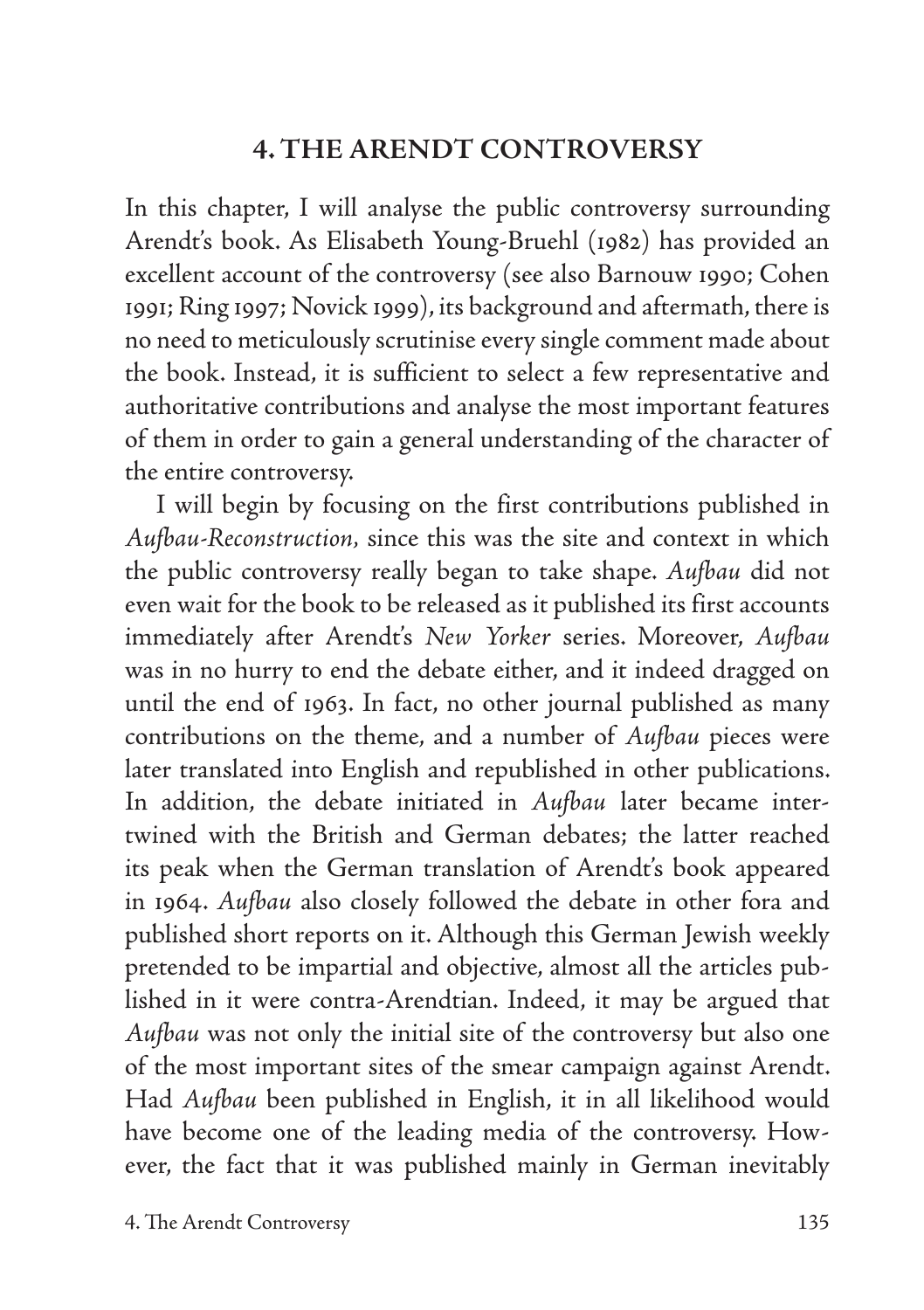diminished and restricted its readership. This restriction was partly compensated by the fact that the arguments originally published on its pages were used and repeated elsewhere.

Other newspapers and journals mostly waited for the appearance of the book in May and then almost simultaneously published reviews of it. As I have already indicated in the previous chapter, not all of them were condemning. However, from the very beginning of the controversy, it was characterised by a conspicuous distinction between Jewish and gentile contributions. Whereas the gentiles embraced Arendt's analysis as a highly original and refreshing account, the Jewish reviewers approached it with a profound sense of suspicion. The first and most authoritative review that was published after the appearance of the book was Michael Musmanno's review in the *New York Times Book Review*. It can be characterised as having been one of the most systematic misreadings of Arendt's book published in a widely spread newspaper or journal, and it caused heated reactions amongst Arendt's readers. It soon became clear that Musmanno did, indeed, belong to those functionaries who held nothing back in their smear campaign of Arendt's book and reputation.

In this chapter, I will compare Musmanno's piece with another important contribution which appeared almost simultaneously, namely Eugene Rostow's review in the *Herald Tribune,* which may be read as a sincere attempt to evaluate the juridical and ethical significance of Arendt's book. More importantly, had the Jewish campaign against Arendt's book not been so immense and furious, making calm and dispassionate discussion virtually impossible, Rostow's piece could have decisively led the debate to take an entirely different shape. In other words, had this piece gained an instrumental and authoritative role, the entire debate could have focused on the role and future of international law on the one hand, and political judgement and the possibilities of independent individual action in politically extreme situations on the other.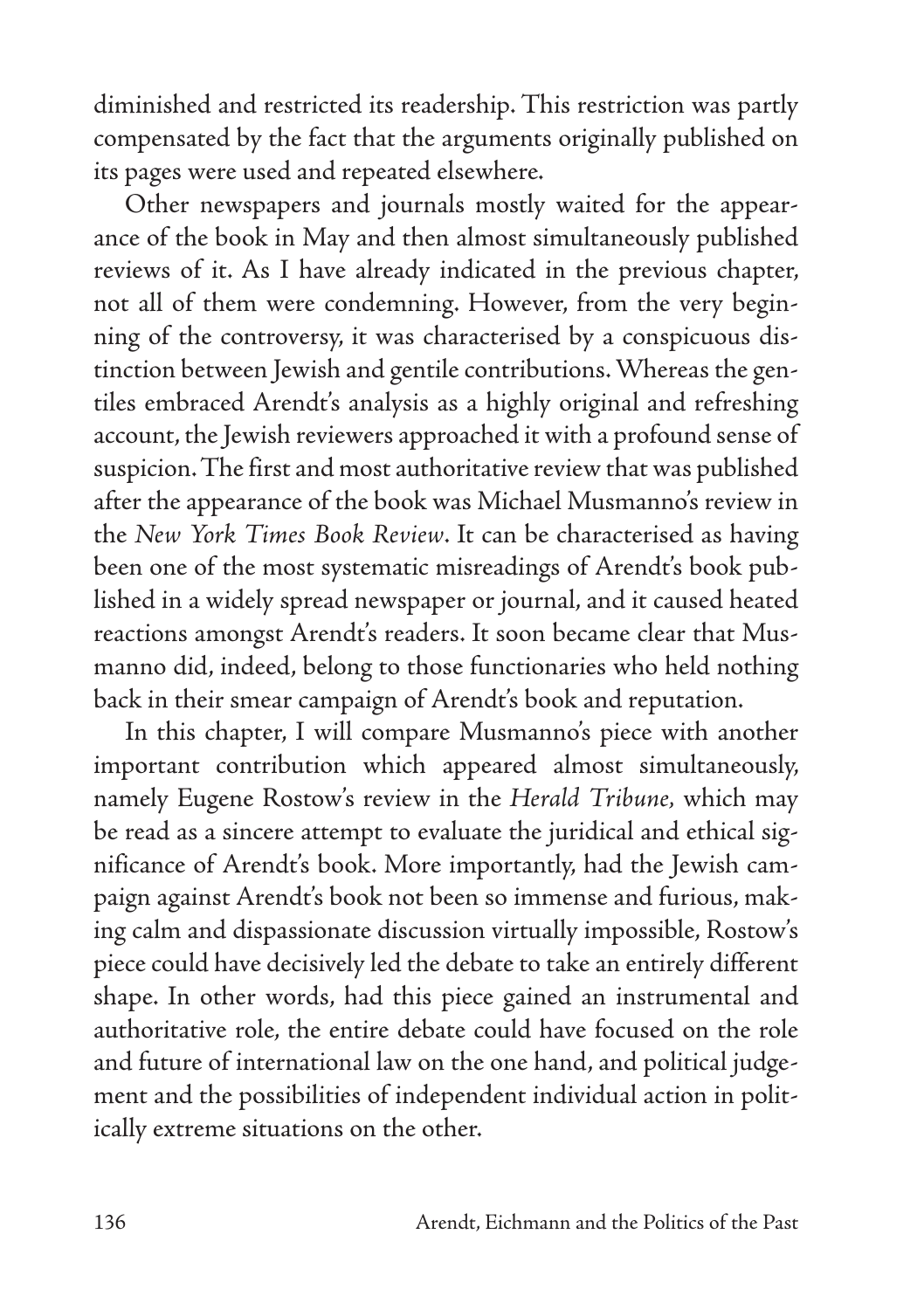An overview of the most important pieces of the initial phases of the controversy would not be complete without an analysis of Jacob Robinson's account in the July-August issue of the Anti-Defamation League's bulletin *Facts*. In fact, this piece is not just another book review, but instead provides the programmatic guidelines which should have been followed in the public accounts of Arendt's book. This publication was used, for example, by Nehemiah Robinson in a pamphlet distributed by the World Jewish Congress, by Marie Syrkin in an article in *Dissent*, by Norman Podhoretz in *Commentary*, by Gertrud Ezorsky in *New Politics*, by Morris Schappes in *Jewish Currents*, and by Louis Harap in *Science and Society* (Young-Bruehl 1982, 356).

In the following, I will discuss a piece which surpassed all others in its authoritativeness, sealing Arendt's excommunication from the Jewish intelligentsia and rendering her not only an intellectual but also a political pariah for the rest of her life. This piece was a letter written by Gerschom Scholem, one of the most esteemed Jewish philosophers and spiritual leaders, which was deliberately republished several times both in America and Europe. The fateful effect of this letter was due to the fact that it was written in an apparently sincere and sympathetic tone which turned out to be one of the most cunning traps into which Arendt would be led. Once the ramifications of the correspondence between Scholem and Arendt began to become clear, Arendt wrote to Jaspers:

You said it was as if I had stumbled into an ambush. And that is absolutely true. Everything proves, in retrospect, to have been a trap. Like the exchange of letters with Scholem, to whom I responded in good faith – and who then went out to shout this whole sordid story from the rooftops in *Neue Züricher Zeitung* and *Encounter.* Which accomplished nothing else, it seems to me, than to infect those segments of the population that had not yet been stricken by the epidemic of lies. And everybody goes along. I can't do anything about it. Scholem was determined to publish, and I assumed he would in the Tel Aviv *Mitteilungsblatt*, which seemed harmless to me. And he did that first, but then used all his connections to broadcast the letters to the world. (Arendt 1985/1992, 523)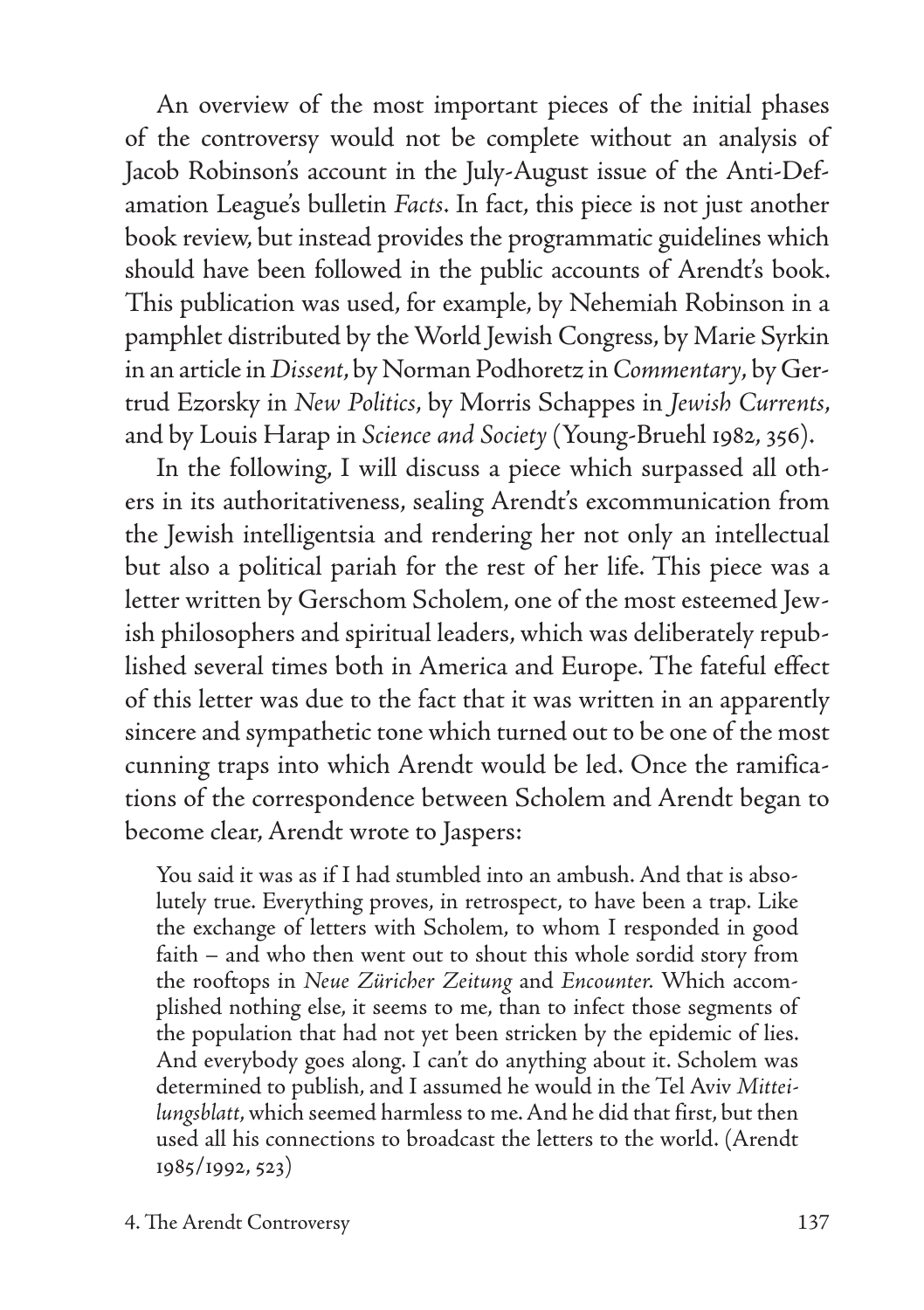My aim in discussing these early contributions to the debate is to construct a thematic frame in order to identify its most important points and characteristics. This is important because it was precisely in these early contributions that the entire controversy took shape. Once the controversy became established, the very same arguments were repeated and circulated everywhere with astonishing monotony and to such a degree that the reception of Arendt's Eichmann report was never really capable of liberating itself from them. On the contrary, the majority of the later rereadings of Arendt's book have been overshadowed by a preconception created by this debate (Young-Bruehl 1982, 348–349; cf. Barnouw 1990 and Ring 1997).

Finally, I will examine a few of the "constant" themes of the debate, including the responsibility of the intellectuals, Arendt's right to judge wartime Jewish politics, Arendt's "Jewish revisionism," and the attempt of the young Jewish leftist radicals to counter argue against Arendt's critics and read Arendt's book in the context of the new left of the 1960s.

#### **4.1.** *Aufbau***, 29 March**

The proper starting point of the public campaign against Arendt and the controversy surrounding her trial report was the aforementioned issue of *Aufbau-Reconstruction,* which was published on 29 March 1963, and in which *The Statement by the Council of Jews from Germany*  was published with three other critiques of Arendt's series. These other critiques were *So war Rabbiner Leo Baeck* by Adolf Leschnitser, *Der Jude wird verbrannt* by Hugo Hahn and *Ein Meisterwerk ohne Seele* by Frederic R. Lachman.

It is no coincidence that the Council's statement, entitled *Jewish Dignity and Self-Respect*, was published in English despite the fact that *Aufbau* appeared almost exclusively in German. Its aim was to gain the largest possible amount of publicity, also among those Jews who had not mastered the German language. It was based on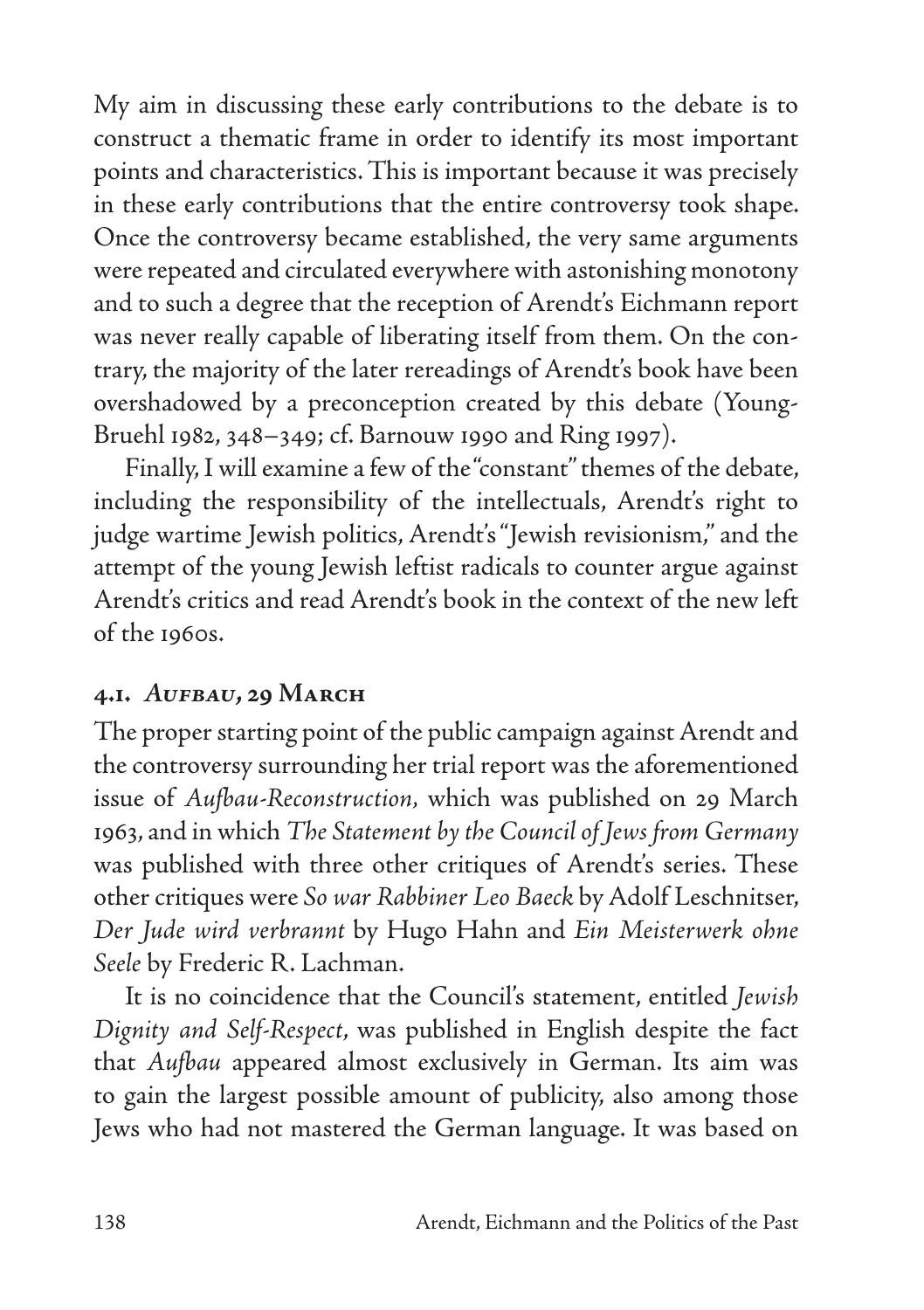the argument that Arendt had badly distorted the role of the Jewish leadership in the destruction of the European Jews. The Council condemned Arendt's argument, according to which the Jewish leaders had played an active role in the annihilation of their own people and that this cooperation was of decisive importance in the execution of the Final Solution. It argued that the salvation of more than 250,000 Jews was due to the work of Jewish organisations and communities. The statement maintained that Arendt's mistake was to interpret this work as "cooperation," whereas in reality it was a mark of integrity and self-sacrifice. It admitted that Jewish communities were forced to provide technical assistance in the execution of the orders given to the communities, but in its view this assistance should not have been seen as cooperation. It concluded: "[T]he German Jews by straining their moral and material resources to the utmost, organized themselves to assist each other and to maintain under the most trying circumstances their dignity and self-respect." Ultimately, it identified Arendt's gravest mistake as her impudence to pass judgement without personal experience: "It does not become those who were not there to pass moral judgements on this grim chapter. The allegation that the Nazi regime could not have achieved its Satanic aim without using Jews must appear absurd to any sensible person." (*Aufbau*, 29 March 1963)

The statement behind these lofty words was not only inspired by moral indignation but also by a mystifying reverence of the community leaders, which stemmed from hierarchical thinking characteristic of the Jewish tradition. The respect and adoration of rabbis and other community leaders was unquestionable – at least in public and in hostile gentile environments and environments to which gentiles had access. In the Council's view, there was no question that both the rabbis and secular Jewish leaders were selfless and righteous persons under all circumstances. Without making reference to this mystifying reverence, it would be difficult if not impossible to understand the importance given to the figure of Leo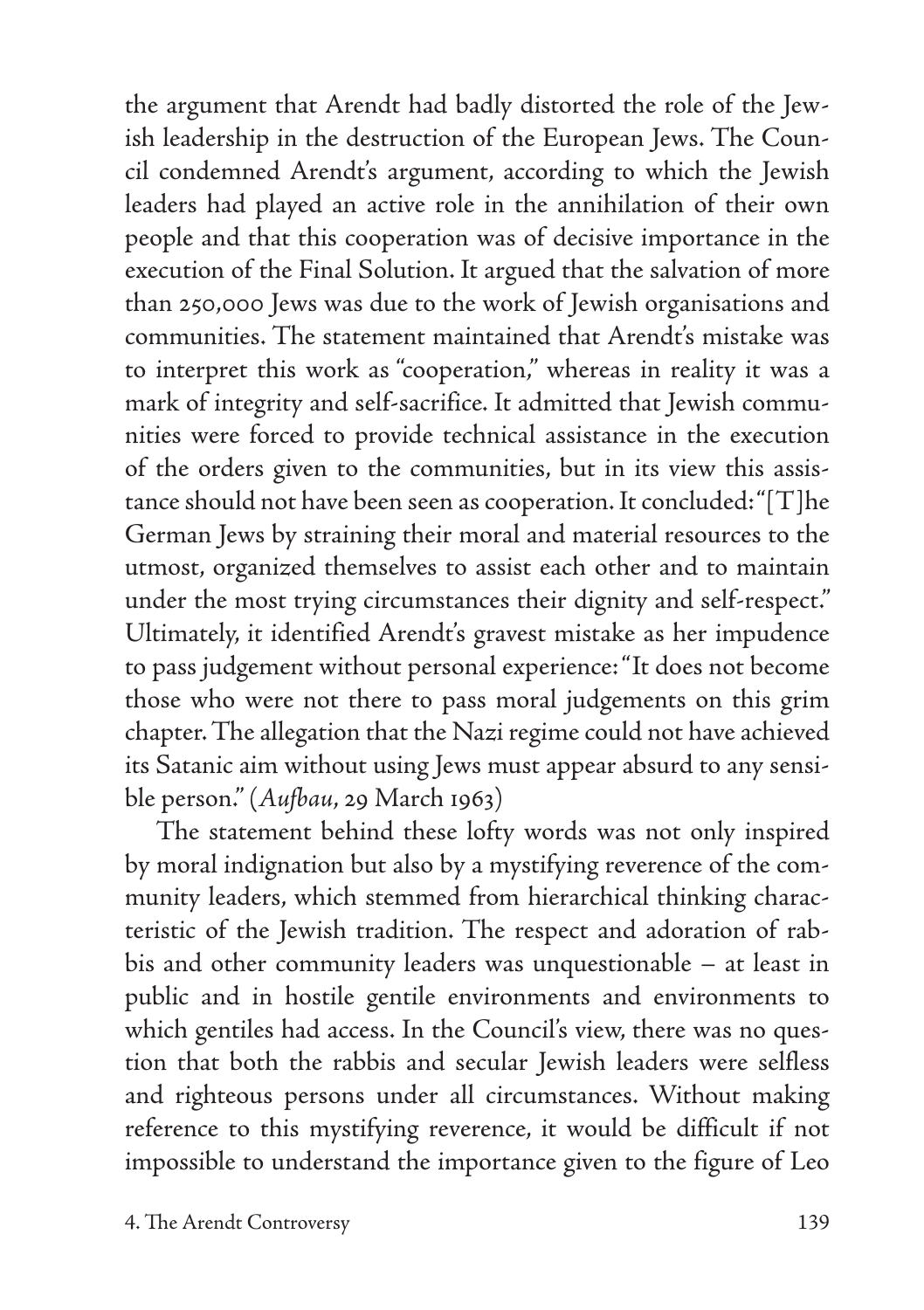Baeck, who was one of the most reverend Jewish rabbis in Germany and whose name the institute behind the Council carried.17 The fact that an entire institute had been founded in his memory implied that he had been hailed as a symbol of incomparable Jewish integrity and self-sacrifice, and any criticism of his memory was considered blasphemy. As such, Baeck deserved to be raised above all the other Jewish figures mentioned in Arendt's report and issued a separate apology in the pages of *Aufbau*.

Rabbi Baeck had been the president of the German Rabbis' Association since 1924. In addition to this, he was grand master of the Independent Order of B'nai B'rith in Germany, co-chairman of the Keren Hayesod, and a member of the board of the Jewish Agency for Palestine. During the Nazi period, he became the head of the National Association of German Jews. Although he was constantly harassed and arrested by the Gestapo on the one hand, and received numerous requests to leave Germany on the other, he considered it his duty to stay and continue his work on behalf of the German Jewry to the end (Boehm 1985 [1949], 282–283).

Until 1943, Leo Baeck was spared deportation precisely because of his work as head of the National Association of German Jews; he belonged to the group of Jewish leaders with whom the Nazis negotiated about Jewish matters. He was eventually deported to Theresienstadt, where he immediately became a member of the Jewish Council. Arendt refers in her book to the following moment in August 1943. A fellow inmate of Baeck's from Czechoslovakia approached him and told him about the gassings in Auschwitz. Baeck decided not to tell anybody about this horrible news, and he would later explain his decision to remain silent as follows:

<sup>17.</sup> The Leo Baeck Institute was founded in 1955 and engages in historical research, the presentation and publication of the history of the German speaking Jewry, and the collection of books and manuscripts in this field *(American Jewish Yearbook* 1964, 367).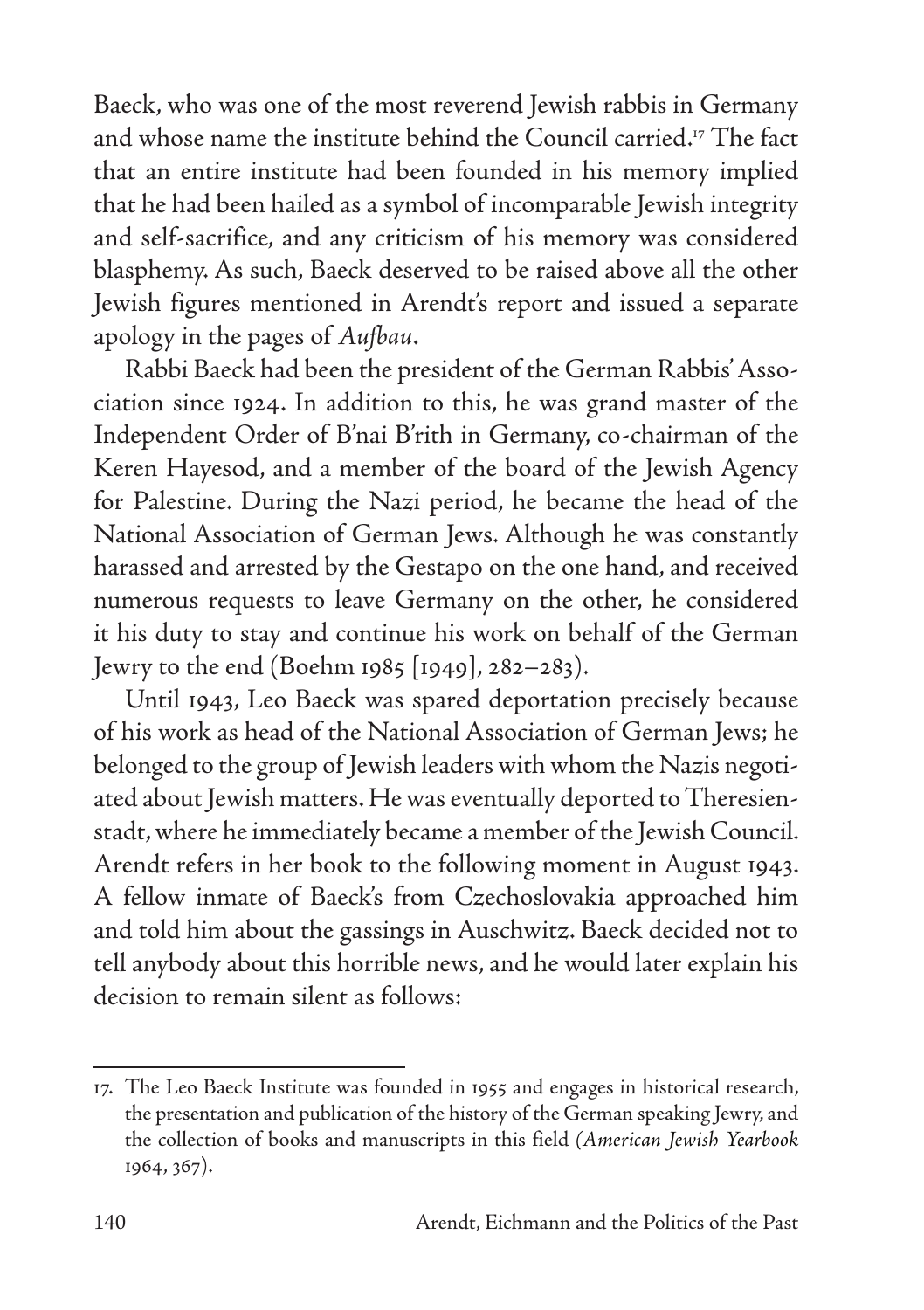So it was not just a rumor or, as I had hoped, the illusion of a diseased imagination. I went through a hard struggle debating whether it was my duty to convince Grünberg that he must repeat what he had heard before the Council of Elders, of which I was an honorary member. I finally decided that no one should know it. If the Council of Elders were informed the whole camp would know within a few hours. *Living*  in the expectation of death by gassing would only be the harder<sup>18</sup>. And this death was not certain for all: there was selection for slave labor; perhaps not all transports went to Auschwitz. So I came to the grave decision to tell to no one. (Baeck 1949, 293)

In *Aufbau,* Adolf Leschnitzer was assigned the task of explaining how great a person Rabbi Baeck really was. He had three main objections to Arendt's work, and they were related to the role of the Jewish officials in the execution of deportations, the fact that Baeck did not tell the deportees what was awaiting them at Auschwitz, and the ironic parallel drawn by Arendt between Baeck and Hitler.

Leschnitzer argued that Baeck's attempt was not to make death easier for the members of his community by hiding the truth about their impending execution, but rather his decision to keep silent about their fate was part of a deliberate strategy based on the firm conviction that the national-socialist empire would not last long. Expecting the collapse of the Third Reich to occur any day, he attempted to minimise the suffering of the Jews by not telling them about the reality of the death camps. As to the cooperation with the Nazis, in Leschnitzer's view, Baeck did not cooperate *per se,* but rather complied when left with no other choice and attempted to maintain decorum among the Jews in order to avoid more suffering caused by the chaos of the situation. Nor was he a *Führer* simply because *Reichsvereinigung*, where all the decisions concerning the Jewish communities were made, acted according to the collegial principle: all important decisions were made through a vote.

Leschnitzer argued that all this pointed to the fact that Baeck was a political realist with a supreme capacity for judgement. He proved his

<sup>18.</sup> My italics. This was the phrase Arendt quoted. See Arendt 1963/1965, 119.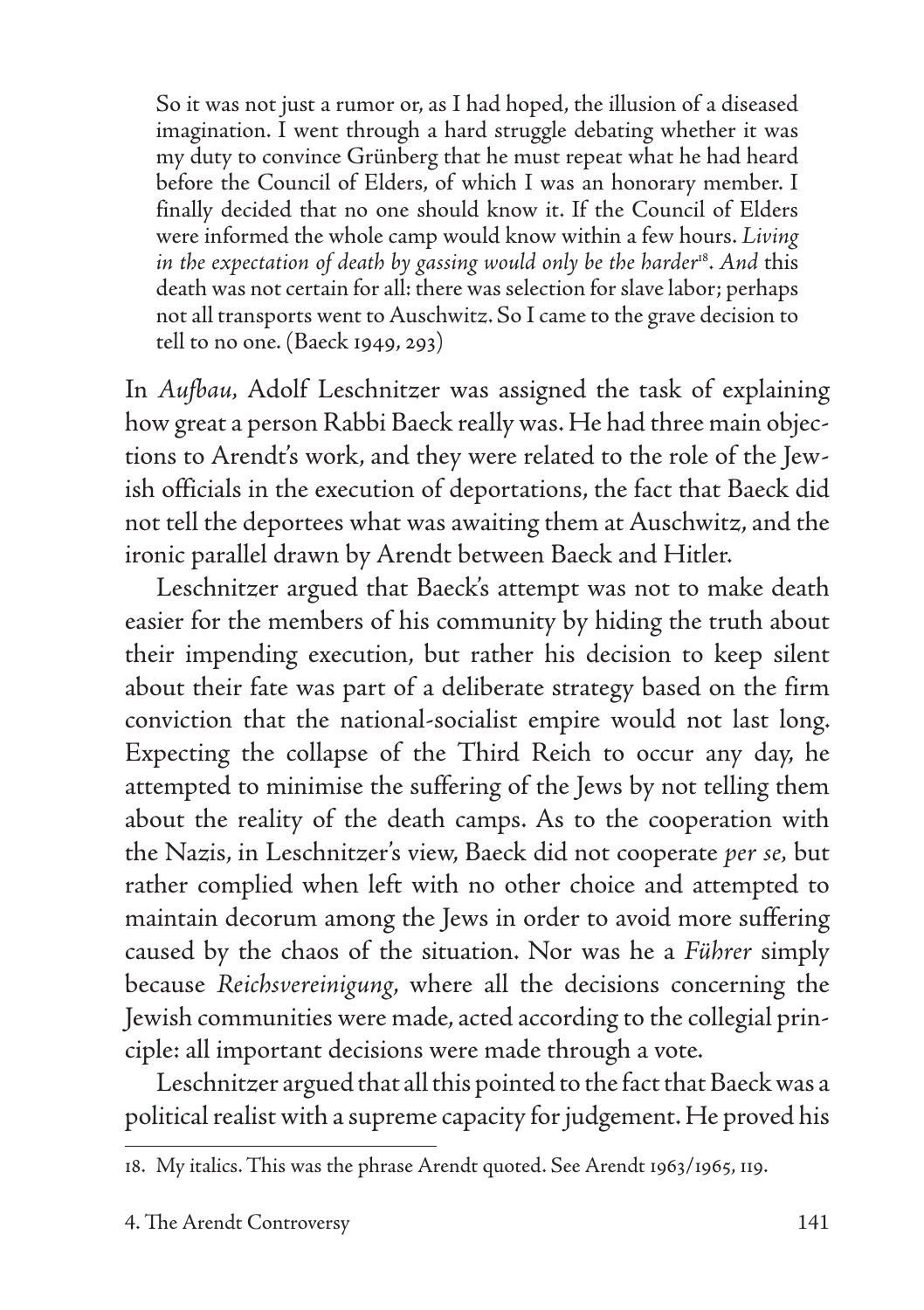integrity and capacity to sacrifice himself for his people by remaining in Germany among the Jews, although he was repeatedly offered the chance to escape and work abroad. He was not a simpleminded humanist who did not know what he was really doing. He was a profoundly righteous man whose greatness was reflected in the fact that he never thought about himself, always putting the best interests of his people ahead of his own. Because of the magnitude of the circumstances he was facing, Baeck was compelled to adopt the policy of lesser evil, which really was the only possible way of dealing with this impossible situation.

While Leschnitzer focused mainly on Leo Baeck's personality and actions, there was another contribution which attempted to judge Arendt's account of Jewish cooperation and the lack of resistance in a broader frame. Hugo Hahn's piece introduced a classification of the critical – and hence false – attitudes towards Jewish policy in the Third Reich. He distinguished between the passive Gandhian attitude on the one hand, and the militant Bettelheimian attitude on the other. His basic argument was that, paradoxically enough, Arendt simultaneously represented both of these attitudes.

The reference to the Gandhian attitude was more concrete than one might expect. During the 1930s, Gandhi did indeed intervene in Zionist policy by writing an open letter in which he suggested that German Jews should have been sacrificed in order to make the rest of the world understand what was awaiting all the Jews if the Nazis were left to act as they pleased. More precisely, in his view, the German Jews should have adopted a strategy of passive resistance which, although it would not have saved them, would have caused the world to fight the Nazis through their heroic conduct in the face of destruction. There were no illusions about Hitler behind his lofty idea. Instead, he believed that the self-sacrifice of the German Jews was necessary in order to awaken the world to their plight:

The calculated violence of Hitler may even result in a general massacre of the Jews by way of his first answer to the declaration of such hostilities.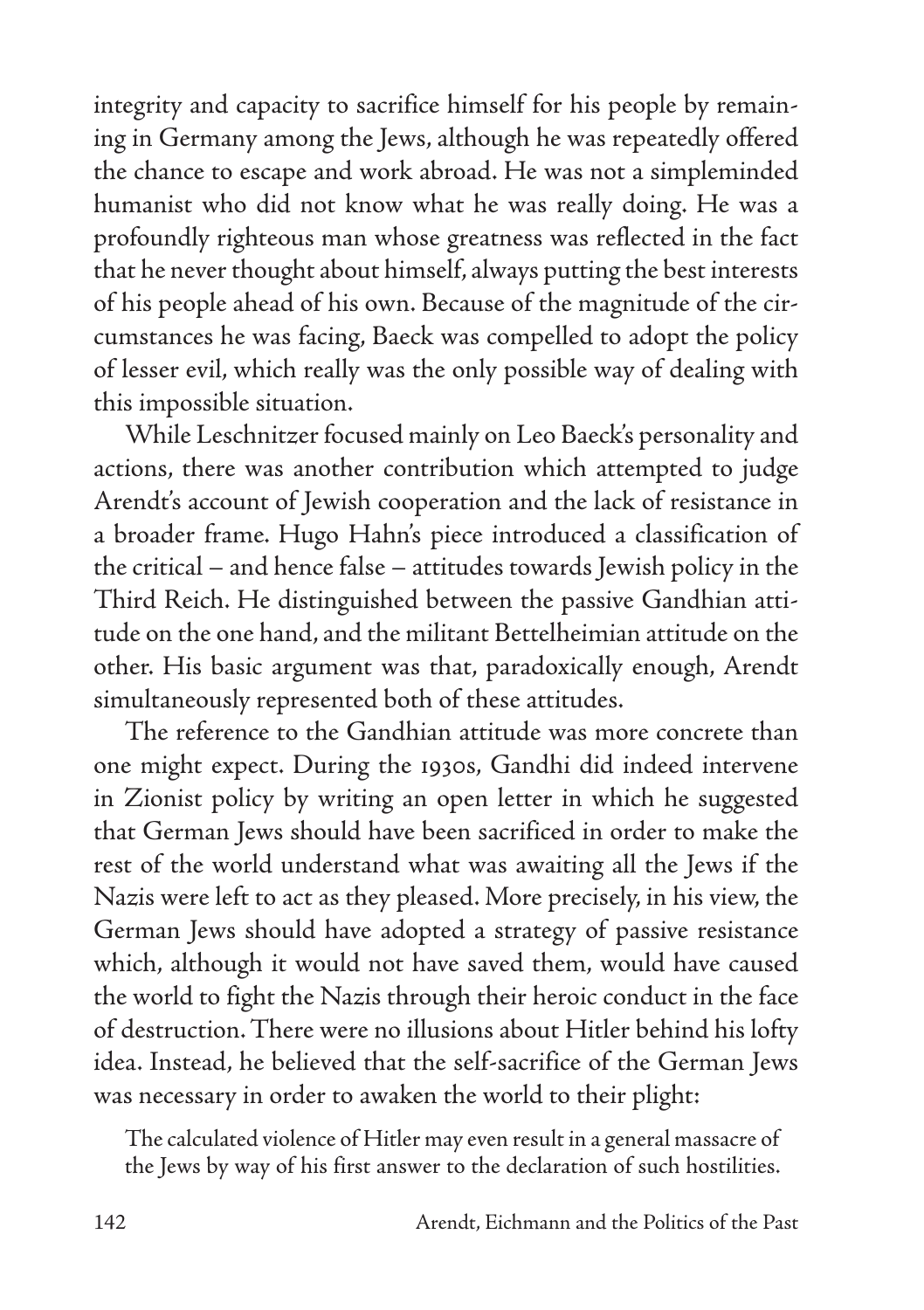But if the Jewish mind could be prepared for voluntary suffering, even the massacre I have imagined could be turned into a day of thanksgiving and joy that Jehovah had wrought deliverance of the race even at the hands of the tyrant. For the God-fearing, death has no terror. It is a joyful sleep to be followed by a waking that would be all the more refreshing for the long sleep. (Gandhi 1938/1942, 186)

He went on to write:

I am convinced that, if someone with courage and vision can arise among them to lead them in non-violent action, the winter of their despair can in the twinkling of an eye be turned into the summer of hope. And what has today become a degrading man-hunt can be turned into a calm and determined stand offered by unarmed men and women possessing the strength of suffering given to them by Jehovah. It will be then a truly religious resistance offered against the godless fury of dehumanized man. The German Jews will score a lasting victory over the German gentiles in the sense that they will have converted the latter to an appreciation of human dignity. (Gandhi 1938/1942, 187)

These quotations show that Gandhi did not see anything inherently good or politically wise in the politics of lesser evil. On the contrary, the most important principle of his politics was (also in India) based on personal and political courage. The German Jews should have been told the truth of the situation so that they could have organised themselves in resistance. In his mind, this self-chosen and courageous self-sacrifice could have contributed to Hitler's defeat. Even more importantly, it could have helped prevent Hitler from carrying out the Final Solution. In this way, the case of the European Jews would have become an example of a courageous political fight even under seemingly hopeless circumstances.

As for Bruno Bettelheim, he published an article in 1962 entitled *Freedom from Ghetto Thinking.* He also saw the main problem as being the lack of resistance, although he approached it in the context of Jewish mental and political history. In his view, the basic problem of the Jewish conduct under Nazi rule was that very few resisted. The Jews' reluctance to resist did not stem from a lack of courage or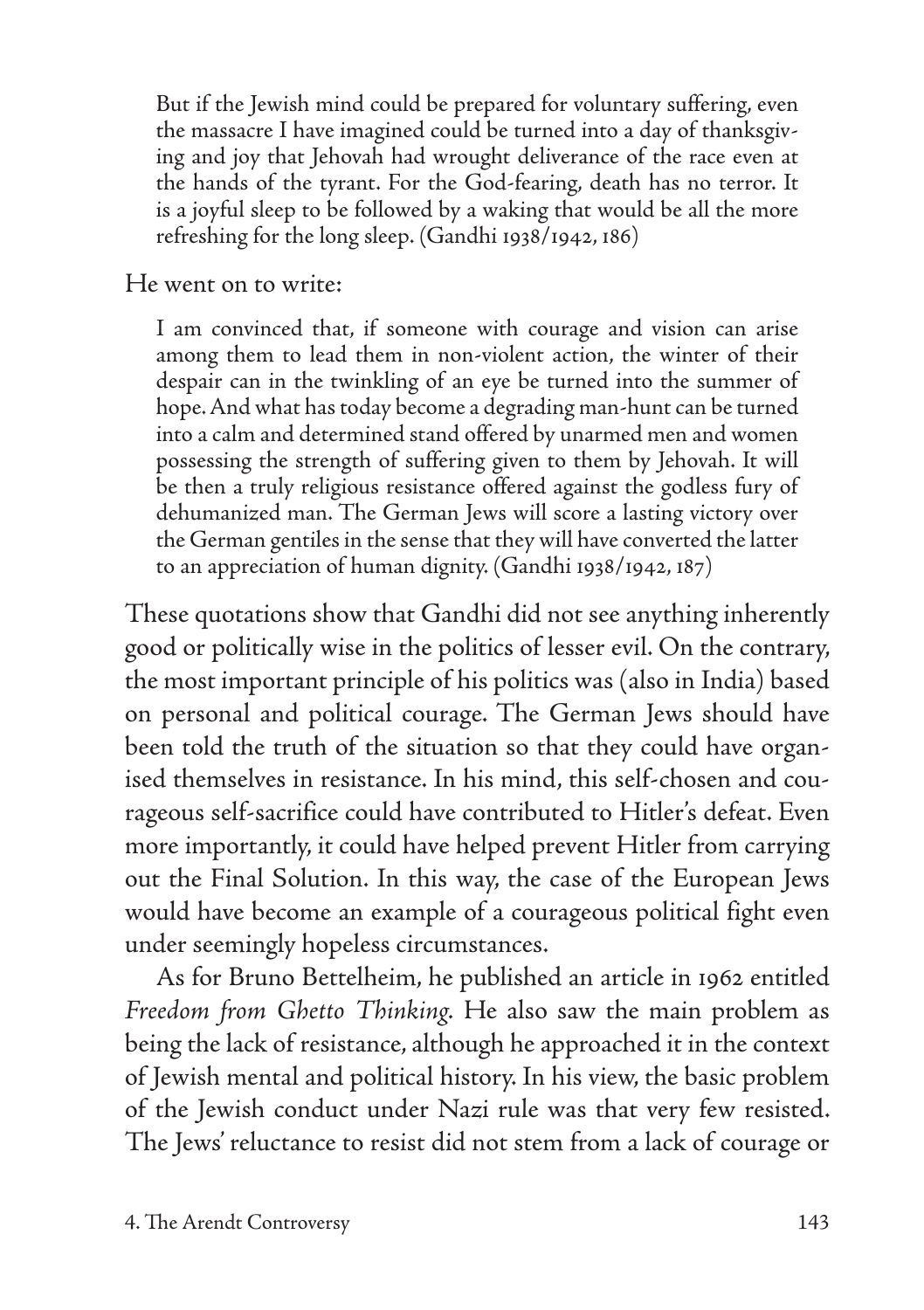the impossibility of resisting in front of a superior enemy. Rather, it was the result of a certain pattern of thought and inactivity developed over centuries of exile. Bettelheim referred to this pattern as the "ghetto mentality". It had developed as a response to the Jews' existence in or outside of the ghetto, which lacked human dignity. In this situation, Jews provided themselves with the psychological excuses that enabled them to bear a situation that was basically intolerable, to live under conditions that were basically unliveable (Bettelheim 1962, 18).

In Bettelheim's view, the basic survival strategy in a ghetto situation, which was shaped by an undignified existence, was to avoid knowing, thinking, and acting:

A certain type of ghetto thinking has as its purpose to avoid taking action. It is a type of deadening of the senses and emotions [...] To believe that one can ingratiate oneself with a mortal enemy by denying that his lashes sting, to deny one's own degradation in return for a moment's respite, to support one's enemy who will only use his strength the better to destroy one. (Bettelheim 1962, 20)

This pattern of thought would ultimately prove fateful under Nazi rule. Instead of efficiently finding out what was really going on and organising an escape while there was still time, the Jews procrastinated, did not want to know and did not take action. This gave the Nazis time to develop a comprehensive policy of physical annihilation:

This was not callous self-interest; it was deliberate ignorance both of what might be in store for the Jews left behind and of the fact that their personal fortunes, so hard won, would now be lost. Thus, doubly ignorant for themselves and for those who would have to stay, they became inhuman, not because they were evil, but because they permitted themselves not to know. (Bettelheim 1962, 21)

From all this, Bettelheim concluded that the basic problem with the ghetto mentality was that it caused an inability to act in self-defence, as a Jew. This inability was dramatically contrasted by the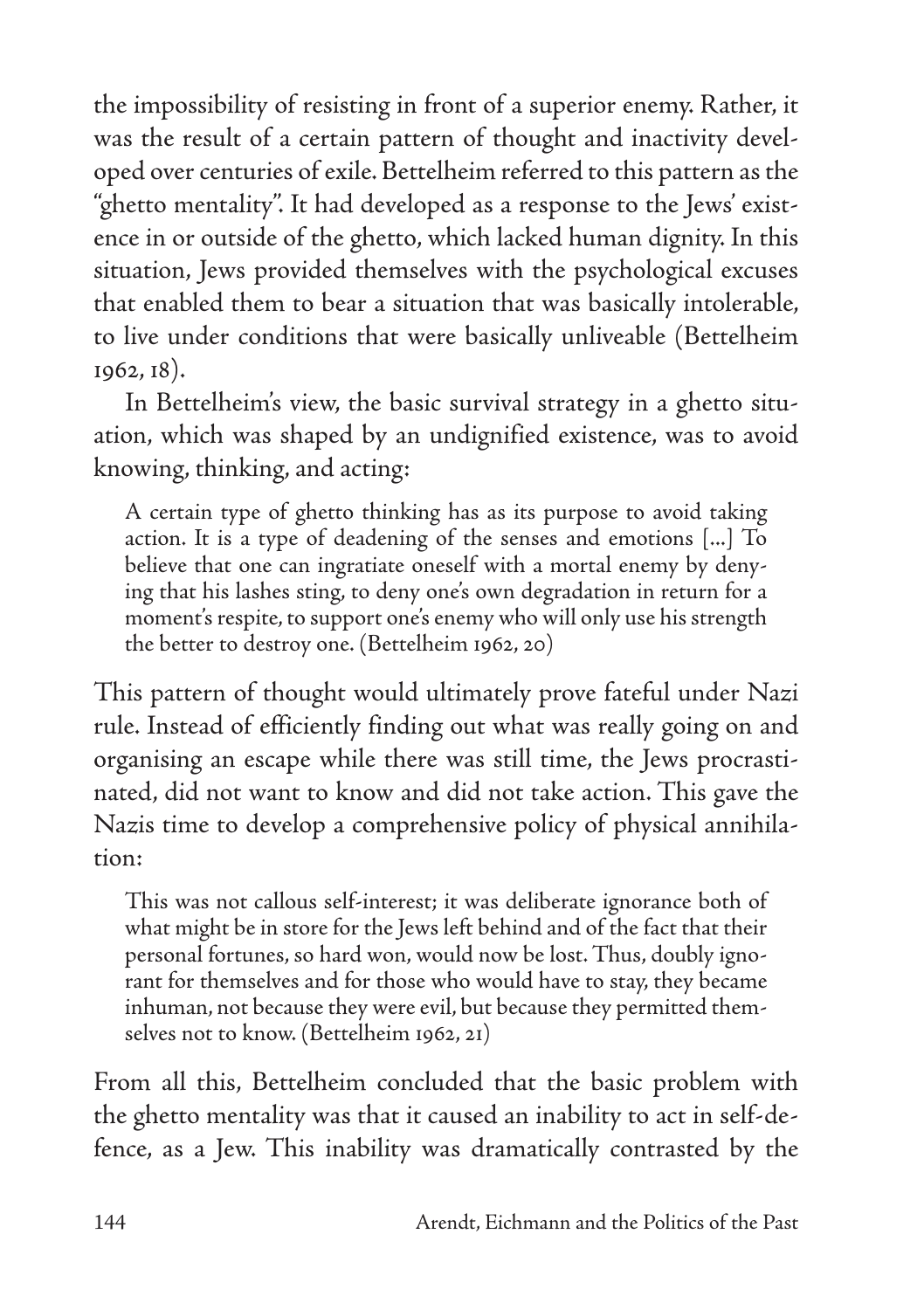fact that the very same persons were capable of acting violently and aggressively when ordered to do so by the authority of a state. The reason the Jews did not fight back lay in their inner feelings of resignation, in their careful eradication over the centuries of their tendency to rebel, based on the ingrained belief that those who bend do not break (Bettelheim 1962, 21–22).

Hahn argued that Arendt became, on the one hand, Gandhian by admiring the solution of Adam Czerniakov, the Jewish leader of the Warsaw Ghetto, who committed suicide in the midst of a politically impossible situation in which there was no chance for successful self-defence. On the other hand, she represented the Bettelheimian attitude by complaining about the scarcity of Jewish resistance and accusing the Jews of having refused to face the facts. This Gandhian-Bettelheimian stance meant that Arendt judged the Jewish leadership completely unfairly. She did not understand that the Jewish leaders were forced to act under impossible circumstances, and those who were not in the same situation ought not judge their actions at all. What he considered even worse was that Arendt blurred the distinction between victims and perpetrators, arguing that the victims participated in their own destruction by cooperating with the enemy. In this way, she approached an interpretation according to which the victims were solely to blame for their own fate.

Hahn did not understand Bettelheim's main argument, which was not focused on the wartime German Jewish leadership at all, but, rather, aimed at the American Jewry. In the very beginning of his article, Bettelheim argued that the American debate surrounding the Eichmann trial was, by implication, about what the American Jews did and did not do, about the cruel fact that the Jews outside of Germany did not stand up and fight, thus rendering themselves guilty of non-participation, guilty of not having done all they could have done (Bettelheim 1962, 17). Had Hahn admitted this, he would have also recognised that there was a decisive difference between Bettelheim's and Arendt's reasoning. Whereas the former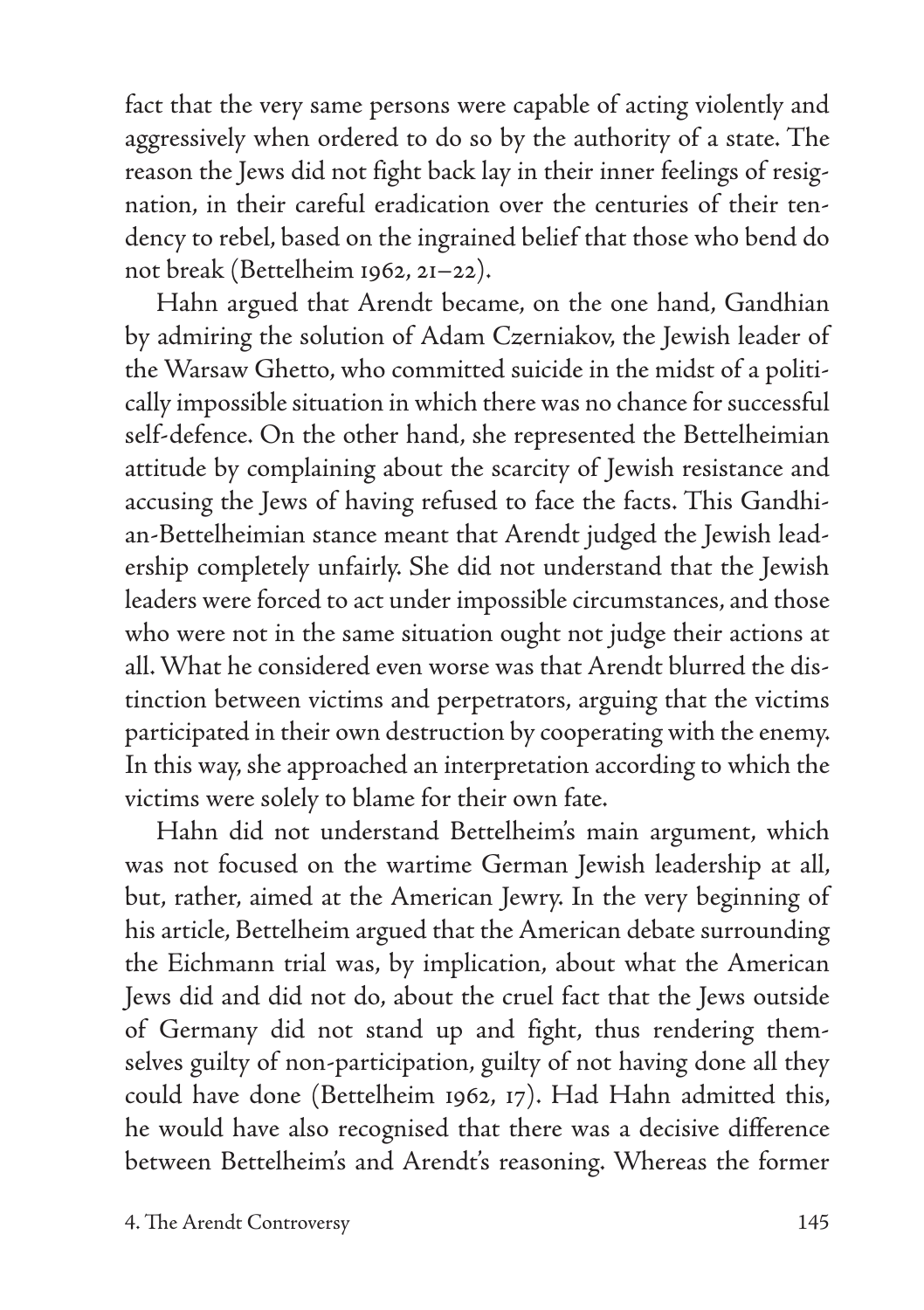argued that the Jews' principal problem was their lack of action, the latter maintained that the Jews' actions followed an odd track. The odd and erroneous track to which Arendt was referring was the cooperation of the Jewish leadership with the Nazis.

Hence, there was a significant difference between Bettelheim and Arendt in terms of their schemes of interpretation, as the former offered a mass-psychological explanation which was unable to distinguish between different groups of Jews, arguing instead in favour of a general Jewish attitude which ultimately proved fateful. Arendt, for her part, argued in favour of a political explanation which focused on the deeds and acts of individual Jews. As a result, whereas Bettelheim's psychological explanation rendered all Jews equally guilty of inaction, Arendt's political explanation was able to distinguish between different Jewish and non-Jewish strategies. In this framework, inaction was not a specifically Jewish problem, whereas Jewish cooperation pointed to a peculiar survival strategy of the Jews, which had been based for centuries on a policy of compliance with gentiles.

Of the four contributions published in the 29 March issue of *Aufbau,* the most favourable to Arendt was apparently Frederick R. Lachman's piece, in which he called Arendt's series "a masterpiece". In reality, this characterisation was an ironic compliment rather than a sincere appraisal, as he also highlighted a number of major problems in it. Firstly, he argued that Arendt's text was too difficult for the average reader, who was incapable of judging a phenomenon of such enormous proportions as the destruction of the Jews. The tragedy of millions of people seemed to be simply incomprehensible to the majority of readers. This was, of course, a very elitist assessment, as it contained a conception of "ordinary people" as lacking the capacity for judgement. Secondly, in Lachman's view, there was something inherently wrong with Arendt's attitude towards the annihilation of the Jews, as she compared it with the destruction caused by an atom bomb, arguing that in this light Hitler's gas chambers were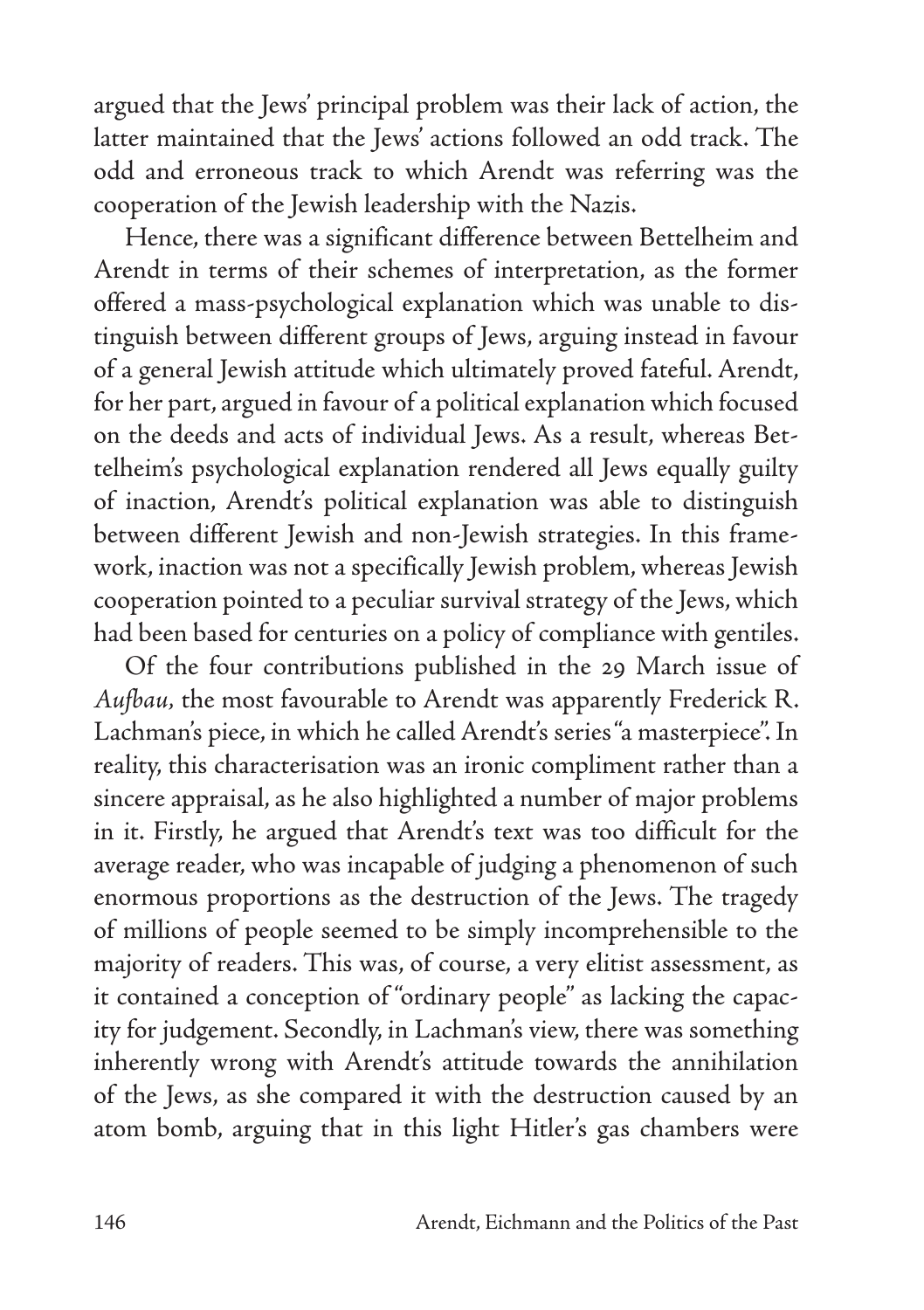merely toys. Here, Lachman approached a stance that would later be widely adopted and according to which the Holocaust is incomparable to any other horrors ever perpetrated in the human world and throughout history.

Thirdly, and most importantly, Lachman argued that Arendt's articles were "a masterpiece without a soul". Similarly to Hahn, he argued that she was incapable of approaching the phenomenon from the victims' point of view, and because of this she failed to grasp the full truth of the situation. In Lachman's view, the whole truth could only be grasped by a suffering soul who could sympathise with the victims, no matter how many mistakes they had made. As long as a considerable number of Hitler's victims were still alive, the time was not right for the kind of cool, matter-of-fact account presented by Arendt. In other words, Lachman did not understand the role of political judgement as an essential part of the political action that is supposed to take place between existing actors and spectators in the form of dialogue and debate as opposed to a kind of eulogy in which the memory of the departed has to be respected. As we will see below, Lachman's argument of Arendt's heartlessness came very close to Scholem's view, which saw her callousness as an indication that she was a traitor to her people. In addition, Lachman implicitly argued in favour of the view according to which the victim's view was somehow more truly correct than other possible views and standpoints.

In Chapter Six we will see that this understanding has significantly and steadily strengthened since the emergence of so-called "victim studies" in the 1980s. Over the past three decades or so we have seen how the survivor-Jews in particular but also Jews in general have become what might be described as privileged victims who presume to have the inherent privilege of being the truth-tellers in questions concerning the Holocaust and its political and moral judgement.

According to *Aufbau,* the four pieces discussed above were meant to provide the readers of Arendt's series with a critical yardstick with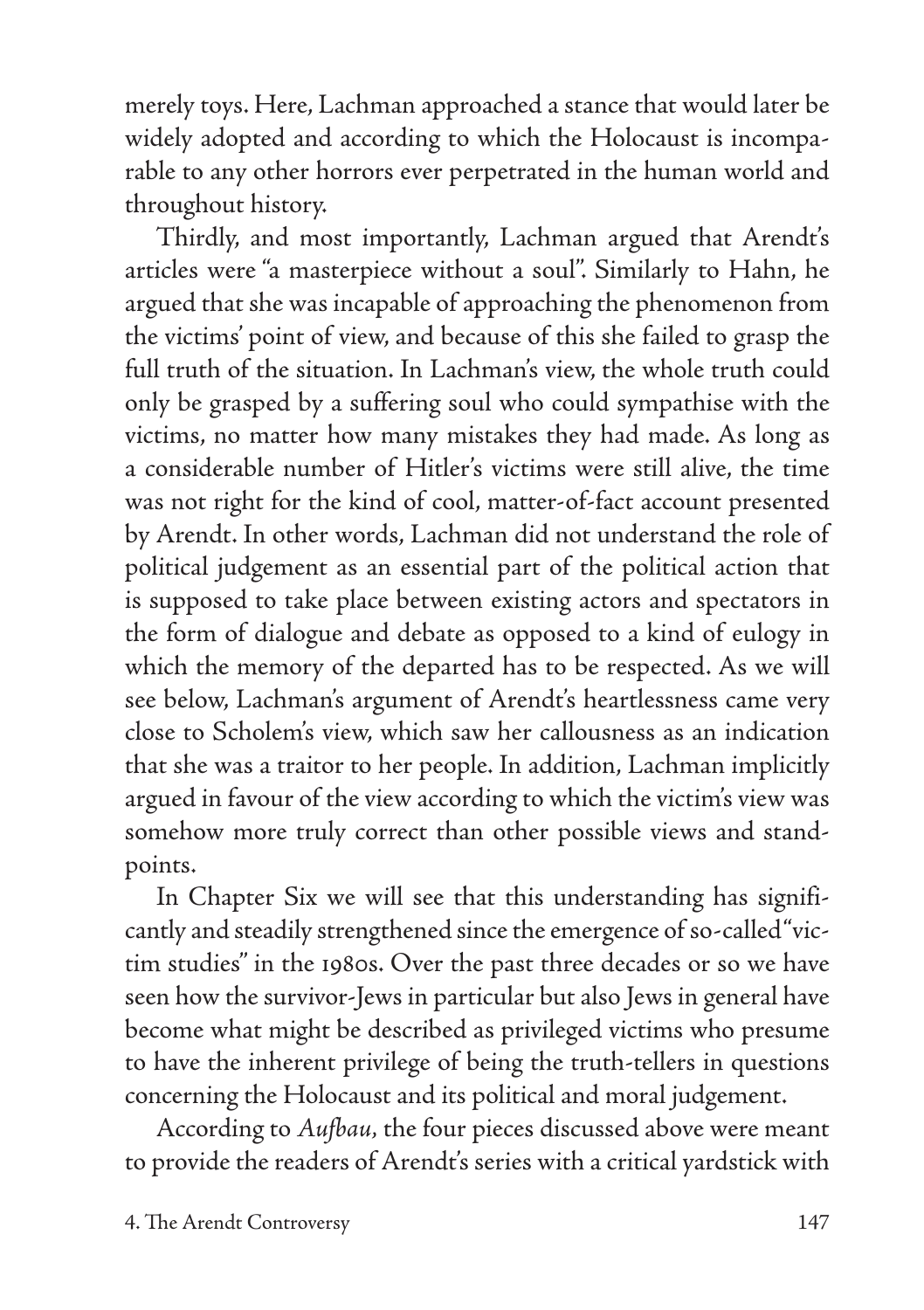which to judge her arguments. They were probably more successful than the editors of *Aufbau* had ever expected. In addition to the circular letters from Jewish organisations and a few special issues of their magazines dedicated to Arendt's book, they set the tone of the entire debate. The questions of the role of the Jewish leadership in the destruction of the European Jewry and Jewish resistance were to remain central throughout the debate.

#### **4.2.** *Pro domo*

Simultaneously with the debate raging on the pages of *Aufbau,*  another major branch of public controversy over Arendt's book broke out in the *New York Times Book Review* as a result of Michael Musmanno's review, which was published immediately after the publication of the book on 19 May. Whereas the *Aufbau* debate was mainly concerned with the role of the Jewish leadership, Musmanno focused on Eichmann's person and his role in the destruction of the European Jews.

Musmanno's review was undoubtedly one of the most important contributions to the Arendt controversy for at least three reasons. Firstly, it was one of the very first to appear and thus gained a lot of attention. Secondly, it was published in one of the most prominent American newspapers with a large readership. Thirdly, being one of the Nuremberg lawyers,<sup>19</sup> Musmanno was formally competent to review a report on the trial of a Nazi criminal. However, in practice his review proved to be one of the most outstanding examples of a systematic misreading of Arendt's book.

Musmanno argued that the book was a strange defence of Eichmann and his "unspotted conscience":

<sup>19.</sup> Justice Musmanno had interviewed Goering, Ribbentrop, Kaltenbrunner and Hans Frank and served as judge in the US-run trials. In addition, he presided over the *Einsatzgruppen* case (Cesarani 2004, 267).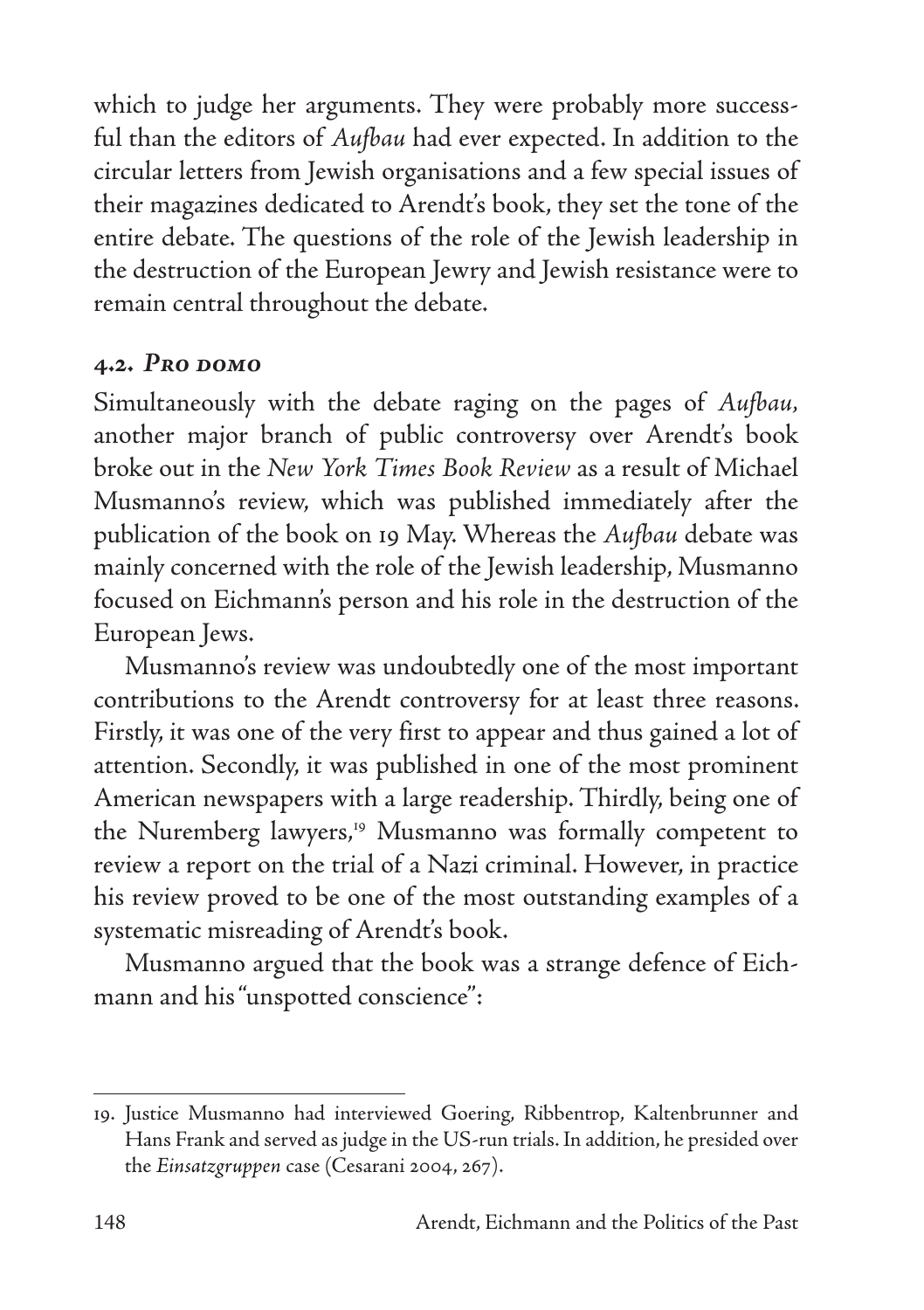There will be those who will wonder how Miss Arendt [...] could announce, as she solemnly does in this book, that Eichmann was not really a Nazi at heart, that he did not know Hitler's program when he joined the Nazi party, that the Gestapo were helpful to the Jews in Palestinian immigration, that Himmler (Himmler!) had a sense of pity, that the Jewish gas-killing program grew out of Hitler's euthanasia program and that, all in all, Eichmann was really a modest man. (Musmanno 1963a, 1)

He went on to argue that "the author believes that Eichmann was misjudged in Jerusalem," that she is "sympathizing with Eichmann," "defends Eichmann against his own words," and "says that Eichmann was a Zionist and helped Jews to get to Palestine." (Musmanno 1963a, 1)

All these charges reflect Musmanno's reading strategy, which can be characterised by two main traits. Firstly, he read Arendt's arguments literally without understanding the ironic language games and rhetorical play inscribed in them. Secondly, he was neither able nor willing to read them in the right context. The above quotation shows that this strategy caused him to believe that Arendt was arguing that Eichmann actually was not a Nazi at heart, but rather a Zionist. As I will show in the following chapter, this kind of interpretation can only be based either on the complete inability to distinguish and identify different stylistic solutions and choices of text or the deliberate intention to misread every single sentence and expression written. Given that Musmanno was a highly educated person equipped with an extensive amount of knowledge about the Holocaust and war crime trials, one is inclined to conclude that the distortions made by him were intentional.

As to the nature of Eichmann's evil, it is possible that Musmanno's critique was based on substantial disagreement with Arendt, as his conception of evil certainly differed significantly from hers. He sincerely seemed to believe that a person needed to have a certain kind of nature or essence in order to become a Nazi at all. Consequently, he argued that Arendt failed to understand Eichmann's real nature;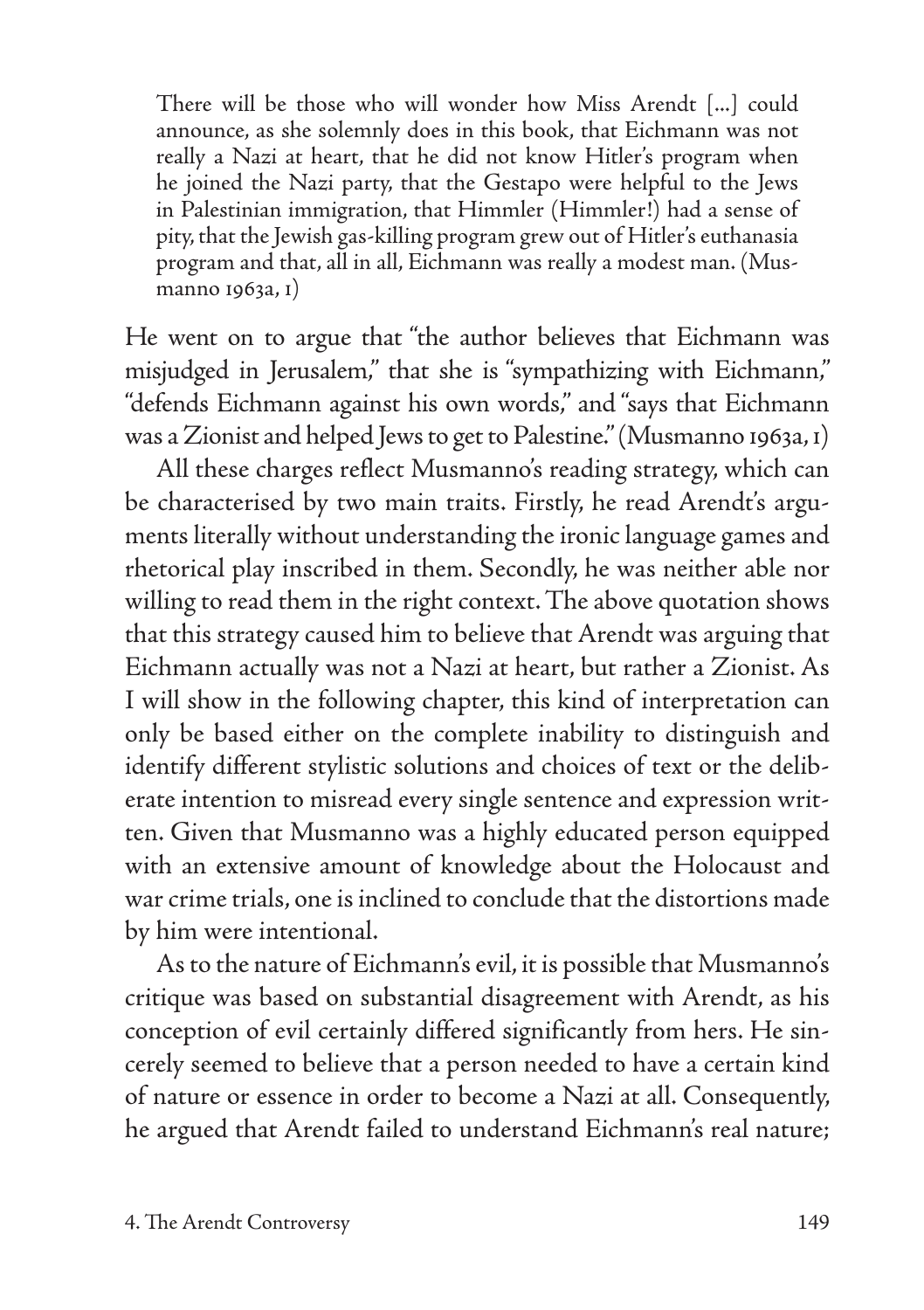here we had in many ways a thoroughly evil man who was able to commit his crimes precisely because of his evil nature.

Throughout his review, Musmanno accused Arendt of sympathising with Eichmann, even defending him against his own words, and trying to portray him as a less important figure in the massacre of the Jews than he actually was. In addition, he did not see anything arguable either in the way the trial was organised or the propaganda strategy of its main promoters. On the contrary, he accused Arendt of attacking the state of Israel, its Prime Minister and attorney general, Gideon Hausner. In Musmanno's understanding, these quarters really seemed to possess unspotted consciences.

Hannah Arendt was flabbergasted by Musmanno's review for several reasons, and she not only substantially refuted his account but also the choice of reviewer. Although Musmanno was a technically competent reviewer, there were two factors which compromised his capacity to do the job. First, his impartiality was compromised by the fact that he had been a witness at the Eichmann trial, and second, Arendt mentioned him several times in her book in a critical light. She decided not to keep silent about these facts and wrote a statement on Musmanno's review which was published in the *New York Times Book Review* on 23 June. This statement was not only a reply to the reviewer but also a charge against the newspaper.

Arendt argued that the choice of reviewer was bizarre because she had characterised Musmanno's views on totalitarian government in general and on Eichmann's role in it in particular as "dangerous nonsense". She pointed out that he chose not to mention that he was writing *pro domo*. Although this was no secret, Arendt found it hard to understand why the *New York Times* did not publish this information:

You mention yourself that the reviewer was 'a witness at the Eichmann trial', hence he was likely to be mentioned in a report on it. The book's index could have shown you in a few minutes all you needed to know. If, on the other hand, you chose your reviewer in full *connaissance de cause,* this would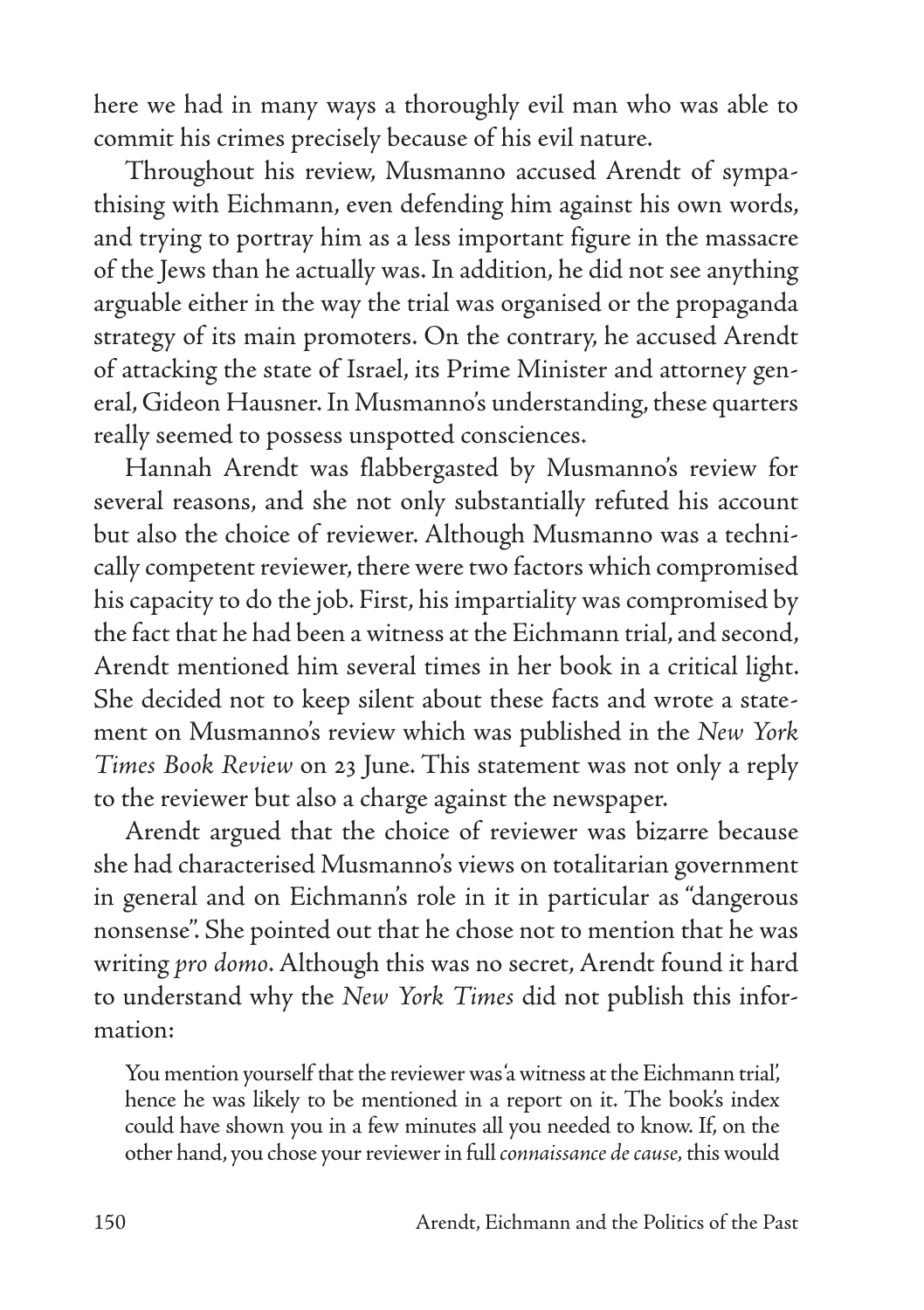constitute such a flagrant break with normal editorial procedures as to make it much more interesting than the review itself.

I shall assume that you were ignorant of the pertinent facts in your choice. Still, I find it hard to understand that the review itself did not surprise you. Obviously, you never read the book and therefore could not be aware of the over-all misrepresentation.

The core of Arendt's argument was simply that Musmanno should have been disqualified from writing a review of a book in which his own name was mentioned. Neither the *New York Times* nor Musmanno understood this. The *New York Times* replied to Arendt in two responses published with her statement, the first of which referred to Musmanno's reply to Arendt, in which the reasons for his selection were outlined. The second note refuted Arendt's accusation that nobody had even read the book before it was handed over to Musmanno to review. Strangely enough, it was Musmanno himself – and not the editors of the newspaper – who wrote a lengthy explanation as to why he had been selected to review the book. It was included in his response to Arendt that was published in the same issue of the *New York Times Book Review* as Arendt's statement:

There was nothing 'bizarre' about the *New York Times Book Review* asking me to write the review on 'Eichmann in Jerusalem'. Everyone knows that the *Book Review* endeavours to select as reviewers those individuals who are, because of profession or experience, more generally familiar than others with the subject of the book to be reviewed. The editors assumed that I qualified in this respect because I was a judge at three of the war crimes trials in Nuremberg. I testified at the Eichmann trial, have been a judge for 32 years, and for 18 years have studied the documentation on war crimes and crimes against humanity. (Musmanno 1963b,  $4$ )

After this explanation as to why he was a competent reviewer, Musmanno proceeded to directly attack Arendt's reply. He claimed that Arendt was not aware of the actual content of her own book, implying that because of her lack of expert knowledge she had made a number of unintentional factual errors. In addition, he defended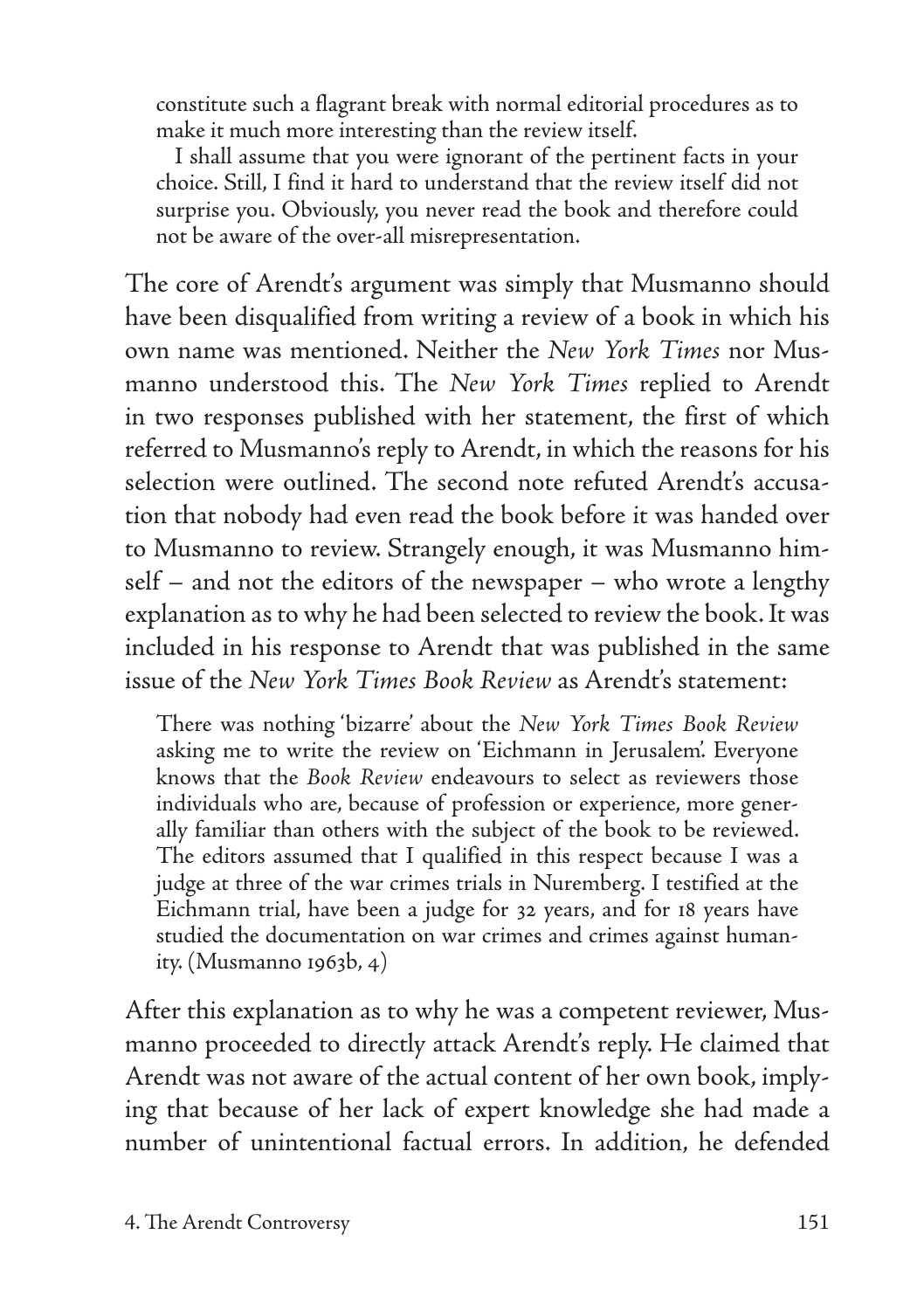himself, arguing that his "review was not *pro domo.* It was *pro bono publico*. It was imperative that the public know of Miss Arendt's many misstatements of facts in the Eichmann case, because that case has taken an important place in the history of the world and the human spirit." (Musmanno 1963b, 4)

As we saw in Chapter Two, Arendt's contention that Eichmann's personality was characterised by ordinariness rather than inhuman monstrosity was generally shared by a considerable number of journalists and other attendees of the trial and had been repeated countless times in the press. However, while nobody attempted to correct the portrayal of Eichmann in the daily press, Arendt's argument of Eichmann's ordinariness was immediately attacked as completely false. Belonging to those who fiercely attacked Arendt's depiction of Eichmann, Musmanno claimed in the September issue of the *National Jewish Monthly* that her book was a "disservice to Jewry" and that there was nothing trivial or ordinary about Eichmann:

For deviltry at its peak, criminal deception at its worst, cruel cynicism at its ultimate, inhumanity at its murkiest depth, and for brutality of spirit without compare, Adolf Eichmann must stand out as the very antithesis of ordinariness. His crime rears up like a colossus of iniquity at the apex of a pyramid of skeletons. No word can be found to mitigate the totality of his guilt, even though Hannah Arendt tries hard to do so. (Musmanno 1963c, 54)

Another influential personality who adopted a similar line of argumentation to Musmanno was Max Nussbaum, the President of the Zionist Organization of America. He declared in the *American Zionist* that in his view, "the superficiality of Professor Arendt's interpretation is nowhere as disturbing as in her glib and invidious comments on the submission to death of our helpless brothers and sisters, and her effrontery in depicting Eichmann as a small cog in the large wheel of the Nazi machine". He went on to assure his readers that "those of us who had the doubtful privilege of knowing him and his activities in Berlin did not have to wait for the Eichmann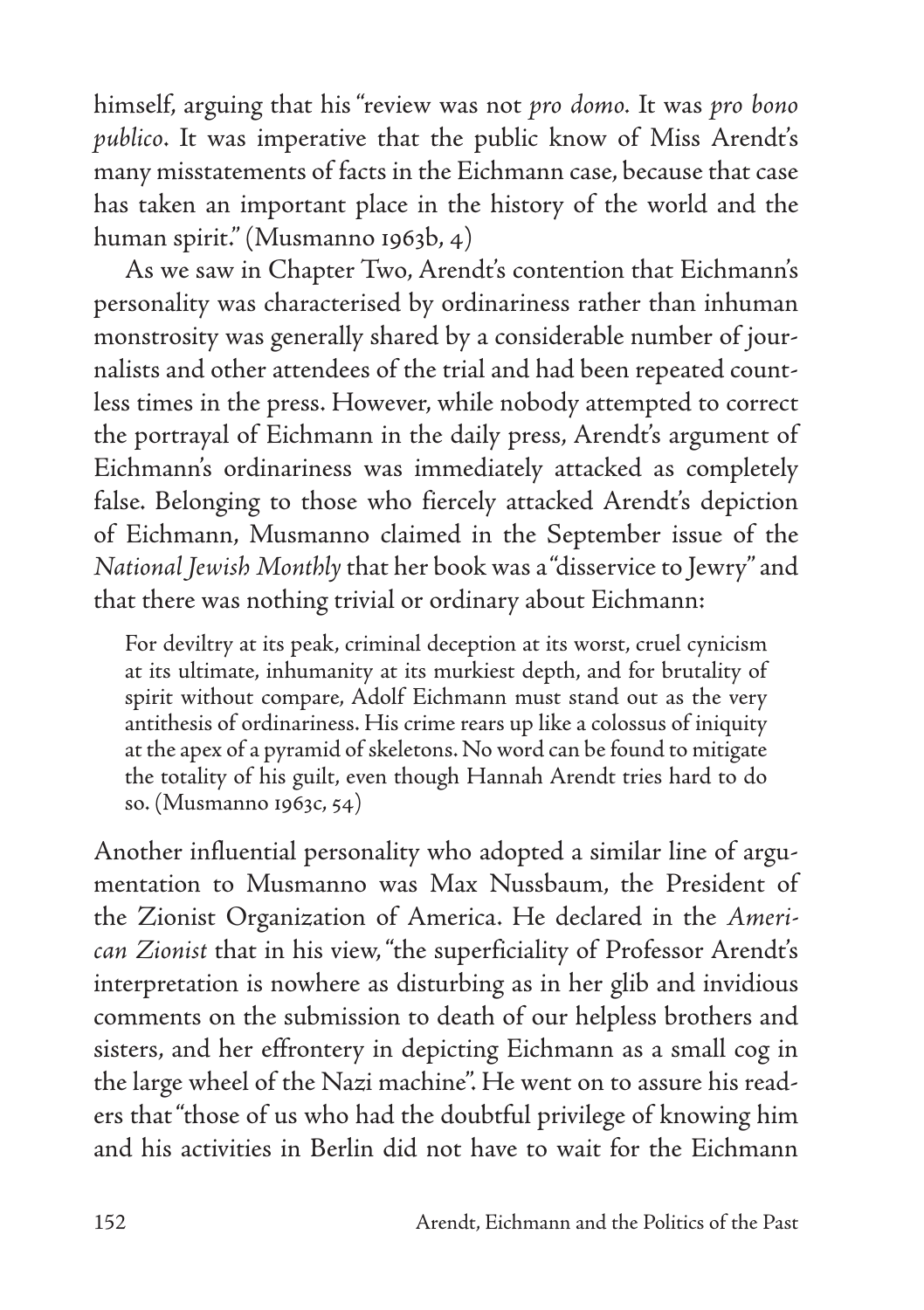trial [...] to disclose the primary responsibility of Eichmann for saturating a whole continent with the blood of our people". Then he concluded his outburst by declaring: "Our Prophets warned us once that some of the greatest enemies we will encounter will come from the inside [...] I am afraid Professor Arendt has done a great disservice to the Jewish people and most of all to the cause of truth." (Nussbaum 1963, 4)

Joachim Prinz, who attacked Arendt on behalf of the World Jewish Congress in *Congress Bi-weekly,* did not even bother to spell Arendt's name correctly, as he systematically referred to her as "Ahrendt", repeating Musmanno's and Nussbaum's arguments in other words:

By some weird turn of the imagination, Dr. Ahrendt has managed the incredible trick of humanizing Eichmann. Indeed, of all the people she writes of, Eichmann, that 'leaf in the whirlwind of time', is the only human being with whom she sympathizes. According to her, he was a Nazi 'without conviction', a timid soul, a mere cog in the Nazi machine which he found dreadful (All this must be true; he said so himself!). (Prinz 1963, 9)

What all these critiques have in common is their failure to comprehend the point of Arendt's depiction and discussion of Eichmann. They failed to see that Arendt was practising a kind of *Umwertung der Werte* of Jewish political culture in terms of ironic rhetoric. The notion of Eichmann's ordinariness was meant to raise the question of the character of his evil. As we will see in more detail in the following chapter, Arendt suggested that this new kind of evil, as carried out in the deeds of an ordinary man, might be far more dangerous and difficult to identify than the classical radical evil. Either Arendt's critics did not understand this point or they did not want to accept and share its conceptually rhetorical potential.

These statements illustrate the kind of tone the campaign against Arendt was beginning to take. For these men, Eichmann was no more and no less than an incarnation of the devil on earth, and his devilish nature explained his evil deeds. However, these contributors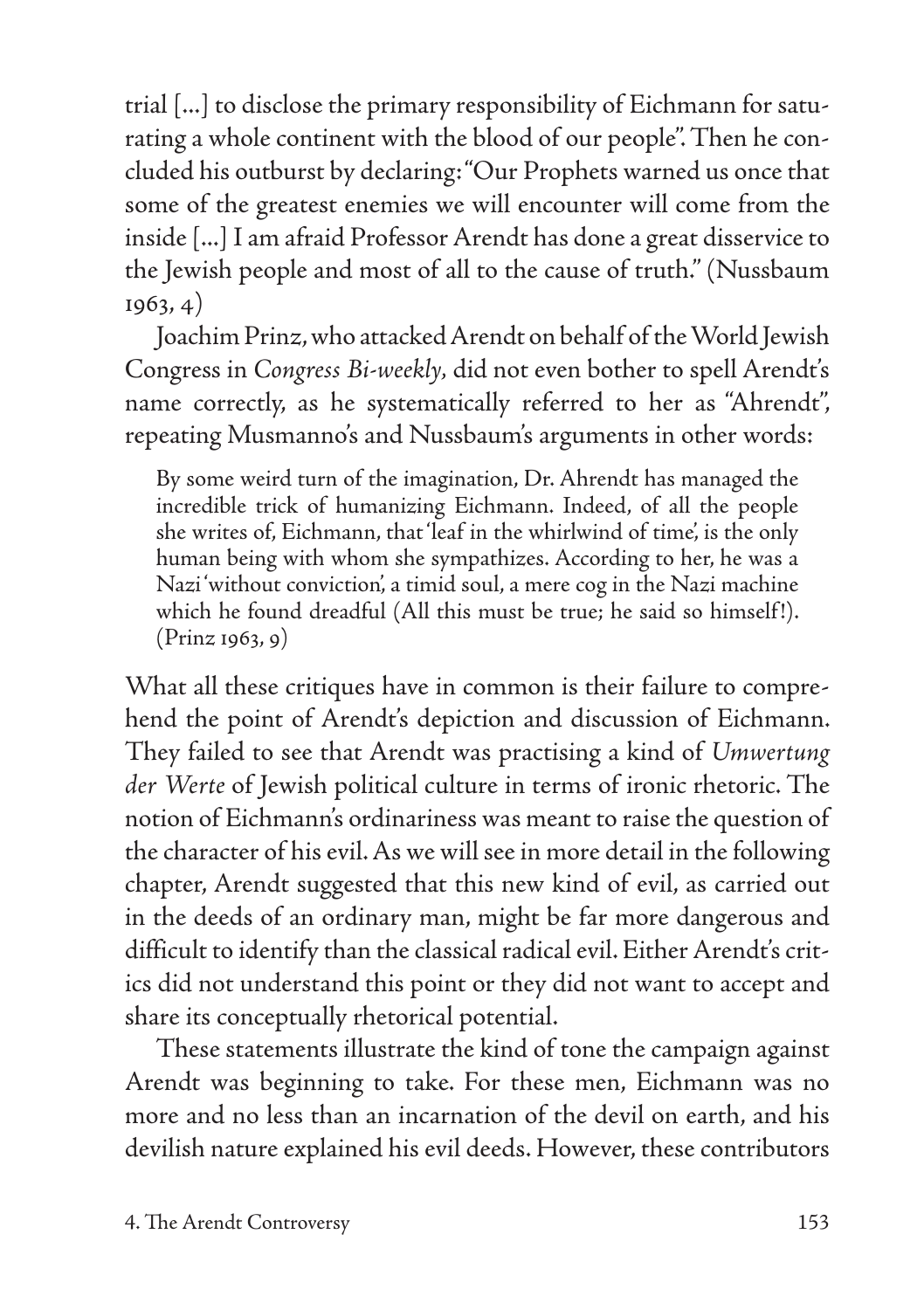were not satisfied with mere factual argumentation but let their imaginations run wild by regularly succumbing to tasteless and naïve personal assaults against Arendt's character. They depicted Arendt as a traitor among the Jewish people who lacked the knowledge and experience to judge anything related to the Holocaust because she had not personally experienced it for herself.

# **4.3. Eichmann's New Crime**

Simultaneously to the publication of Musmanno's account, the *Herald Tribune* published a review of Arendt's book by Eugene Rostow on 19 May. It had an entirely different tone than the other accounts discussed in this chapter. This was a review by a professional lawyer who did not stumble over trivialities but attempted to get to the very core of Arendt's book by reading it for what it was, a trial report. From this point of view, Rostow singled out two major themes on which he focused in his review. He began by highlighting Arendt's style, which in his view was quintessential to understanding the book at all. Second, he pointed to Arendt's discussion of the nature of the Nazi crimes as unprecedented new crimes of the 20th century.

Rostow characterised the texture of the book as that of "good ruminative talk", which he clearly distinguished from pure scholarly studies. He further described it as "discursive and speculative; personal, impressionistic and opinionated", adding that, not being very systematic, "it is full of ironic thrusts, perceptive associations, and argumentative passages, and passages, too, of eloquence and indignation." (Rostow 1963)

He admired Arendt's style instead of seeing it as somehow inappropriate, as so many others had, even praising her impatience with "Jewish pomp, folly, xenophobia, and hypocrisy" and the expressions of her independence as a thinker. Similarly, he did not doubt Arendt's portrayal of Eichmann but situated it in the context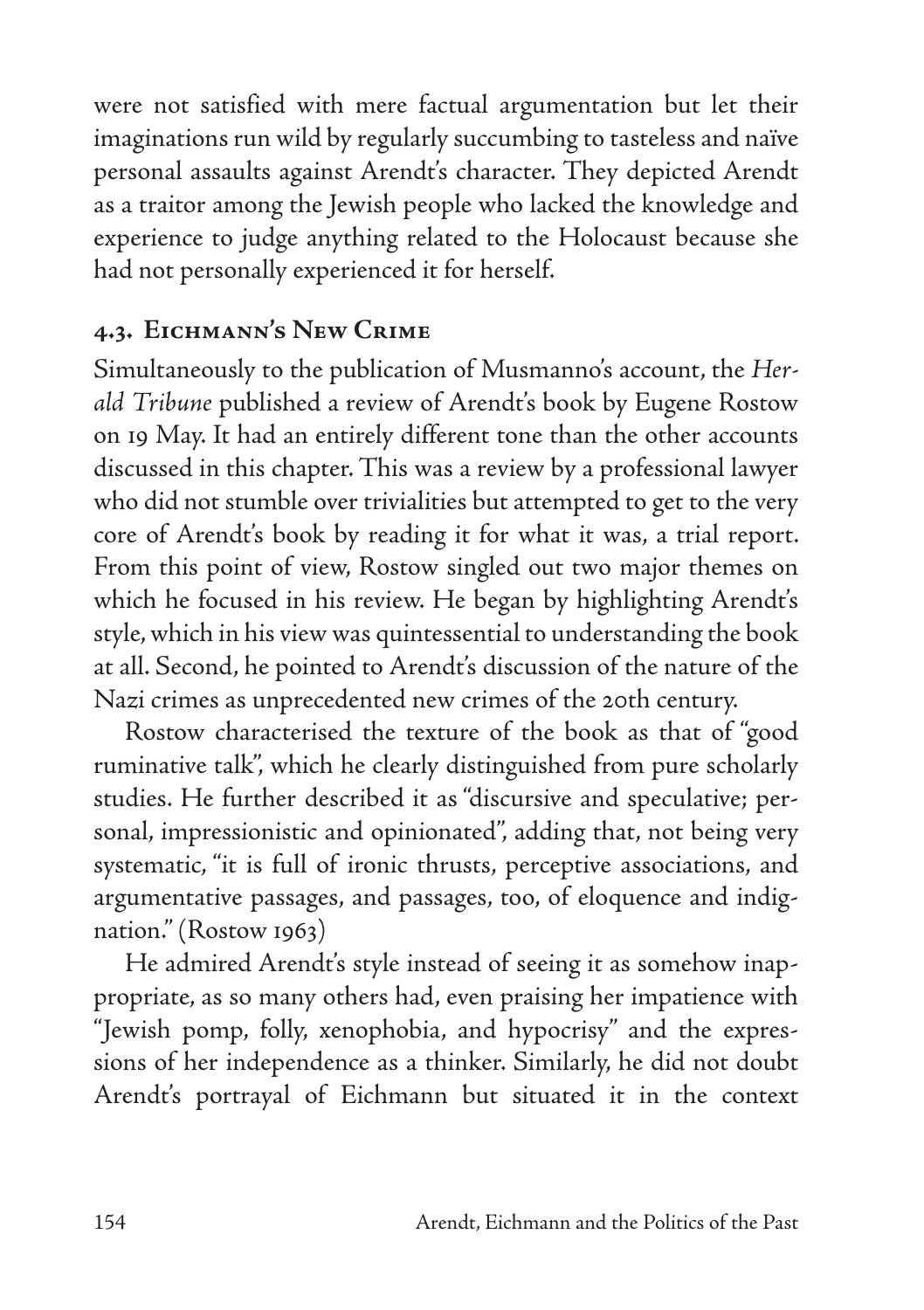of the description of her style, where it came out proportionally as a stylistic distancing weapon (Rostow 1963).

At the heart of Rostow's review was, however, his estimation of Arendt's basic thesis of the novelty of the new type of crime represented by Eichmann:

The Nazi attempt to destroy the Jewish people, she contends, was not a crime against the Jewish people, nor yet against the statutes of Israel, but an example of 'the new crime, the crime against the human status', or against the very nature of mankind [...] For her, the Nazi crime in undertaking to destroy a whole people was not just another episode in the long history of anti-Semitism. It was so bizarre and so great an evil, she argues, that 'justice' cried out for retribution. The compelling and ultimate element of retribution in our concept of justice, she avers, so persistent and so often denied, warrants the otherwise indefensible and illegal act of kidnapping Eichmann and the death penalty for that poor, confused, petty, evil man who thought cliches and spoke in the official language of a minor bureaucrat. (Rostow 1963)

This was the point at which the lawyer in Rostow came out. He pointed out that lawyers would be tempted to dismiss Arendt's disturbing contention as the yearnings of a layman (Rostow 1963). From a juridical point of view, the problem was Arendt's claim according to which new unprecedented crimes created a situation in which it was necessary to render justice without the help of or beyond the limitations set by positive, posited law:

Miss Arendt's thesis is [...] intolerable for the seemingly uncontrolled power it would give to the judges, and for its implication that the ends of justice justify recourse to illegal or arbitrary meanings. (Rostow 1963)

In Rostow's understanding, the notion that the end of justice justifies recourse to illegal or arbitrary meanings came frighteningly and perilously close to the notions of Ben-Gurion. Had Arendt said that the end justified the means, Rostow would have been completely correct, as Ben-Gurion's strategy was precisely to apply this principle. However, that is not what Arendt said, and this was the point at which Rostow was blinded by his judicial viewpoint,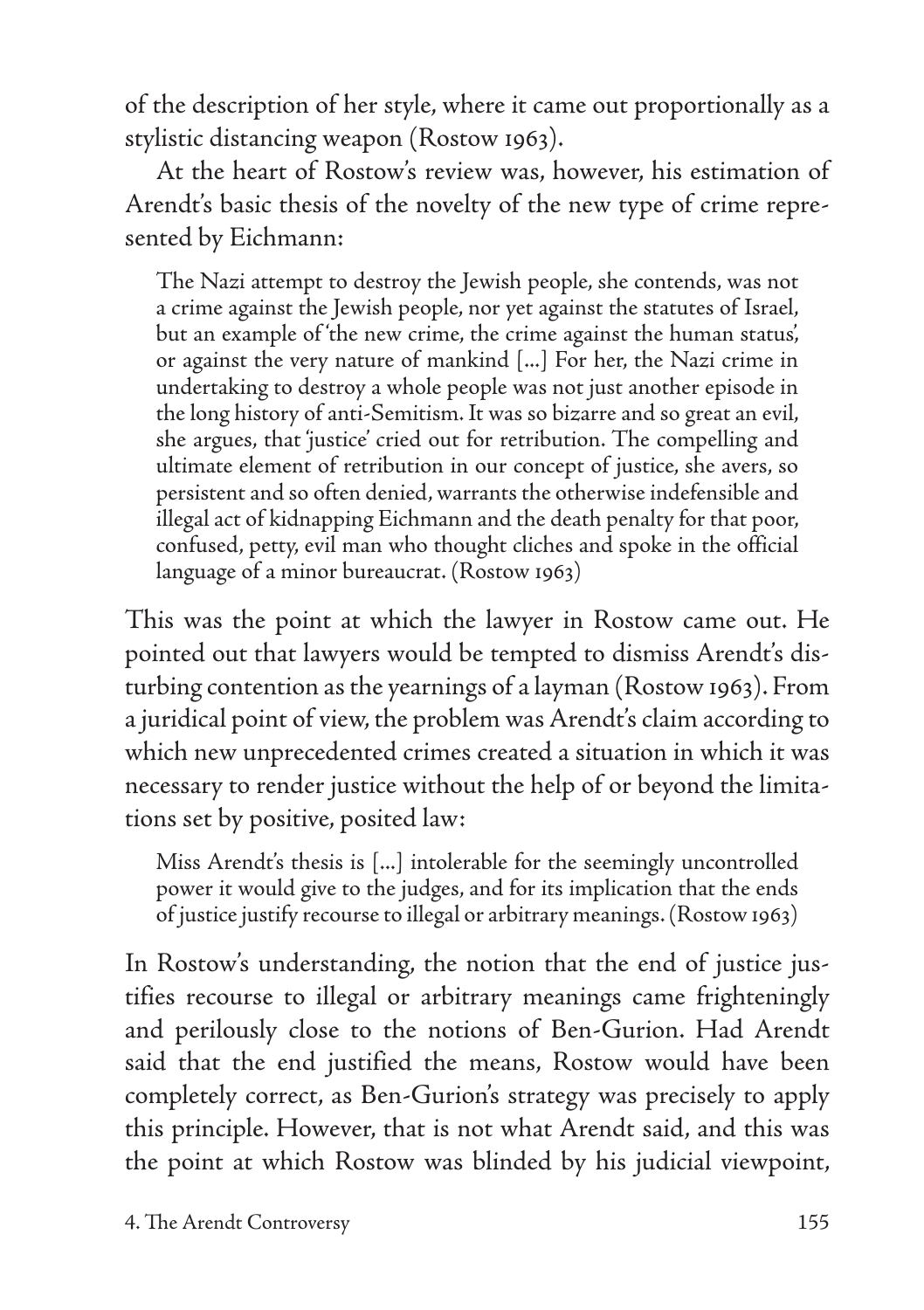which prevented him from understanding that in order to grasp what Arendt had really said, it was necessary to distinguish between the juridical and the political. He was not able to see that Arendt had actually pointed to the fact that new crimes such as those committed by Eichmann rendered a normal legal procedure problematic precisely because they lacked precedents. Even though "the essence of judicial art is to come as close as possible to the end of justice within the established and accepted limits of the judicial process" (Rostow 1963), the fact remained that the Nazi crimes went beyond the sphere of law because they were characteristically political. In Arendtian terms, they were political in two ways. On the one hand, they did not fit within the pre-existing process of law because of their novelty; there was no established legislature on the basis of which to judge them. On the other hand, they were political because they were violations of a fundamental political right of every human being to share the earth with other people.

Despite its critical remarks, Rostow's review was decisively unique compared with the accounts presented by the participants of the smear campaign because it accepted Arendt's book as a serious contribution to the discussion over the future of the law in a world in which new types of crimes were being born. Had this kind of approach gotten the upper hand in the controversy, its contribution to international law and the development of political theory might have been entirely different.

## **4.4. The Evil of Banality:** *Facts*

A review on the most authoritative and influential attacks against Arendt's report in the initial phase of the controversy would not be satisfying without mentioning Jacob Robinson, who served as one of Gideon Hausner's assistant prosecutors in Jerusalem. Right from the beginning, he did everything in his power to smear Arendt's reputation and prevent people from independently taking sides in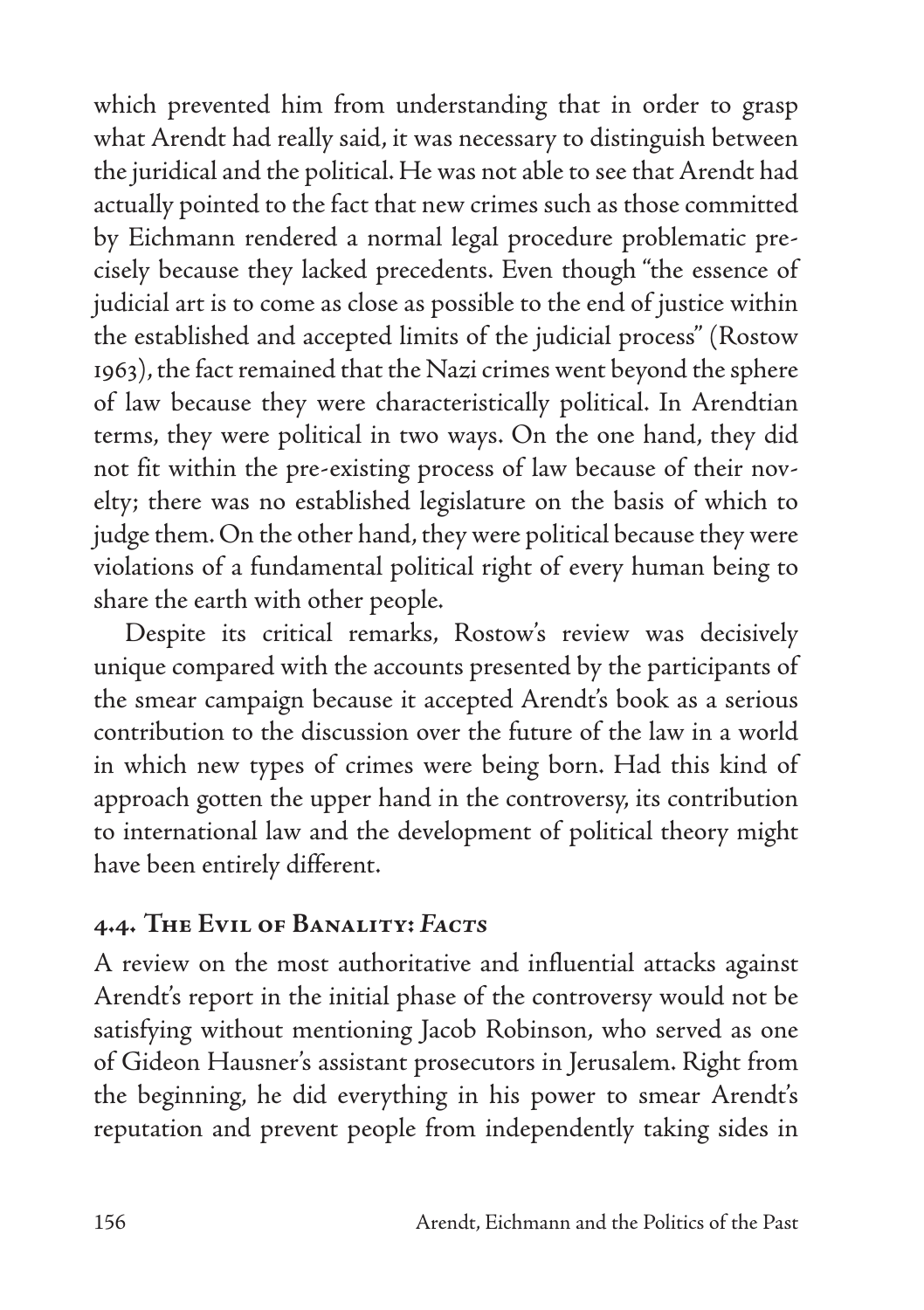the controversy. He even wrote a book on Arendt's book, in which he attempted to disprove every single phrase in it (see Robinson 1965). One of the several public arenas used by Robinson was the Anti-Defamation League's bulletin *Facts,* which published a special contra-Arendtian issue in the summer of 1963. It consisted of a review article compiled by Jacob Robinson, which was entitled *A Report on the Evil of Banality: The Arendt Book*. The article began with a general explanation of why the issue had been published, claiming that it would have been a tragic disservice to Jewish and world history had Arendt's book gone unchallenged and been accepted as gospel. It claimed that the book's research was glib and trite, and, as such, that it was a banal book. Even worse, if it gained acceptance as a work of unquestioned authority by undermining the realities of history, it would become an evil book (Robinson 1963c, 263).

Robinson listed four major areas of concern to be dealt with in his account: the scholarship of the author, Arendt's treatment of Eichmann and his role in the destruction of the European Jewry, her criticism of the judgement at Jerusalem and Jewish complicity and cooperation.

Robinson began his attack on Arendt's scholarship by arguing that her book was filled with errors, misstatements of fact, misinterpretation, and generalisations, particularly with regard to the areas of contemporary history and law, specifically international law and criminal procedure, which in his view were central to her book (Robinson 1963c, 264). He indeed read it as if it were an historical study as opposed to a trial report. He completely ignored the fact that Arendt did not do her own basic research for the book, but leaned mostly on the material that was produced or used in the context of the trial. In addition to this, she used reports and studies written by journalists, historians, and lawyers which appeared before the publication of her own report. However, Robinson also somewhat contradictorily argued that Arendt's book was not really a study of history but belonged to "a small body of literature,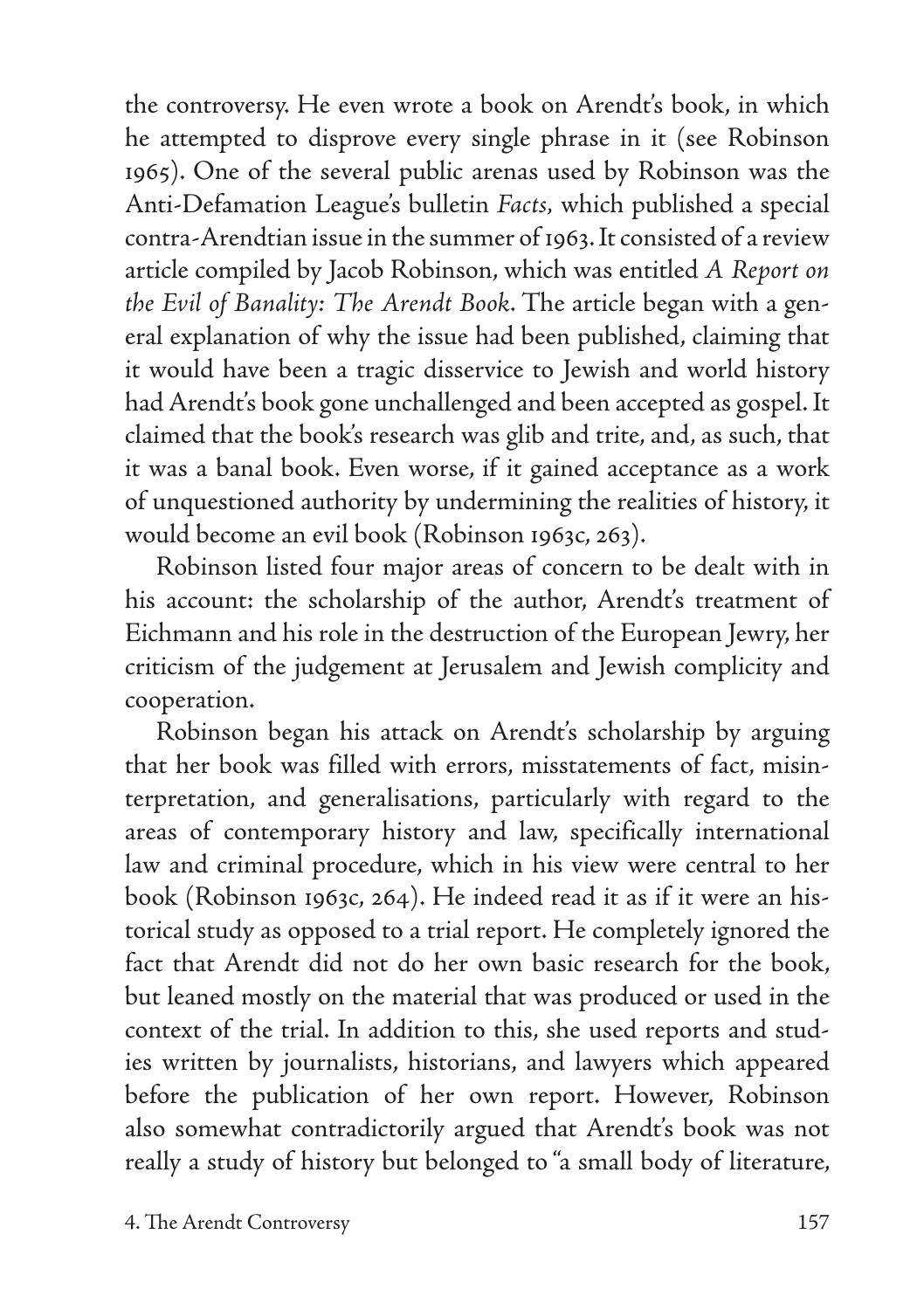representing particular perspectives, which purports to offer insight into the whole subject." (Robinson 1963c, 263)

Apart from the accusation that Arendt lacked the scholarly competence to even touch on an issue like the Eichmann trial, Robinson's most powerful attack was directed against what Arendt said about Jewish collaboration and Eichmann's personality. Indeed, these two themes were to remain the most debated issues in the controversy, while the juridical aspects of the trial would quickly fade into the background.

A number of contributors to the debate preferred to lean on Robinson's misreading as opposed to personally trying to understand what Arendt really intended to say. The best example of this is perhaps Robinson's reading of Arendt's account of Eichmann's "Zionism". When Arendt wrote that Theodor Herzl's *Der Judenstaat*  caused Eichmann to convert to Zionism, Robinson refused to admit or understand the deep irony contained in her words. Similarly, he refused to see that Arendt's depiction of Eichmann as dangerously normal was not meant to be a statement in defence of Eichmann the criminal but rather a call to reflect more on what kind of a criminal was in question here.

As to Jewish collaboration, Robinson was hopelessly unable to read the political criticism that was inscribed in Arendt's discussion of this theme. Thus, he argued that "the greatest evil of 'Eichmann in Jerusalem' [...] is the author's theme that European Jews were guilty of complicity in their own destruction" (Robinson 1963c, 267). He wrote that "[t]he Jewish population in Nazi Europe was exempt from the authority of the local administration and physically separated from the outside world" (Robinson 1963c, 268), without recognising that this was precisely what Arendt was saying by pointing to the fact that the European Jewish population lacked a political organisation that could have organised a mass escape if not a mass resistance. Instead, he ended up in defending political ignorance by arguing that "[t]he normal human mind could not accept the fact that the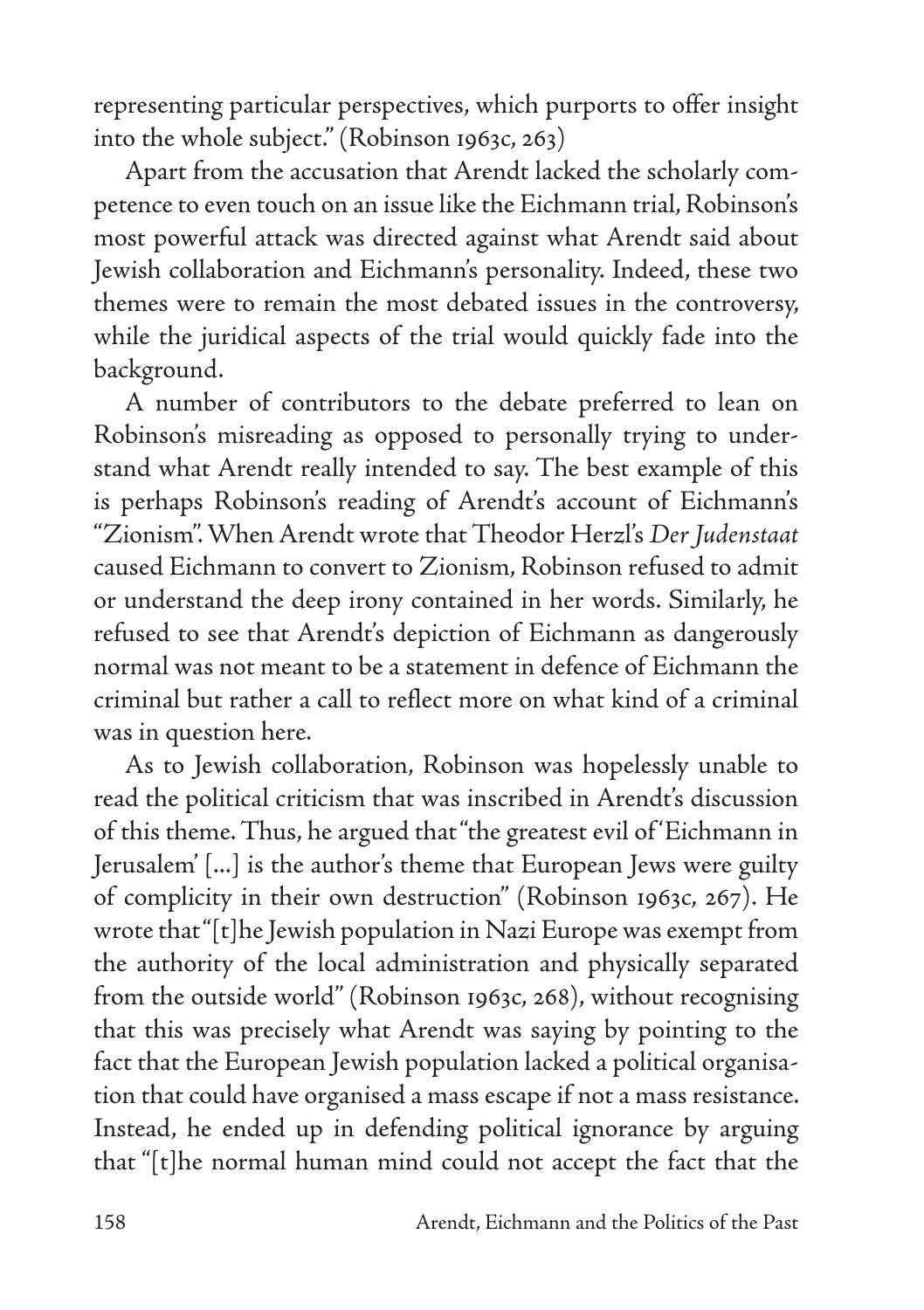real aim of the Nazis was total destruction and the Germans did all they could to lull the Jews." (Robinson 1963c, 269)

Robinson's basic message was that Arendt was mistaken in virtually everything she wrote. As mentioned above, he went to the length of writing an entire book to prove this. However, what is more important in the context of this study is the fact, also mentioned above, that a number of people were satisfied with Robinson's contribution and never bothered to read Arendt's book and judge its contents personally.

All of the above analysed contributions sowed the seeds of hatred against Arendt. One more contribution would be needed to seal Arendt's excommunication from the entire American Jewish intellectual community: an open letter by Gerschom Scholem.

#### **4.5. Excommunication**

Hannah Arendt received a huge amount of letters from her readers and others who wanted to comment on her book or the debate aroused by it. Most of these letters were, of course, not meant to be published and never were published. There is, however, a remarkable exception which became one of the most important and influential contributions to the entire controversy – a letter sent to Arendt on 23 June 1963, by Gershom Scholem, a highly esteemed Jewish philosopher.

For Arendt, Scholem's letter was not just another one of the numerous letters she had received. She had learnt to respect and admire Scholem's views on Jewish philosophy and history, and had probably not expected him to react in such a passionate and condemning way. In addition, his letter was the result of six weeks of reflection and pondering, and was not written on a whim. Unlike many of Arendt's other critics, he really had read the book and reflected carefully on what to say about it. The fact that he wanted his letter to be published shows that he not only wanted to express his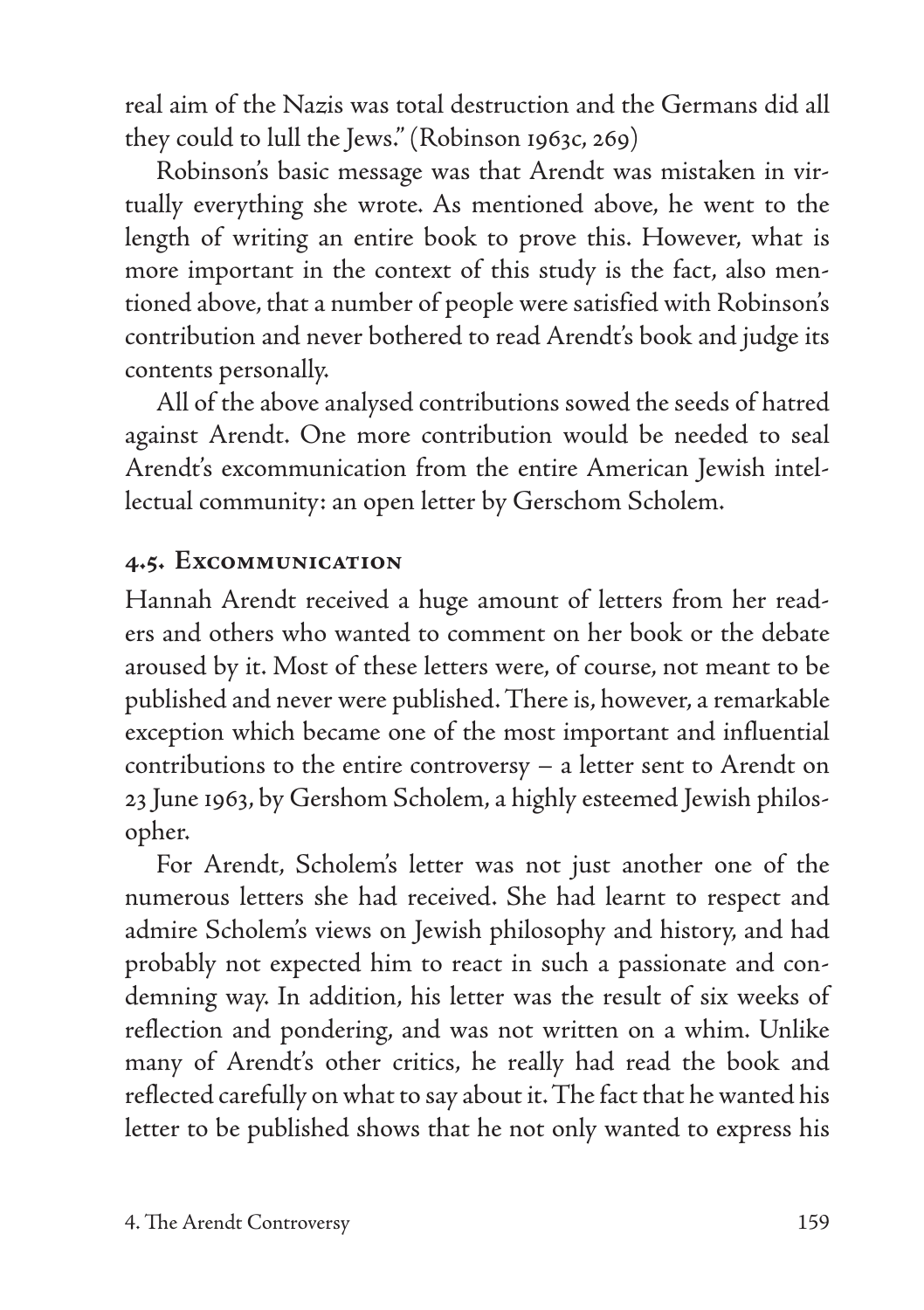opinion privately but also wanted to influence the public reception of Arendt's book. This point is crucial because Scholem certainly knew that his account would not be received as the opinion of an ordinary Jew, but instead would have been received such as it was; as an authoritative statement of one of the leading Jewish philosophers.

Scholem did not refute Arendt's account of Jewish policy during the Third Reich as such, although he did claim that it included certain problematic aspects. Compared with other contributions of the smear campaign, he chose an original line of argumentation which proved to be a more efficient critique of Arendt than many of the other wordier contributions. Firstly, he denied the possibility of making a fair and truthful historical judgement of events that were of such recent origin. He also argued that he did not believe that "our generation is in a position to pass any kind of historical judgment. We lack necessary perspective, which alone makes some sort of objectivity possible – and we cannot but lack of it." (Scholem 1963/1964, 241) On the other hand, he also refuted the possibility for him to make any personal judgements on the grounds that he had not personally experienced the horror of the Nazi Reich: "There were among them also many people in no way different from ourselves, who were compelled to make terrible decisions in circumstances that we cannot even begin to reproduce or reconstruct. I do not know whether they were right or wrong. *Nor do I presume to judge. I was not there*." (Scholem 1963/1964, 243, my italics)

This refusal to judge historically and personally reflects the fact that Scholem did not share Arendt's understanding of the task of judgement. For Scholem, judging was about telling the historical and moral truth about a given matter, whereas it was an essential part and prerequisite of meaningful political action and practice for Arendt. For her, without judging it was impossible to remember and understand the political significance of empirical events, and without remembering and understanding it was impossible to exist politically in a meaningful and durable manner.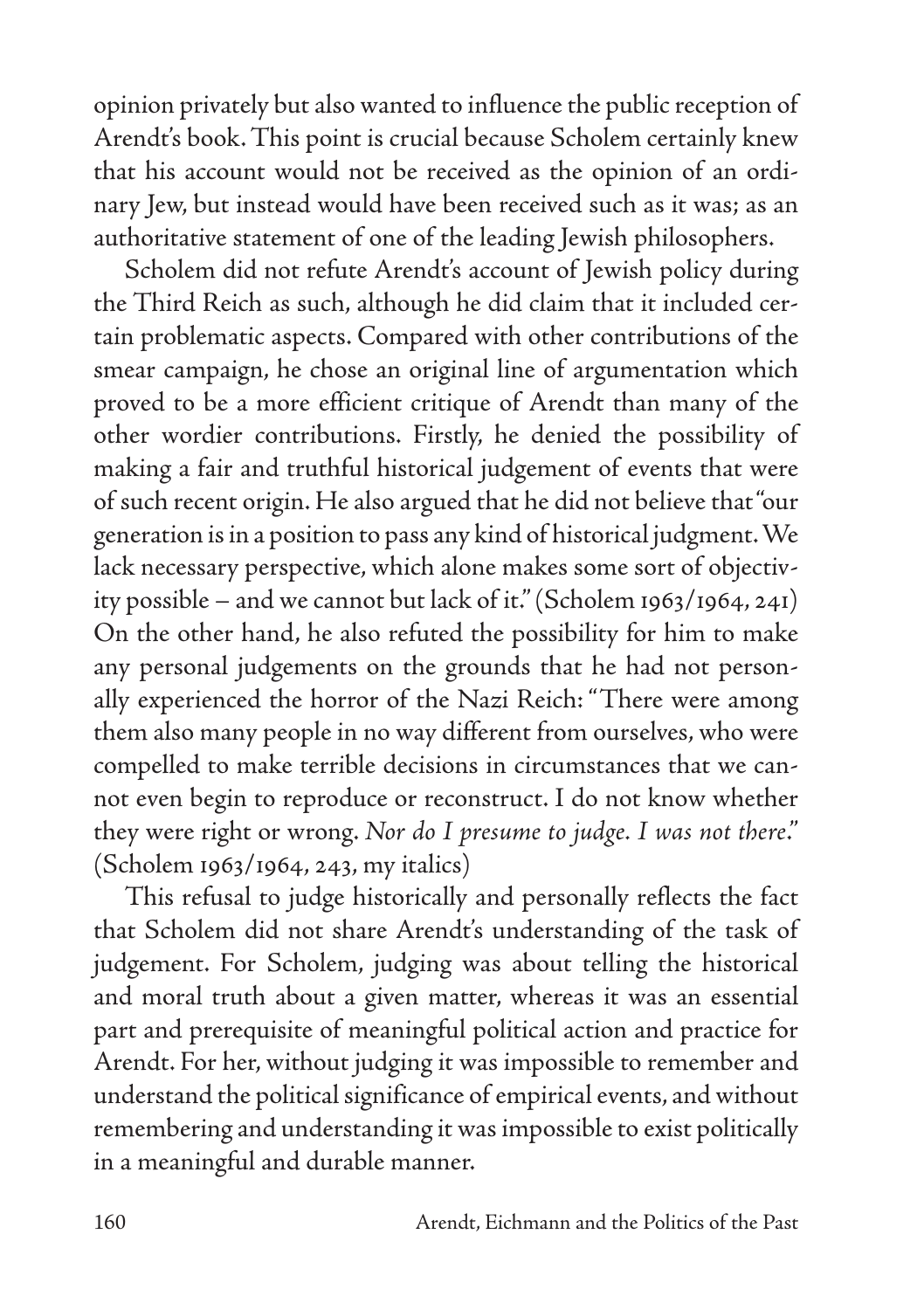Another important aspect of Scholem's critique concerned Arendt's style and her relationship to the Jewish community as being inscribed in it. Scholem complained that Arendt had acquired overtones of malice: "It is that heartless, frequently almost sneering and malicious tone with which their matters, touching the very quick of our life, are treated in your book to which I take exception." (Scholem 1963/1964, 241) In Scholem's view, this tone revealed that Arendt did not love the Jewish people as she should have: "In the Jewish tradition there is a concept, hard to define and yet concrete enough, which we know as Ahabath Israel: 'Love of the Jewish people' [...] In you, dear Hannah, as in so many intellectuals who came from the German Left, I find little trace of this." (Scholem 1963/1964, 241) He took offence to Arendt's "flippant tone" but still regarded her "wholly as a daughter of our people, and in no other way." (Scholem, 1963/1964, 242)

These words reveal Scholem's antipolitical conception of Jewishness, which Arendt most certainly did not share. For him, belonging to the Jewish people was a religious-national bond which should have been respected and revered. In this understanding, it was the duty of every Jew to love all other Jews irrespective of their thoughts and actions.

Scholem's nationalistic and antipolitical conception of Jewishness was also reflected in his inability to understand Arendt's ironic description of Eichmann's Zionism. Although he did understand that Arendt's words were not meant to be taken literally, he missed the point of her irony, believing that she was mocking Zionism instead of Eichmann: "[Y]our description of Eichmann as a 'convert to Zionism' could only come from somebody who had a profound dislike of everything to do with Zionism. These passages in your book I find quite impossible to take seriously. They amount to a mockery of Zionism; and I am forced to the conclusion that this was, indeed, your intention." (Scholem 1963/1964, 245) As I will argue throughout this book, Arendt's book did include a significant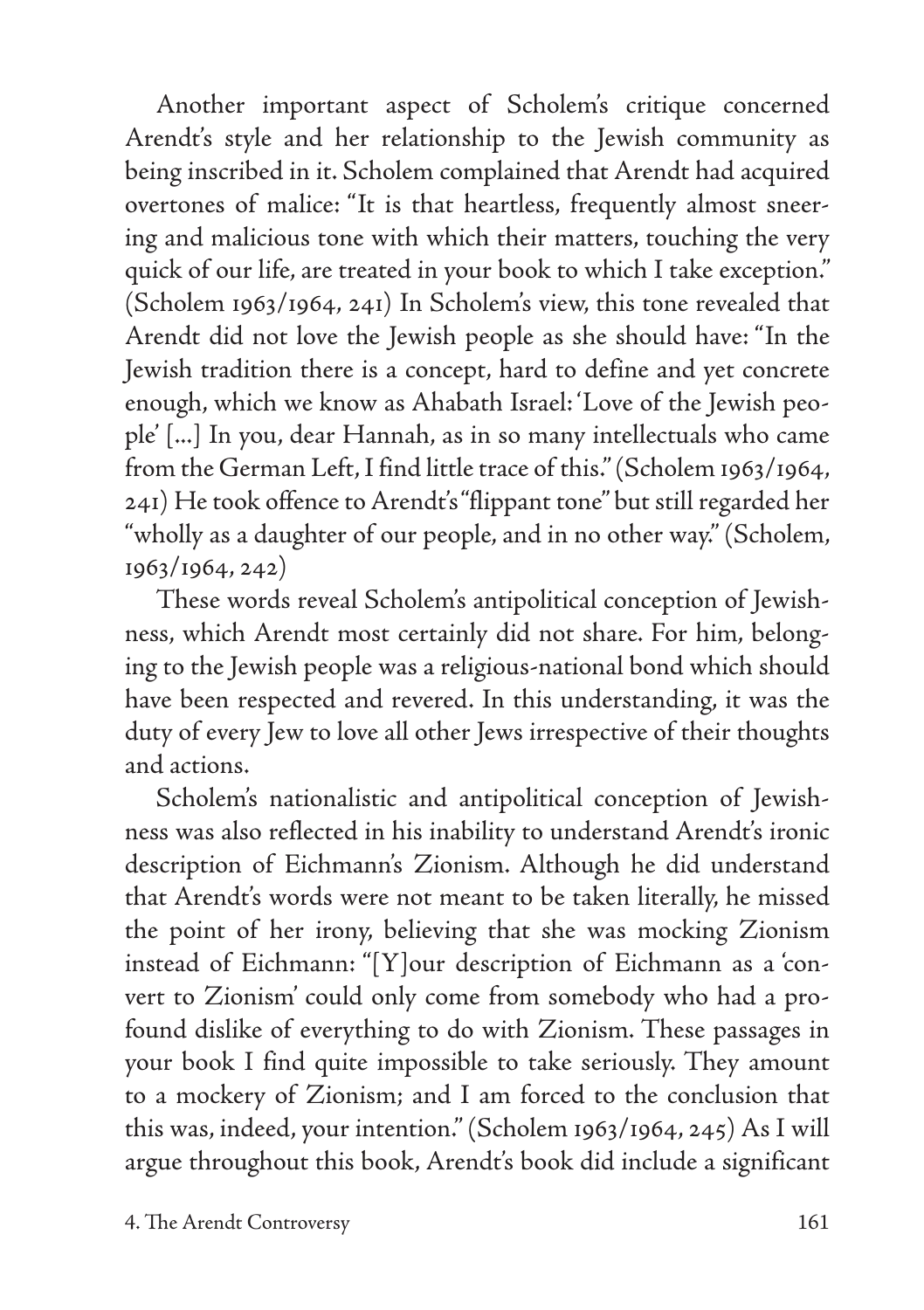amount of criticism of Zionism, although not in this particular passage. In it, she simply ridiculed the prosecution's portrayal of Eichmann as an expert in Zionism. In Arendt's view, the truth was that Eichmann knew surprisingly little about Zionism considering how many years he had spent pondering "the Jewish question".

In my view, Scholem's letter was a factual, albeit rather delicate, attempt to excommunicate Arendt from the Jewish community. He did not explicitly break with Arendt, implying instead that she had done something irreversible, which could have no other effect than to create a gap between her and the rest of the Jewish community:

Why, then, should your book leave one with so strong a sensation of bitterness and shame – not for the compilation, but for the compiler? How is it that your version of the events so often seems to come between us and the events – events which you rightly urge upon our attention? Insofar as I have an answer, it is one which, precisely out of my deep respect for you, I dare not suppress; and it is an answer that goes to the root of our disagreement. (Scholem 1963/1964, 241)

Had Scholem's letter remained merely one of the many private comments Arendt received, it would not have had the power to have her excommunicated from the Jewish community. However, given that Scholem consciously intended for it to be published, one cannot avoid drawing the conclusion that he purposefully used his authority in order to encourage the entire Jewish community to distance itself from Arendt's kind of apostate. As the above quotation illustrates, he was not only speaking on his own behalf but addressed Arendt in the name of "us", that is to say in the name of the entire Jewish community.

What made this excommunication drastic from Arendt's point of view was the fact that it came from somebody whose judgement she had learnt to trust. In addition, Scholem was an intellectual authority figure among the Jews, not just one of the Jewish politicians with whom Arendt had become used to disagreeing. For Arendt, Scholem's appraisal was further proof of the disastrous influence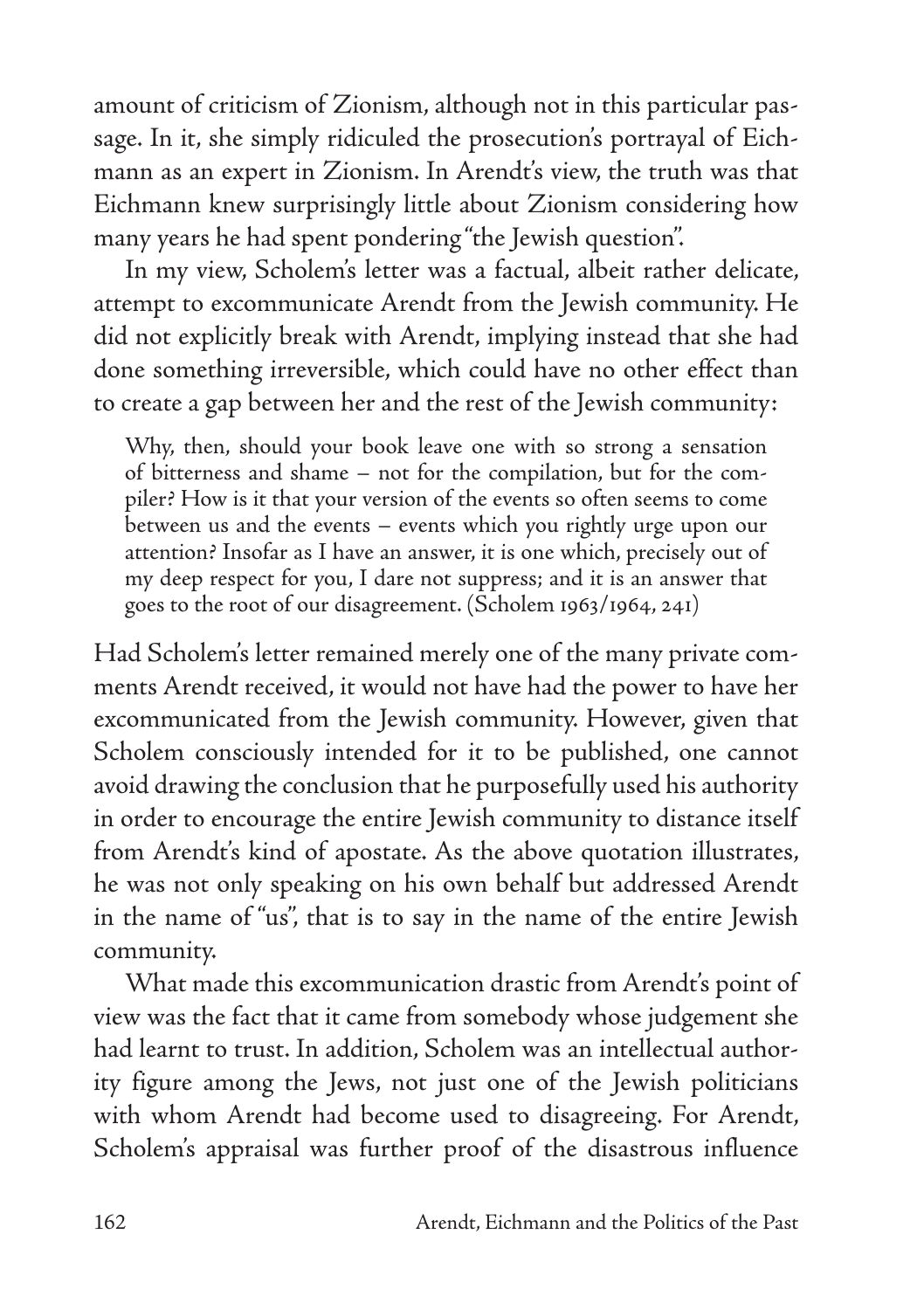of public opinion over individual opinions. All of a sudden she had personally become living proof of the isolation to which a conscious pariah, the political fate of whom she had so passionately analysed during the 1940s, was doomed.

In my view, what were really at stake in the correspondence between Scholem and Arendt were the criteria of judgement. Scholem clearly represented the Jewish tradition, in which individual judgement was intended to respect the judgement of the Jewish leadership. What makes this aspect of Scholem's account difficult to grasp is the fact that he carefully veiled his argument behind the notion of what he referred to as Arendt's heartlessness. His intention was not simply to say that Arendt was cruel in her assessment of Jewish conduct, but rather that she lacked the correct type of moral judgement. This type of moral judgement should have been based on a deep and unquestionable reverence and respect for the Jewish leadership.

In a way, Scholem was right. Arendt was heartless in the sense that she lacked any kind of blind and uncritical reverence for anybody. Arendt's conception of good political judgement was exactly the opposite of Scholem's. In Arendt's view, good political judgement could only be based on the independent and courageous consideration of events. Thus, what really came between Arendt and the Jewish community were her independence, originality, and disobedience as a thinker, as well as her demand for personal responsibility as opposed to blindly following leaders.

## **4.6. The Responsibility of the Intellectuals**

In the previous subchapters we have seen that two of the major themes of the controversy over Arendt's report on the Eichmann trial concerned Jewish cooperation on the one hand and the nature of Eichmann's evil on the other. We saw that the main motivation driving Arendt's enemies was self-defence; in the final analysis, they were not only concerned about the conduct of the European Jews as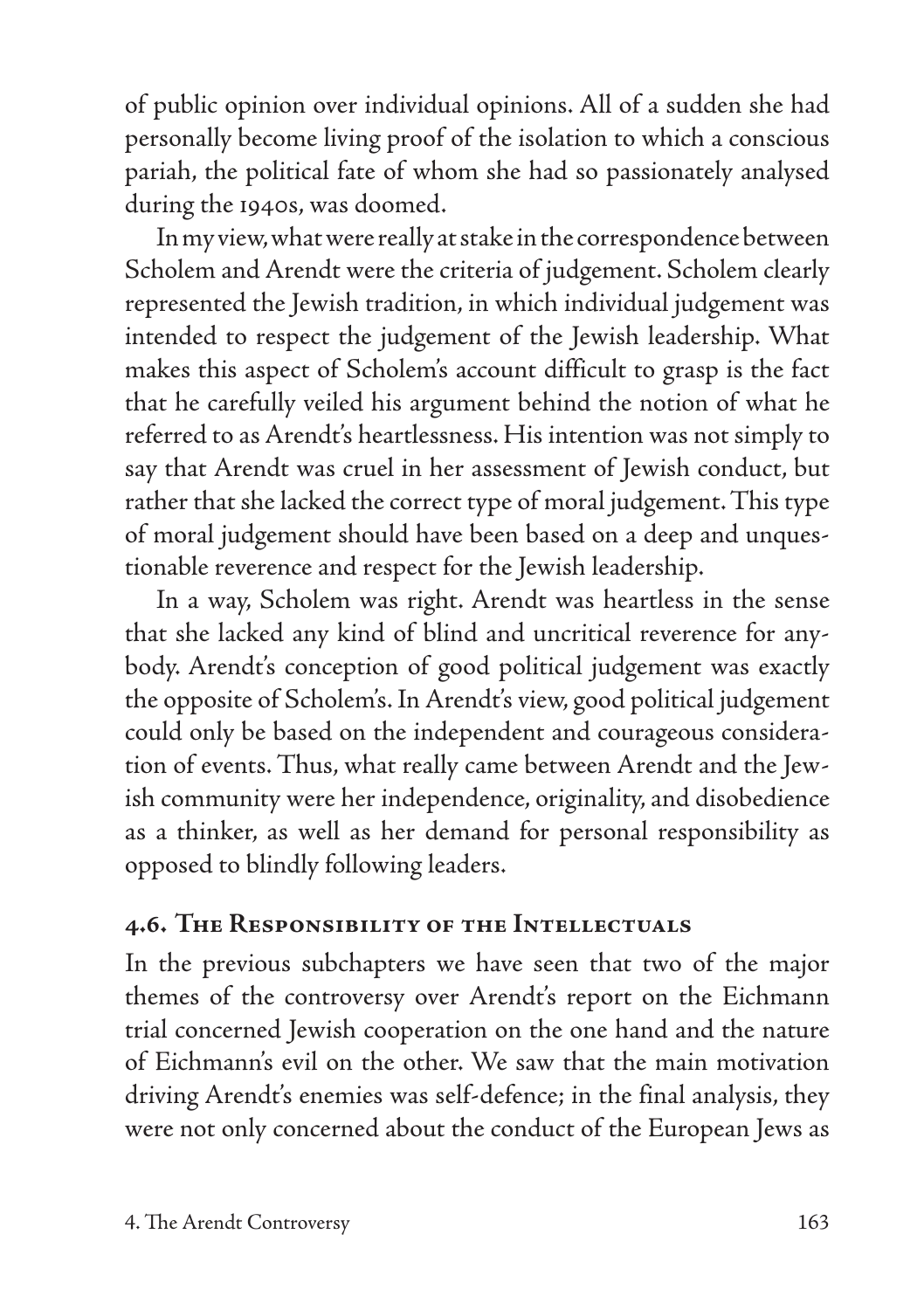such but also about saving their own reputations. More precisely, one of the problems with Arendt's book was that it raised unpleasant questions about the role and contribution of American Jews to the fate of the European Jewry.

We have also seen that the contra-Arendtian campaign was organised by representatives of the most important Jewish organisations and shaped by their accounts of how Arendt's report should have been read and understood. They succeeded in turning virtually the entire Jewish community against Arendt, which meant that it was not only Jewish politicians and devoted believers of the Jewish faith who turned against her but also her former friends, as more and more Jewish intellectuals began to criticise her book. This was reflected in the fact that the condemning words of Jacob Robinson *et alia* were not only used by the functionaries of Jewish organisations in their attempts to spread the smear campaign everywhere but also by a number of Jewish intellectuals in their journal reviews, which were not official organs of any of the Jewish organisations but instead represented independent intellectual fractions within the Jewish community. These writers included Marie Syrkin, who wrote for the *Jewish Frontier* and *Dissent*, Norman Podhoretz, who wrote for *Commentary*, Morris Schappes, who wrote for *Jewish Currents*, and Louis Harap, who wrote for *Science and Society*. In all of these contributions, the reading of Robinson was either openly acknowledged or otherwise obvious. However, the accounts published in other journals of the Jewish intelligentsia were not much more favourable to Arendt, although they lacked direct reference to Robinson. These contributions included Konrad Kelien for *Midstream*, Gertrud Ezorsky for *New Politics*, Ernst Simon for *Judaism*, and Lionel Abel for the *Partisan Review.*

Arendt was not so much depressed about the controversy itself, but rather its low intellectual level, which was at least partly determined by the editorial policies of the major magazines and journals (cf. Young-Bruehl 1982, 358–359). We have already discussed the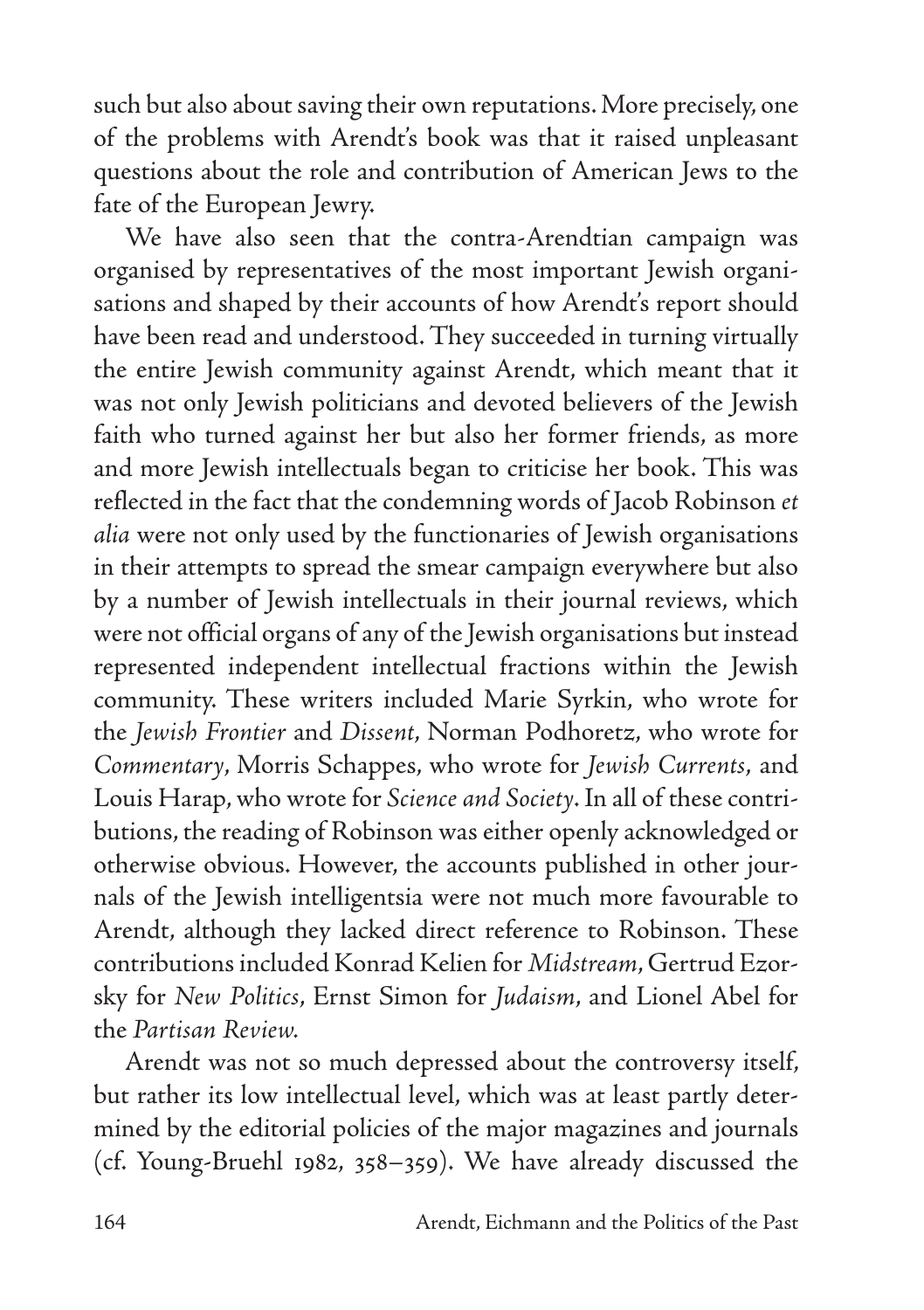questionable decision by the *New York Times* to invite Michael Musmanno to review Arendt's book. Had this odd choice remained a one-off, Arendt would probably not have been all that bothered. However, a similar kind of choice was repeated, for example, in the *Partisan Review*, which was much more devastating to Arendt on a personal level because she had been a frequent contributor and distinguished member of the magazine's intellectual community for years (for Arendt's relation to the "family" of the *Partisan Review*, see Bloom 1986). The choice of Lionel Abel to review Arendt's book was odd because it was known in advance that he was openly hostile towards Arendt. His hostility had become clear a couple of years earlier when he published an article in *New Politics* entitled *Pseudo*-*Profundity*, in which he fiercely criticised Arendt's collection of essays, *Between Past and Future* (Abel 1961).

In the following, I will take a closer look at the intellectual controversy surrounding Arendt's book. Although the distinction between intellectual and other debates is, of course, partly artificial, it is not entirely baseless. It is precisely because it was less directed and shaped by the Jewish organisations that it is a good source from which to more closely approach the question of why the entire Jewish intelligentsia were so enraged over Arendt's book. As far as the powerful Jewish organisations were concerned, it was no surprise that they attacked Arendt, as they had their own political interests to defend. The situation of the more leftist Jewish intellectuals was entirely different because most of them had loose ties to Jewish political groups and religious tradition. In addition, they maintained a clear distance between themselves and the new Jewish state. Thus, they should not have had anything either to hide or defend. They firmly believed that they were at least as much American as they were Jewish, and as such they could not even consider the possibility of moving to Israel. In other words, the debate of the intelligentsia is interesting and important because it was not motivated by direct political or power interests; something else was at stake here.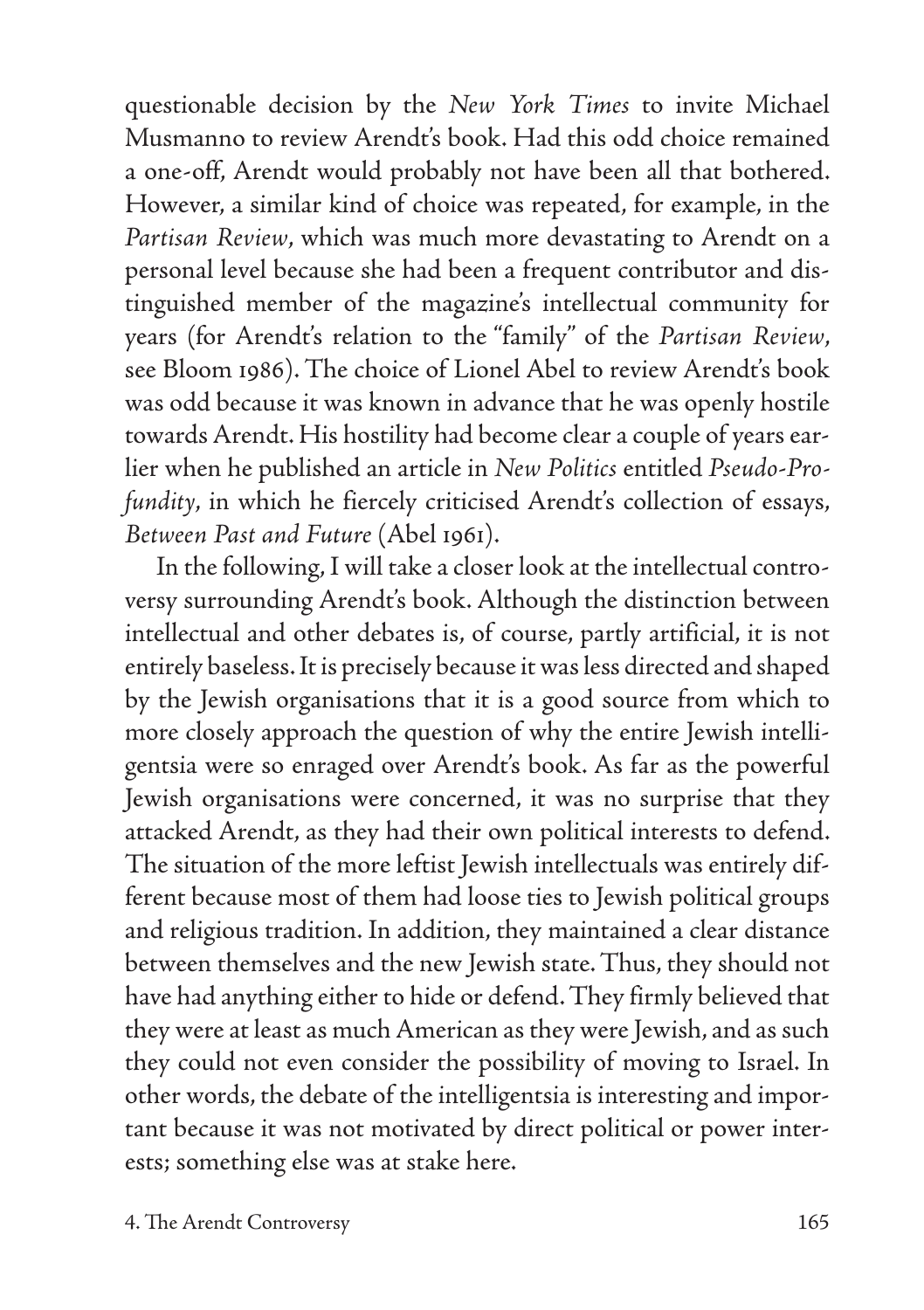A closer look at the intellectual debate reveals that two things in particular were at stake. First, there was the question of the personal responsibility of American Jewish intellectuals for what had happened and what was going to happen to the Jews in Europe in particular and in the world at large. Without explicitly admitting it, they read Arendt's critique of the Jewish leadership as an accusation of their own political ignorance and blindness shaped by self-deception. This is why much of the intellectual controversy was about what should and could have been known during the 1940s, about Arendt's status within the Jewish community, and her competence and right to make a judgement about the conduct of the European Jewry. Second, there was the question of American Jewish identity, which was in deep crisis during the years of the Eichmann trial and Arendt controversy. Along with the process of assimilation and their increased wealth, the American Jews were also becoming secularised and losing their Jewish identity. Arendt's book concretely raised the question of the character of modern Jewishness to the fore.

I will focus on the question of how the writers approached the questions of commitment and responsibility, and I will show that the accounts were shaped by an attempt to evade this question by turning it into the aforementioned question of Arendt's status and competence. I will argue that American Jewish intellectuals vaguely understood that Arendt's critique extended beyond the context of the Jewish Councils but that they refused to see its ramifications. They also vaguely grasped that what was at stake was the political role and duties of the intellectuals, although they refused to include themselves in the discussion about them.

I will take a closer look at a few representative and significant contributions to the controversy surrounding the role and responsibility of the intellectuals. I will focus on those characteristics and traits which distinguish this branch of the debate from the rest of it. My aim is to illustrate the way in which the controversy surrounding Arendt's book was – partly between the lines – a debate over the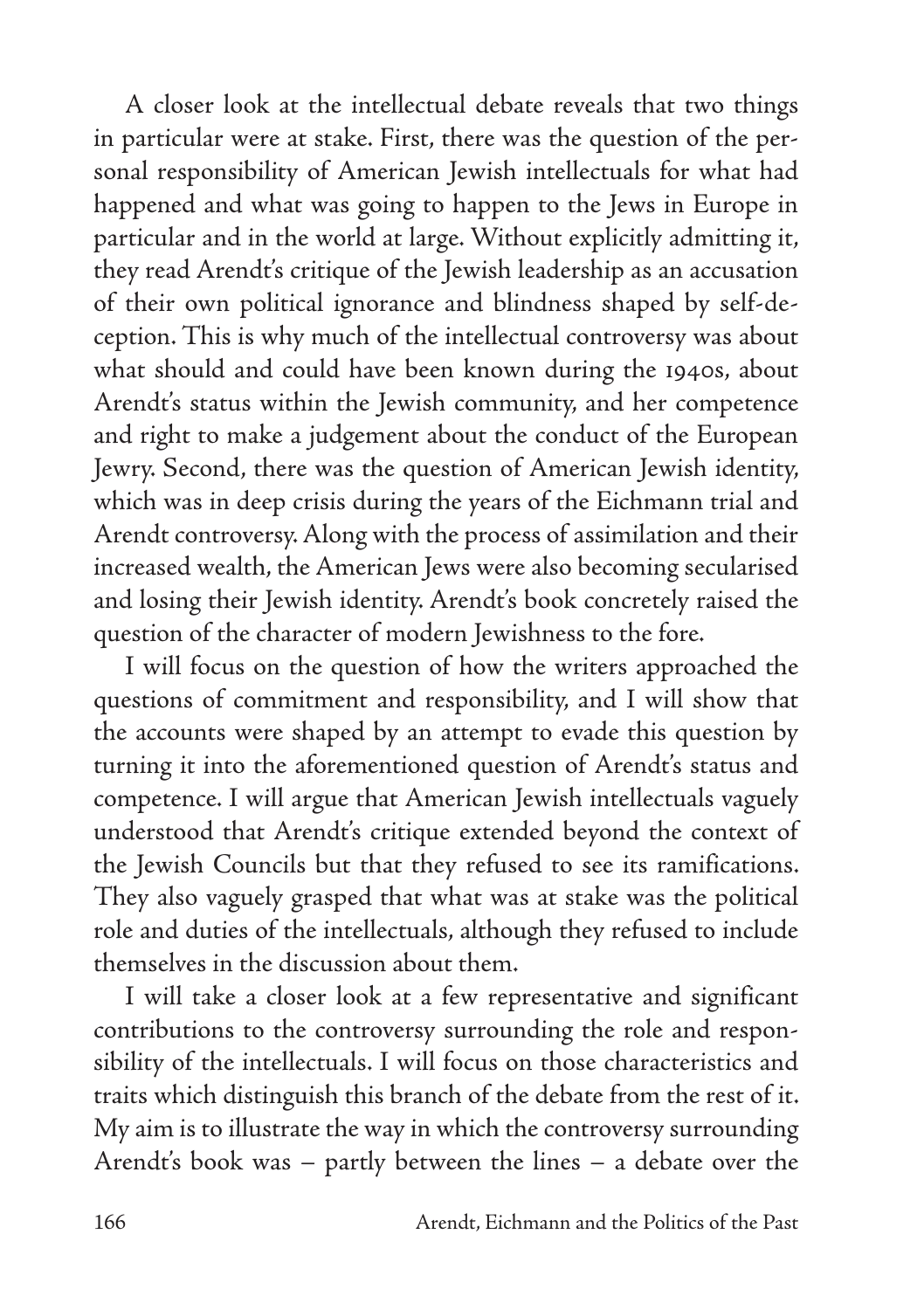political identity of the American Jewish intelligentsia and its political role and duties. I will argue that this was an episode of conspicuous inability and represented a lack of political judgement and responsibility caused by people's self-deceptive belief that they are capable of remaining outside of the sphere of political commitments by maintaining a critical distance from established power structures.

# **4.6.1. To Know Enough to Judge**

One of the most important arguments repeated in the intellectual debate was that Arendt was wrong in presuming that American Jewish intellectuals really knew the full extent of what was going on during the mass destruction of European Jews in the 1940s. Those who presented this argument maintained that it would have been impossible for them to know because there was not a sufficient amount of reliable information available, which is why Arendt's most serious mistake was to take the position of the *Besserwisser*. In *Midstream*, Konrad Kelien complained:

In fact, most people would probably agree that not enough that is worthwhile has been written on these subjects [...] Only a philistine, parroting pat political and psychological chiches can claim to know the full answers. Yet, in a curious way, almost everybody insists that he knows, and the closer he was to the forest, the more he insists that he knows all the trees. This is also true of Miss Arendt's book. She, too, has, and in her peculiarly petulant way, flings into our faces, 'all the answers'. This is perhaps this book's most striking weakness. Regardless of its merits the book is the work of what Germans call a Besserwisser – a know-it-all, or know-it-better. The book is pervaded by vanity, and vanity is the least profitable posture that can be brought to bear upon the subject under discussion. (Kelien 1963, 25)

There has been an endless debate since the end of the Second World War over the point at which people ought to have known about the existence of the concentration camps. This is undoubtedly a difficult question. The answers vary from that of Alberto Moravia, who has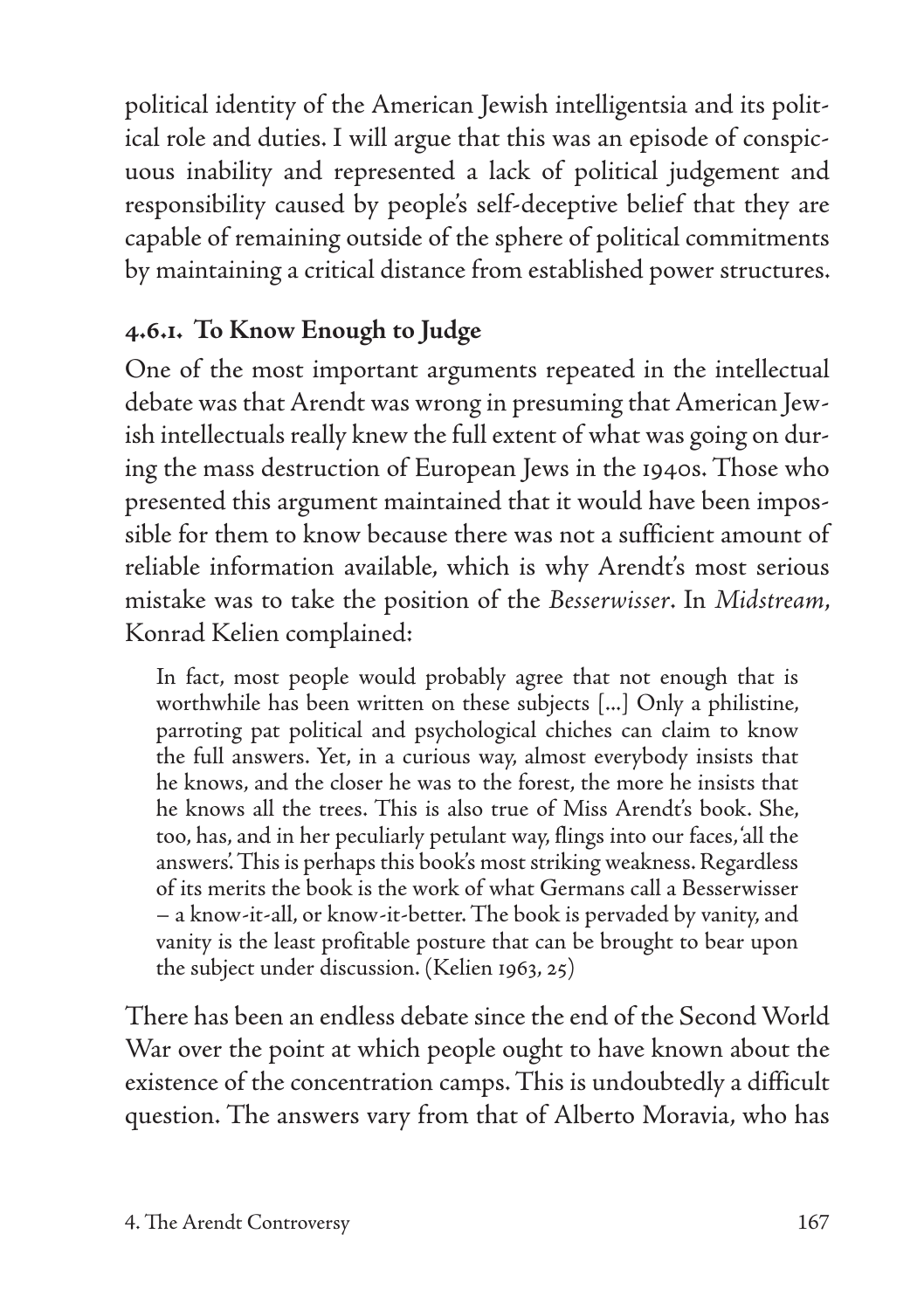claimed that all the necessary information was available to those who *wanted* to know as early as 1939, to that of Karl Jaspers, who said he had only learnt of the existence of concentration camps after the war. Peter Novick has argued that Americans knew about the destruction on a general level but more often than not were not willing to believe the news about the volume of the destruction (Novick 1999, 19–29). Arendt herself later said that she only began to really believe the news coming from Europe in 1943, as the reports initially appeared to be too absurd to be true (Arendt 1965). What is peculiar about Kellen's argumentation is his attempt to deny that people had the chance or ability to know what had happened during the 1960s, 20 years after the war. Although the memoirs and other accounts of a number of concentration camp survivors and many thorough historical studies had been published since the end the 1940s, Kellen argued that not enough information had been available to the public. In my view, this is a clear-cut sign of his attempt to defend himself and other American Jewish intellectuals "who were not there".

The question of knowing was inevitably intertwined with the question of judging, as the former was a prerequisite of the latter. It was often argued in the apologies of American Jewish intellectuals that they had never had a sufficient amount of knowledge in order to be able to judge. From another point of view, they accused Arendt of applying a higher standard of judgement where the Jews were concerned, and this, of course, was not considered fair. From their perspective, the conduct of the Jews ought not to have been judged at all. Norman Podhoretz wrote in *Commentary*:

This habit of judging the Jews by one standard and everyone else by another is a habit Miss Arendt shares with many of her fellow-Jews, emphatically including those who think that the main defect of her version of the story is her failure to dwell on all the heroism and all the virtue that the six million displayed among them. But the truth is – *must* be – that the Jews under Hitler acted as men will act when they are set upon by murderers, no better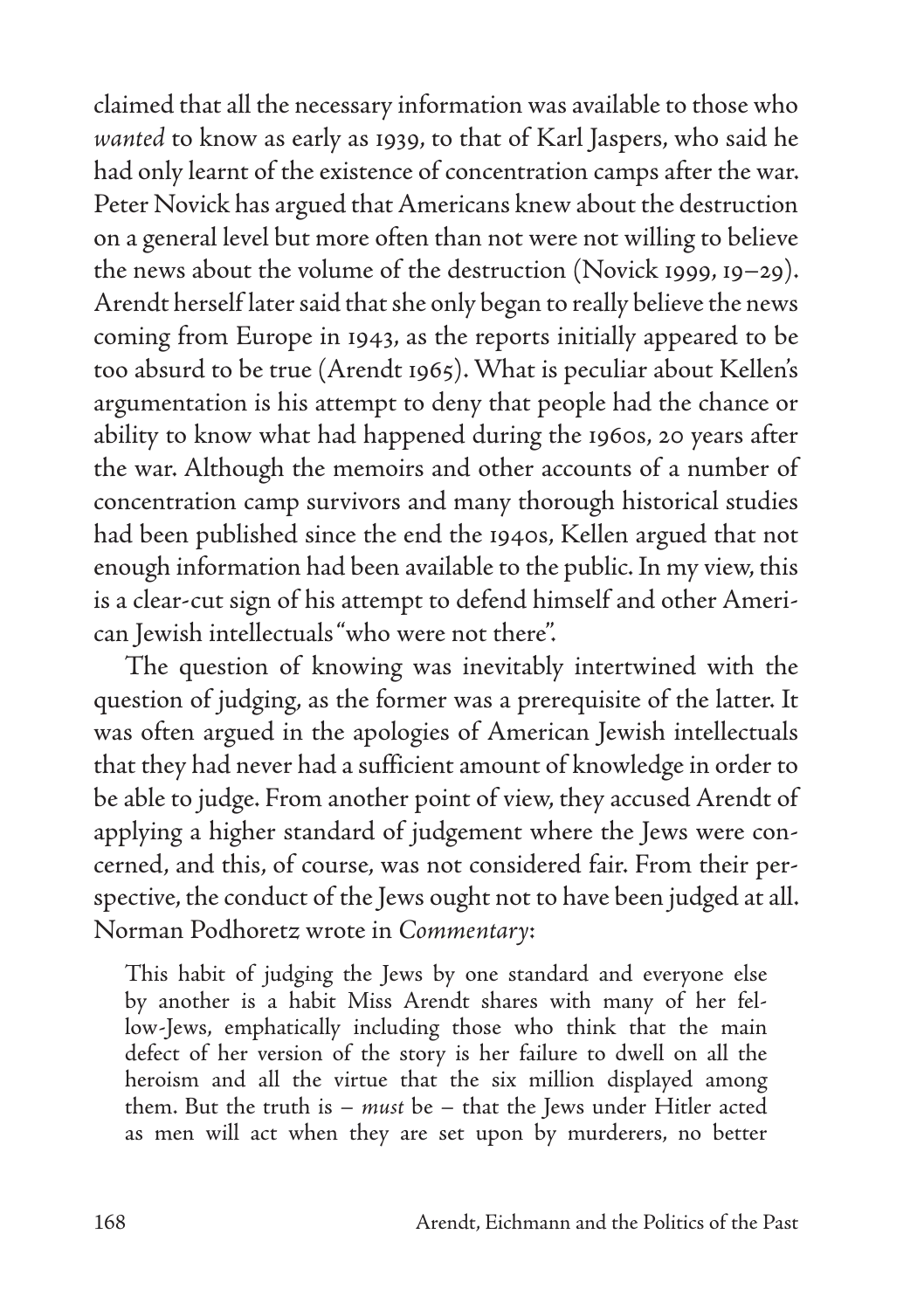and no worse: the Final Solution reveals nothing about the victims except that they were mortal beings and hopelessly vulnerable in their powerlessness. (Podhoretz 1963, 208)

Thus, in Podhoretz's view, the conduct of the victims should not have been judged at all because they did what they did under circumstances that were impossible to judge. What made Arendt's account even worse, according to her critics, was that she applied her own standards of judgement and knowledge of history and did not lean on any conventional interpretation of Jewish history. Marie Syrkin argued for the *Jewish Frontier*:

What is at the root of the shortcomings of Miss Arendt's trial of the trial is *her* view of Jewish history, a view commonly held by assimilationists of the Council for Judaism stripe, on the one hand, and 'radicals' of the old school on the other. In this view every affirmation of Jewish national awareness is culpable and to be strictured either as multiple loyalty or treason to a larger international ideal. That is why a Jewish intellectual of Miss Arendt's caliber is able not only distort the fact but – more important – to fail so signally in sympathy and imagination. (Syrkin 1963a, 14)

Representing labour Zionism, Syrkin obviously considered strong Jewish national consciousness a *sine qua non* of successful Jewish politics. She wholeheartedly supported Israeli politics and believed that Israel was and should remain the national state of the Jews. Arendt, for her part, was very critical of the nationalistic aspect of the politics of Israel.

According to some critics, relying on a conventional interpretation of Jewish history would have provided Arendt with the political point of view she dramatically lacked. For example, in *New Politics*, Gertrude Ezorsky equated the "political" with political ideology in such a way that only those who agree with and belong to Jewish ideological movements may be spared a deeply antipolitical attitude:

Miss Arendt's attitude toward political ideology, organization and leadership points up her antipolitical views. In *The Origins of Totalitarianism,* she declared all political ideologies to be incipiently totalitarian. (p. 458) In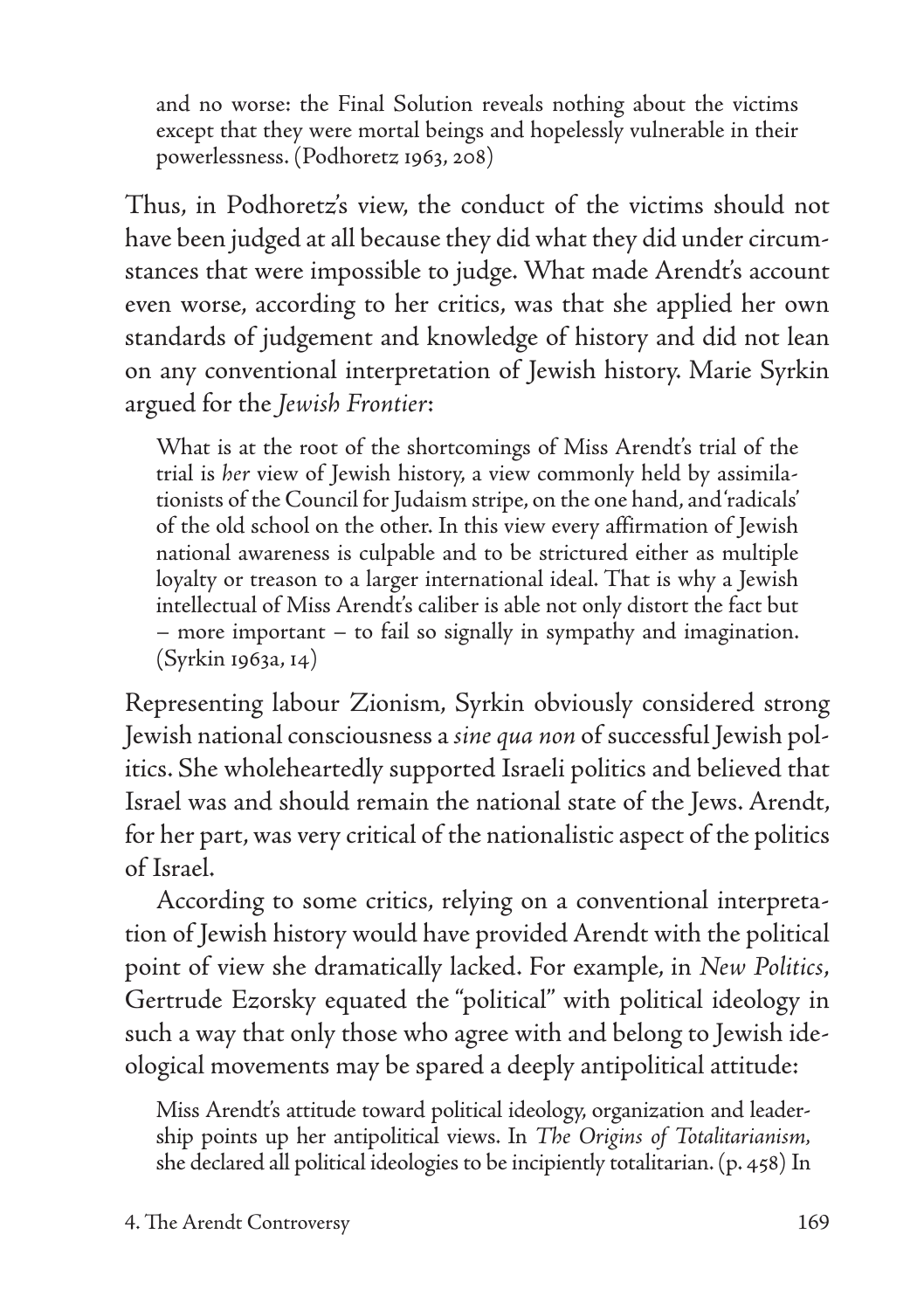*Eichmann in Jerusalem*, Miss Arendt castigates Jewish ideological movements, organizations and leaders. Surveying the Jewish leaders who stood unaided against Nazism, she extends her approval only to 'the few who committed suicide.' (p. 105) She claims that had the Jews been 'unorganized and leaderless' more would have survived. (p. 111) Could the political point be plainer? (Ezorsky 1963, 73)

This quotation shows that Ezorsky's understanding of what politics is was profoundly ideological and dramatically different from Arendt's conception of politics. For the former, politics meant being uncritically committed to an ideological movement and wholeheartedly promoting it in every way, while for Arendt, the political meant, among other things, to retain an independent individual capacity for judgement in every situation and to never blindly trust anybody else's judgement. As we will see in the following chapter, in Arendt's understanding, the importance of maintaining the capacity for independent judgement was only emphasised in politically extreme situations in which the majority of people were tempted to lose their sense of reality and capacity for judgement.

The main problem with Ezorsky's deeply partial and ideological conception of politics lies in the fact that it does not allow room for independent thinking. In addition, from this stance, shared by most of Arendt's critics, changing one's mind in terms of politics and/ or one's political affiliation could only lead to inexcusable apostasy. After leaving the Zionist movement in the 1940s, Arendt had definitely become a renegade of Zionism who was not to be trusted:

Since Dr. Arendt is, so to speak, an ex-Zionist, one is tempted to remark that apparently one can no more trust the objectivity of an ex-Zionist than of an ex-Communist or ex-Catholic. Zionists, notably Marie Syrkin in the May *Jewish Frontier*, have already exposed some of Dr. Arendt's manipulation of evidence on this subject. (Schappes 1963c, 21)

In this reasoning, being "ex-something" implied that a person was completely dishonest and capable only of lying and distorting the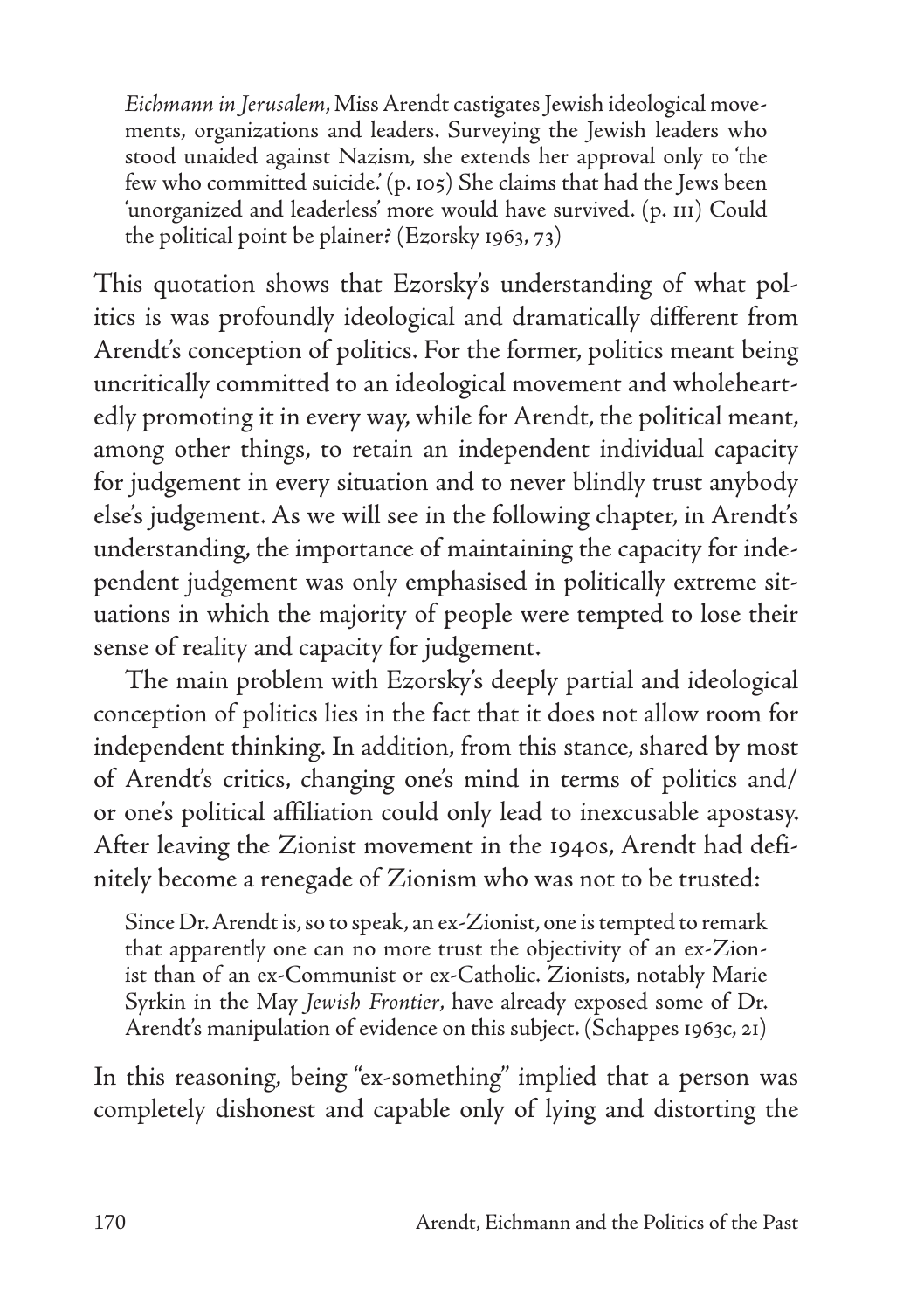truth. A significant point in the accounts of all of Arendt's critics was their view that the only person guilty of distorting the truth and manipulating evidence was Arendt herself. It was as if they had never heard the word "interpretation". If one did not share their standard view of Jewish history, he or she was seen as a dishonest apostate. Simultaneously, they never doubted anything that people like Jacob Robinson or Gideon Hausner told them, as these men were seen as entirely trustworthy and truthful. These men did not interpret anything, nor did they have to choose between significant and insignificant facts and details. They did not judge but merely reported plain facts.

## **4.6.2. Hannah Arendt's "Jewish Revisionism"**

It would seem reasonable to assume that the harshest critique of Arendt's work would have come from those Jewish quarters which were intellectually and politically furthest from her. Correspondingly, one would think that her leftist intellectual friends would not have been cruel and unfair in their critique of her book. They were. More often than not former friendship made it virtually impossible for a number of Arendt's critics to judge her fairly and impartially, while some of the most decent critiques came from quarters to which she had loose ties. This holds particularly true regarding her critique of Zionist politics and the Jewish leadership, which only very few of her intellectual friends could accept. Conversely, one person who did try to present a fair critique was Ernst Simon, who wrote a lengthy account for *Judaism*, a quarterly of the American Jewish Congress, to which Arendt was most certainly loosely tied. Being an early account based on the version of her assessment published in the *New Yorker*, it was not entirely "contaminated" by the smear campaign, but, rather, represents at least an attempt to presenting an independent account of Arendt's report. This is why Simon's piece deserves closer examination. Nevertheless, it should not, of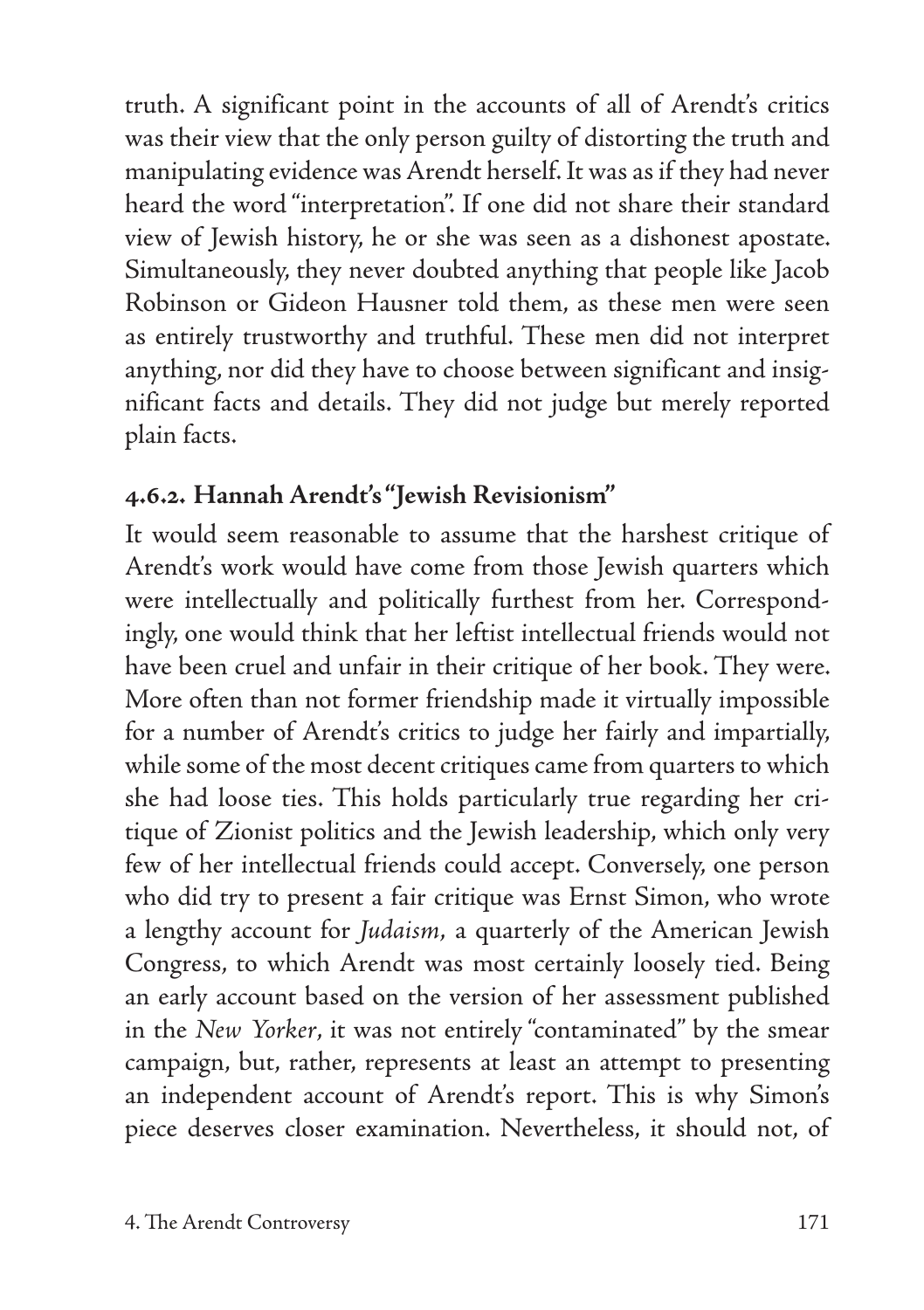course, be forgotten that the Orthodox Jews of *Judaism* had their own political reasons to judge Arendt differently from the other quarters that had contributed to the debate. They sympathised with Arendt's critical attitude towards the state of Israel and partly shared her critique of wartime Jewish politics from their own viewpoint of Jewish orthodoxy, to which the state of Israel and Zionism represented the highest form of heresy.

Similarly to Morris Schappes, who was quoted above, Simon also defined Arendt as an ex-Zionist. However, he did not see this as a problem, instead considering her distance from the Zionist movement and her personal and theoretical knowledge about it as providing her with a "high objectivity mated with profound knowledge". Unlike most of Arendt's other critics, Simon also appreciated her "stylistic dexterity", recognising her capacity for irony even in the face of the most horrible events. Thus, amongst other things, he pointed out that "one is not to take seriously her remark that Theodor Herzl's *Judenstaat*, the Zionist classic, 'converted Eichmann immediately and forever to Zionism' (I, 93). With all her hostility to Zionism, Hannah Arendt would surely not equate Eichmann and Zionism; that would be carrying a joke a bit far." (Simon 1963, 388–389)

For Simon, Arendt's ironic style was not a problem as such. The problem was that it was lacking something, namely the relativising and refreshing aspect of self-irony: "Her lack of self-irony and self-criticism makes it possible for her to consider herself more than an ordinary mortal and to apply to herself a standard other than the one she uses for the objects of her criticism. Upon these she pours out the plentitude of her stylistic ability." (Simon 1963, 389)

This argument is not far from Podhoretz's aforementioned complaint that Arendt applied more rigorous criteria of judgement to Jews than to gentiles. Without entirely understanding it, these two men were on the right track, as they correctly pointed to the fact that there was something peculiarly imbalanced in Arendt's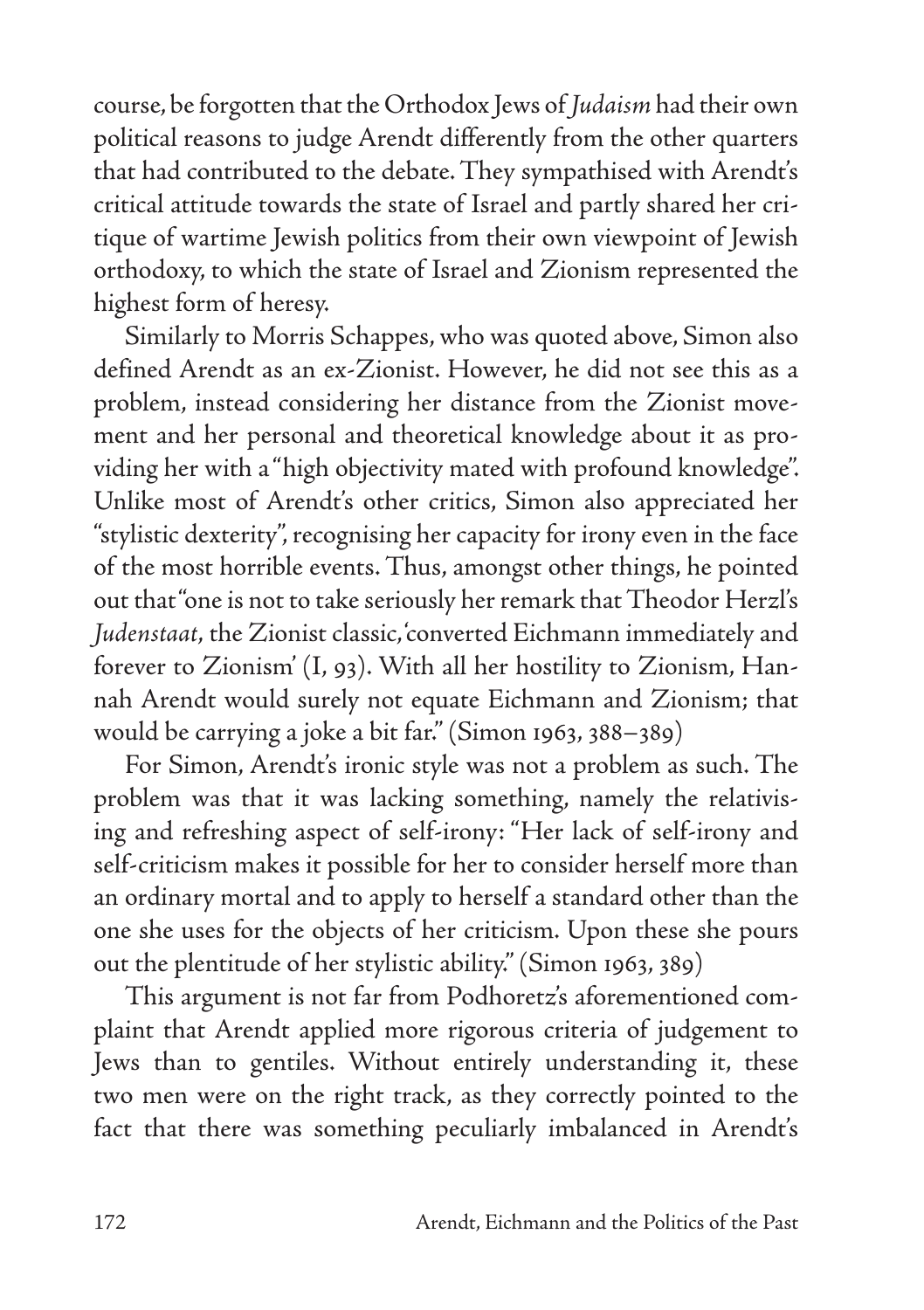stylistic operations. Simon also correctly pointed to the fact that this imbalance stemmed from irony:

Irony is of all literary styles the one that creates the greatest distance between writer and subject. It always establishes a hierarchy, the writer on top, his subject below. (Simon 1963, 390)

Nevertheless, he did not understand, or did not want to understand, that this imbalance stemmed from the very structure of independent and critical judgement. He should have pushed his reasoning a step further in order to see that irony is one of the most fundamental tools of independent judgement because of its sharp illuminative character, which all other tropes and linguistic strategies lack. It produces a hierarchical distance from which it is possible to judge a phenomenon without harmonising sympathy, which is inevitable if one stands too close to the phenomenon under scrutiny. Simultaneously, this glance from above also allows one to see the purposeless paradoxes and dilemmas of the situation, which more often than not are indispensable in allowing us to make an accurate political judgement, but which easily remain obscured if one stands too close to the phenomenon or is overly sympathetic to some of the actors involved. As I will argue in Chapter Five, as much as political judgement aims at being sharp and accurate, it is inevitably impudent and relentless, since otherwise it would not be able to get to the "heart of the matter". Correspondingly, a sympathetic and balanced judgement must always leave something unsaid, thus losing some aspects of its accuracy and sharpness.

Furthermore, Simon pointed out that a style that tends to lean towards polarities attracts parallels as well as contrasts, and he argued that her use of this style led Arendt to carry out a dramatic misinterpretation of the policy of the Jewish Councils:

[W]e may conclude that what was at work in the writer was a curious fantasy of a sort which is quite alien to that of the real historian. It might be called a compulsive supplementing neurosis. Someone (for instance, sociologist)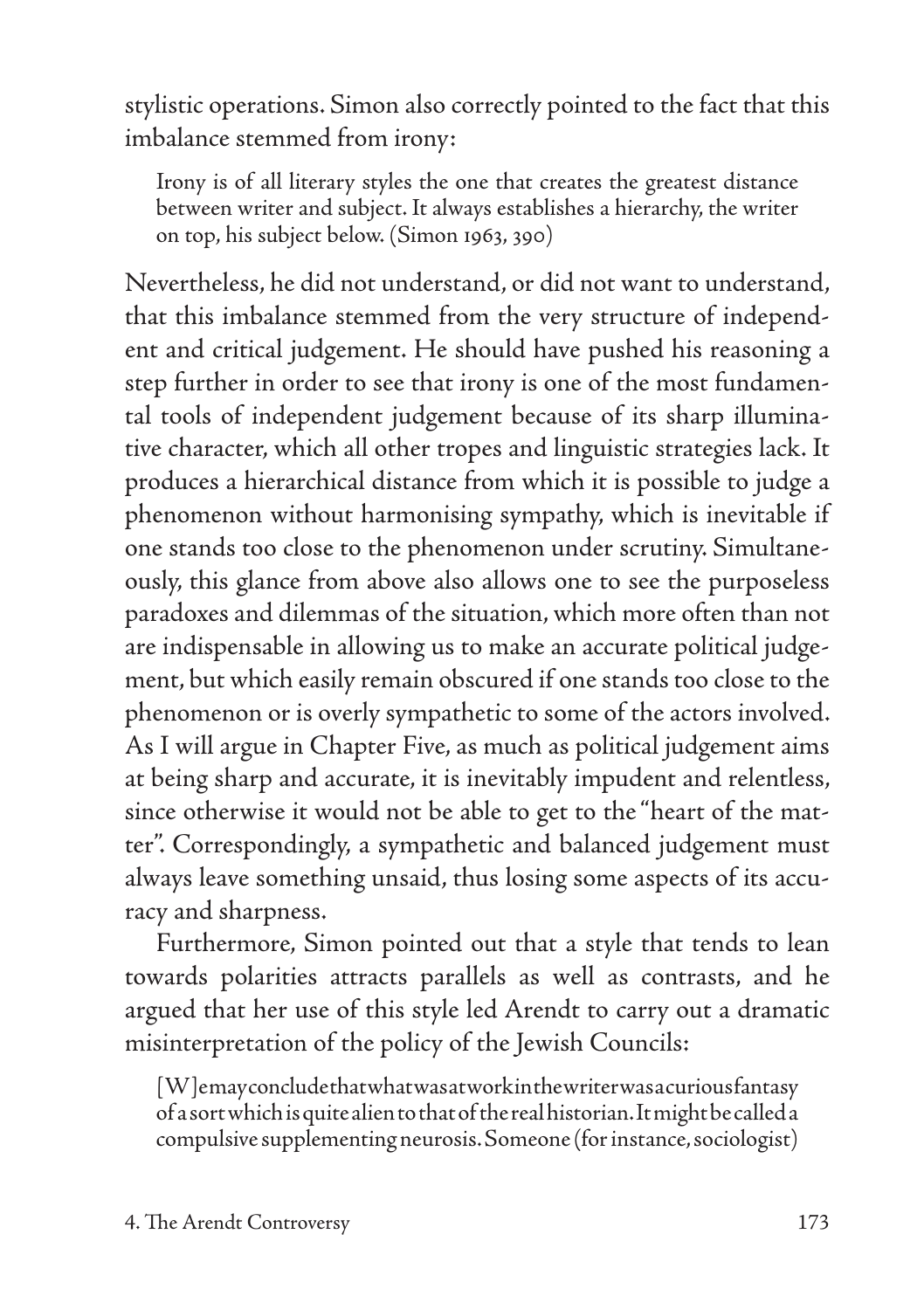organizes all new evidence to fit a preconception, at which she has arrived from previous research. Anything that does not fit into the preconceived structure is mercilessly forgotten, anything that is missing is supplied to plug the hole in the structural pattern; it must not evince a lacuna. This is what happens when someone is dominated by a conceptual *horror vacui.* (Simon 1963, 394)

Had Arendt aimed at an historical analysis of the Jewish policy under the Nazi Reich, this evaluation might have been correct. However, what Simon failed to see was that Arendt's intention was not to present an historical narrative of what really happened in the Third Reich. Rather, she had attempted to make a political judgement of Jewish politics. Arendt did make dramatic parallels and contrasts, but her intent was not to distort the conduct of the Jews. Rather, her aim was to highlight the potential problematic ramifications a mistaken policy could have in a politically extreme situation in which there is no possible "good" outcome. Arendt had thus not fabricated entirely new evidence in order to fit a specific preconception, but, rather, the Jewish leaders had failed to understand the novelty and unprecedented character of the Nazi policy of the Final Solution, believing that it was possible to deal with the Nazis as they had always dealt with gentiles. In my view, these quasi-methodological remarks reveal that Simon's intention was not, after all, to be as fair as the introduction to his review would lead us to believe. It turns out that he had merely chosen a different rhetorical strategy than the other reviewers in showing that Arendt's judgement of Jewish politics was mistaken.

This strategy became more explicit at the point at which Simon began dealing with Arendt's relationship to Zionism, in which he found an inherent paradox which rendered her a kind of Revisionist:

Hannah Arendt's Zionist, or rather anti-Zionist, conversion did not keep her from retaining a certain sympathy for that Zionist group which constituted the polar opposition to the *Ihud* on the Arab question, namely, the so-called Revisionists. Founded by the late Vladimir Jabotinsky, they have become the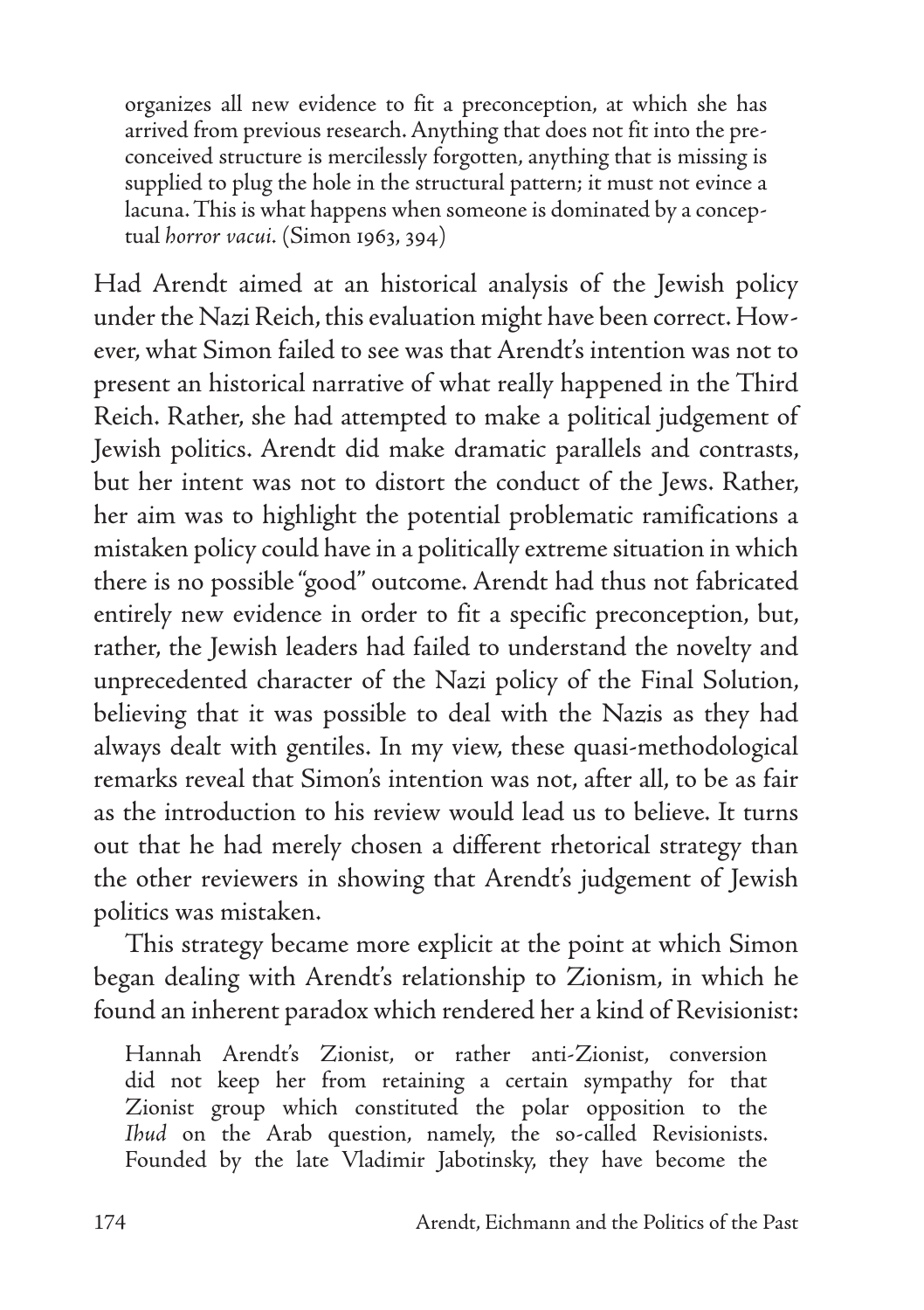extreme nationalistic opposition in today's Israel as the Herut ('Freedom') Party [...] Then follows a section which conforms precisely to the position of the (not mentioned) *Ihud* group, namely, that official Zionist policy was helping to tie a Gordian knot which would be untangled, if at all, only by means of a "tragic conflict". Unfortunately, we and the Arabs are still in the midst of this conflict. (Simon 1963, 397)

In order to confirm this argument, Simon referred to a quote from one of Arendt's early articles, published in the *Menorah Journal* in 1945, in which she complained that the policy of the General Zionists would lead to the strengthening of Revisionist extremism. His mistake was to interpret what Arendt wrote as implying that in spite of its extremity, Revisionist terrorism was somehow more honest and idealistic than the policy of the General Zionists. In reality, Arendt was actually criticising both groups, as she did not think either of them was right. As I have shown in Chapter One, for Arendt, the only possibility for there to be a durable solution in Palestine would have had to have been based on the federative principle.

Another more dramatic misreading followed which provided an explanation as to why Simon saw Arendt's attitude towards Zionism in such a negative light. First, he argued that Arendt had experienced Zionism only as a reaction to external pressure, and that she had ignored its primary component, namely its relation to the ancient and uninterrupted Jewish longing for Zion. He then once again quoted Arendt's *Menorah* piece, in which she argued that historically the Jewish people had managed to maintain a kind of quasi-polity in the form of its specific in-between space (Simon 1963, 398–399). Had Simon been better acquainted with Arendt's early writings he might have understood that the notion of a common in-between space of a people as a necessary prerequisite for political existence was always present in Arendt's line of thought. As I showed earlier, Arendt located the mistake of Jewish politics in the interpretation of this principle in a radically nationalistic way which excluded Arabs from the future polity. Arendt criticized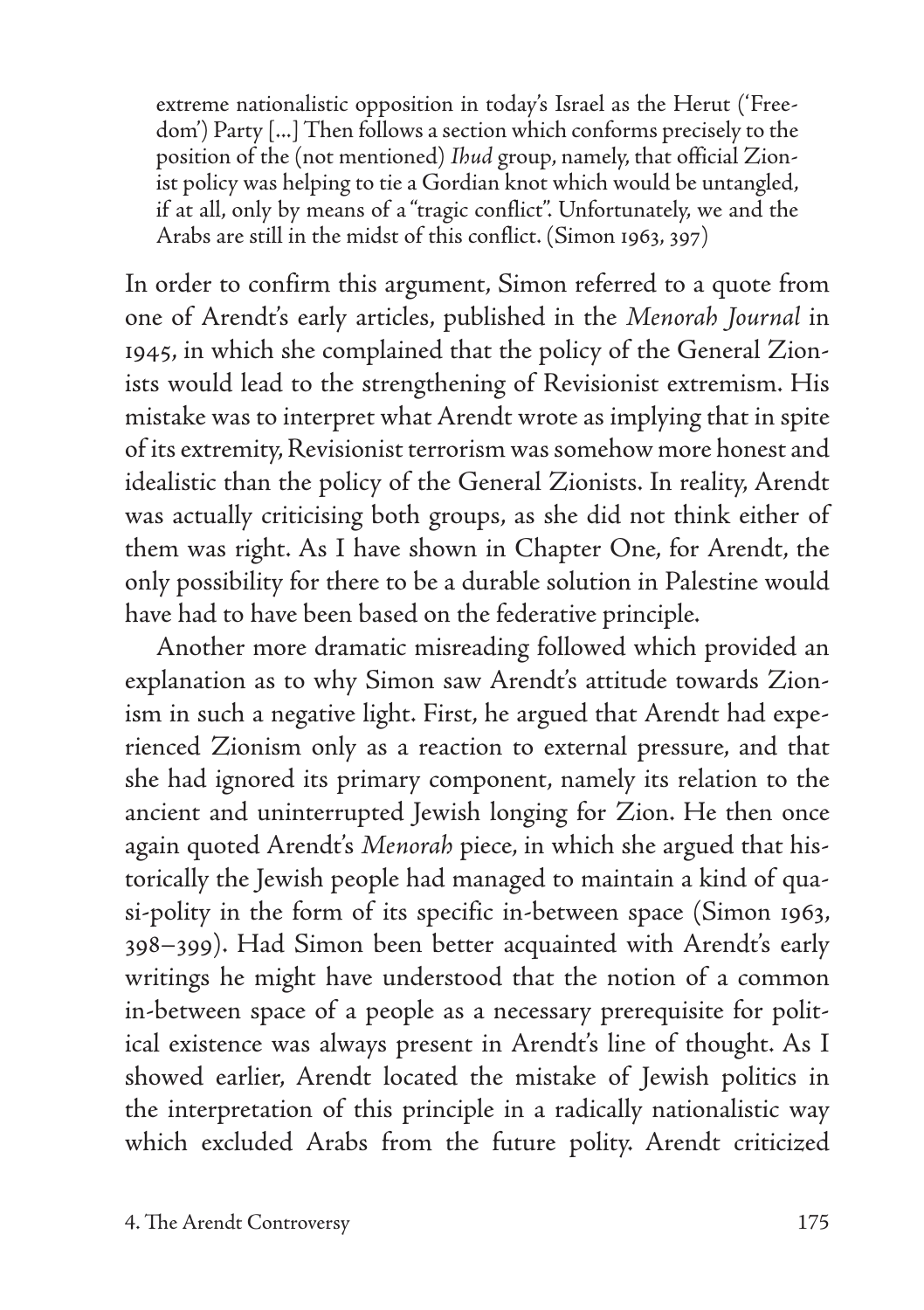the Jews for not wanting to share Palestine with the Arabs. She never criticised the basic desire of the Jews to found a homeland in Palestine, although she was opposed to the manner in which it had been carried out in practice. She identified a paradox in the fact that the Jews were just as unwilling to share Palestine with the Arabs as the Nazis had been to share Europe with the Jews. This is not a form of anti-Zionism but an example of a political judgement that plays with irony.

A portion of Simon's misreading simply stemmed from the fact that he disagreed with Arendt as to the significance of certain historical events. It is precisely because of this disagreement that his piece confirmed a general trend in the accounts of Arendt's critics. Hardly any of them grasped what she was doing, and hardly anyone understood – or wanted to understand – that it was not her intention to give a balanced historical account of what had happened but to make a political judgement of Jewish politics. This is why Simon also failed to see the context in which Arendt's stylistic and argumentative choices should have been read.

## **4.6.3. The Crisis of Jewish Identity**

I have argued above that much of the intellectual controversy surrounding Arendt's book was caused by American Jewish intellectuals' unwillingness to admit their personal commitment to and responsibility for the fate of the European Jews. This unwillingness kept them from grasping the real character of Arendt's report as a political judgement as opposed to an historical or moral account of events. However, it did not stem from any kind of intrinsic political inability but rather from the highly peculiar situation in which the American Jewish intellectuals lived, characterised by a deep identity crisis.

In other words, the American Jewish intellectuals were inclined to turn their own problems of political and cultural identity into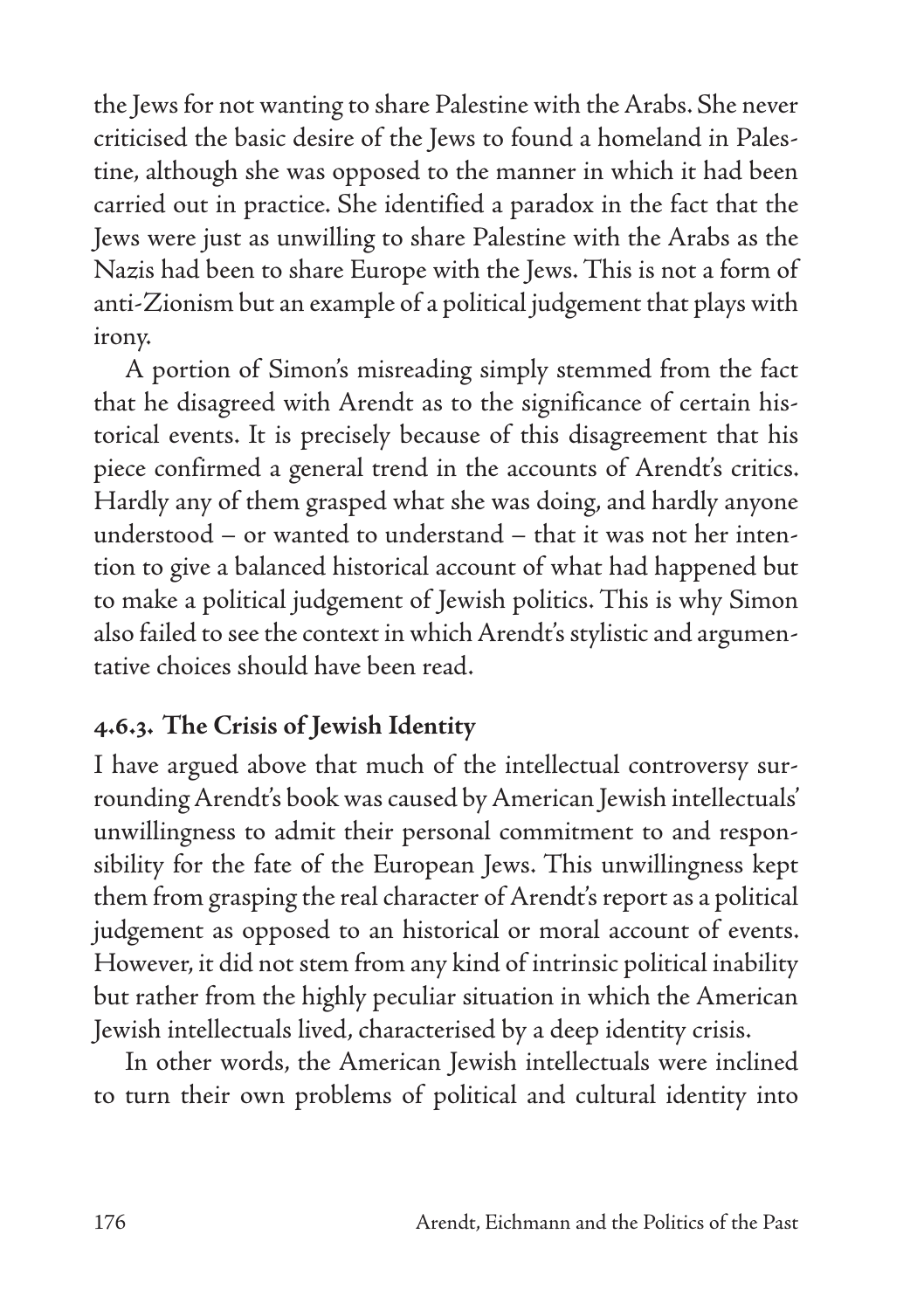an attack against Arendt because she managed to touch on certain sore spots of their crisis, which they were unwilling to admit. Most of Arendt's critics never really admitted that there was a connection between the controversy and this identity crisis, and even those who did admit it had difficulty accurately defining and grasping it. One person who almost got the point without accepting Arendt's arguments was Irving Howe, who described the situation as a chance to be released from the repressed feelings caused by the shock of the death of six million Jews in the 1940s. More precisely, since the 1940s, the American Jews had repressed the desire to discuss the Holocaust; Arendt's book was a provocation which disclosed this "tongue-tiedness", ultimately enabling the Jews to speak about the unspeakable (Bloom 1986, 329). With almost 20 years of hindsight, Howe remarked in his memoirs that one of the ramifications of the excesses of speech and feeling in the controversy was a sense of guilt concerning the Jewish tragedy that was seldom allowed to see daylight. In addition, he pointed out that in the years following the formation of the state of Israel, a wave of simple-hearted nationalist sentiment had swept over the entire American Jewry. However, the very success of the Zionist project meant that there was little room in the diaspora for Zionist declamation (Howe 1982, 275–277).

Despite the provocative power of Arendt's book, only a tiny minority of those involved in the controversy managed to actually grasp what it was all about. This minority was comprised of members of the younger generations of Jewish intellectuals, most gentiles and a handful of Jewish intellectuals who were courageous and independent enough to resist the pressures of the smear campaign.

Norman Fruchter, the editor of *Studies of the Left*, was the voice of young Jewish radicals who found in Arendt's work both a rebellion against the myth of the victim, which Jews tended to substitute for their history, and an argument according to which citizen responsibility was necessary in every modern state in order to prevent the re-emergence of the totalitarian movements like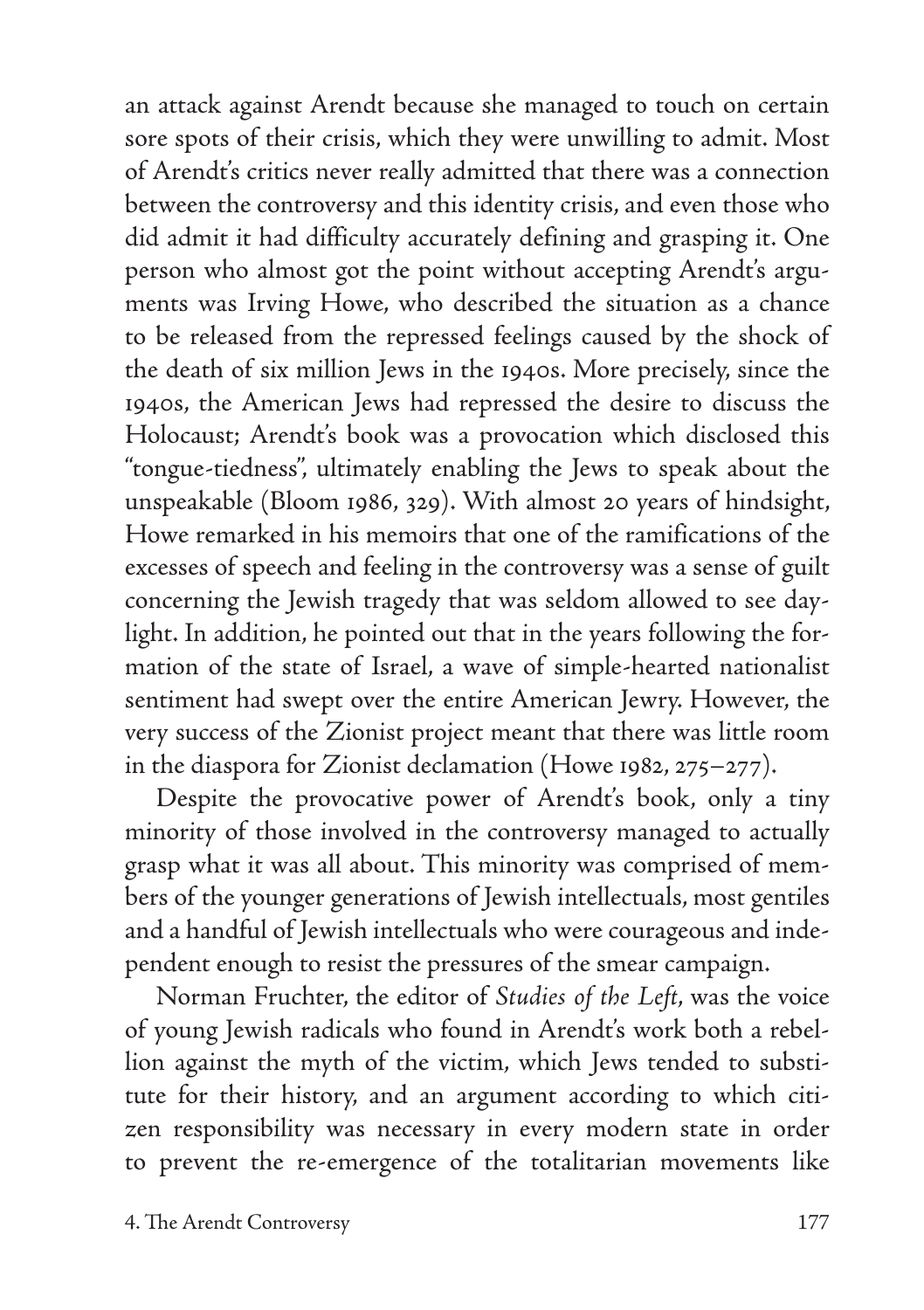the one which ravaged Germany. As, for example, Young-Bruehl (1982, 360) has noted, he made these arguments at a moment when the comparison between the Germany of the 1930s and the America of the 1960s was becoming common among the New Left. Understandably, the Old Left was far from pleased, as both arguments criticised its ability to correctly interpret the country's political situation and act accordingly.

In Fruchter's view, the American Jew was in a deep crisis caused by assimilation and its ambiguous effects:

Jews currently exist within the polarities of a traditional European Judaism and a totally secular, bankrupt Americanism. The only vibrancies within those polarities are the victim myth of the Jewish past, which suggests an unending, dangerous uniqueness, and the State of Israel, which offers both refuge and at least a partial conclusion to the epochs of Jewish suffering. (Fruchter 1965, 23)

By the "victim myth", Fruchter was referring to an ancient dictate according to which until the manifestation of God's justice by the Messiah, the Jewish people would suffer repeated persecution and face endless misery caused by the implacable hostility of the gentile world. In Fruchter's view, there were two problems in this myth. On the one hand, it guaranteed a unified identity to the communities of Orthodox Jews who lived separately from whatever national community within which they temporarily resided. On the other hand, the victim myth replaced the continuities of political and economic conflict, which form the history of most cultures. (Fruchter 1965, 23) In other words, within the frame of the victim myth, Jewish history was not really history at all, that is to say it was not characterised by contingent events and occurrences which were impossible to predict in advance, but instead formed a stable and unchanging situation from which there was no escape without God's help.

As to the state of Israel, Fruchter pointed to the fact that the American Jews had always nourished a curious ambivalence towards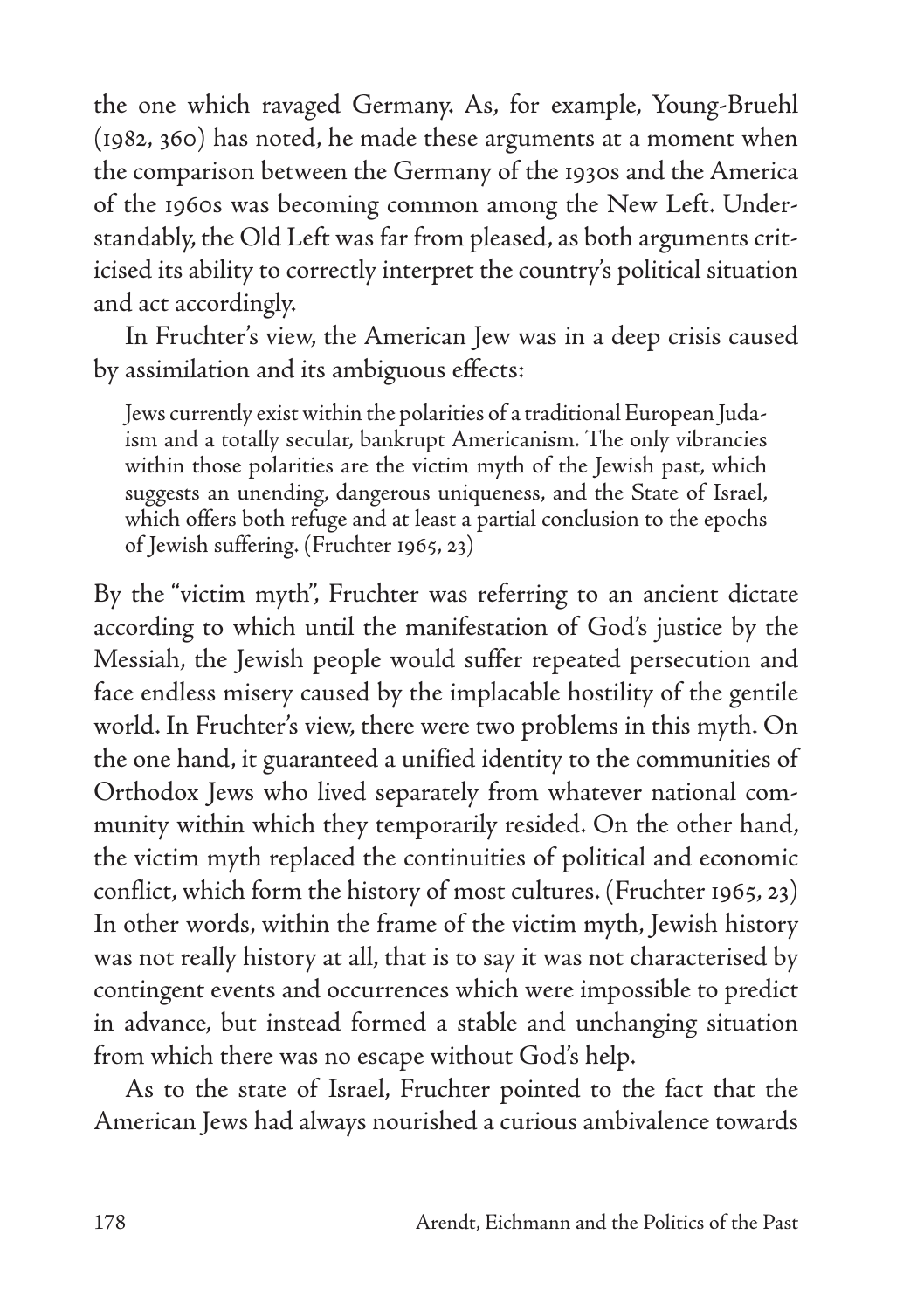Israel. While they granted it continuous emotional, political, and financial support, they steadfastly refused to emigrate. They voluntarily and deliberately preferred their assimilated existence in America to nationally independent existence in Israel. As a result, the American Jew faced three pressures: the demands of the old myth, which dictated traditionalism and denigrated the chances for assimilation; the appeal and advantages of assimilation into America, which suggested that the myth must be discarded, but offered no replacement; the state of Israel, which defined itself as the culmination of the victim myth and offered refuge should that myth become a reality in the United States (Fruchter 1965, 24).

In Fruchter's view, it was because Arendt suggested new definitions for all three pressures that her book caused such controversy:

She interprets the man Jews have defined, since 1945, as a monster epitomizing fanatic anti-Semitism as a banal functionary [...] She assesses the role of the Jews in their extermination, and finds, not the martyrdom of the eternal victim, but cooperation of the Jews with their exterminators. Finally, her evaluation of the conduct of the Israeli trial of Eichmann suggests that Israel is predominantly a national state, involved in the same competitive policies, international duplicity, warfare, and atrocities which characterize the behavior of most national states. (Fruchter 1965, 24)

In retrospect, Fruchter's parallel between 1960s America and 1930s Germany is unconvincing. However, it is easy to understand that this parallel drove the elder generations of American Jewish intellectuals mad as far as it implied that the organised American Jewish community statically and uncritically accepted contemporary American society. What Fruchter really wanted to argue by presenting this parallel was that the American Jewish intellectuals were as conformist and politically naive as their German counterparts – Jewish intellectuals included – had been during the 1930s.

Although Fruchter spoke about Jewish identity in general, it is obvious that his critique pointed, above all, to the problematic character of the political identity of American Jews. In this respect,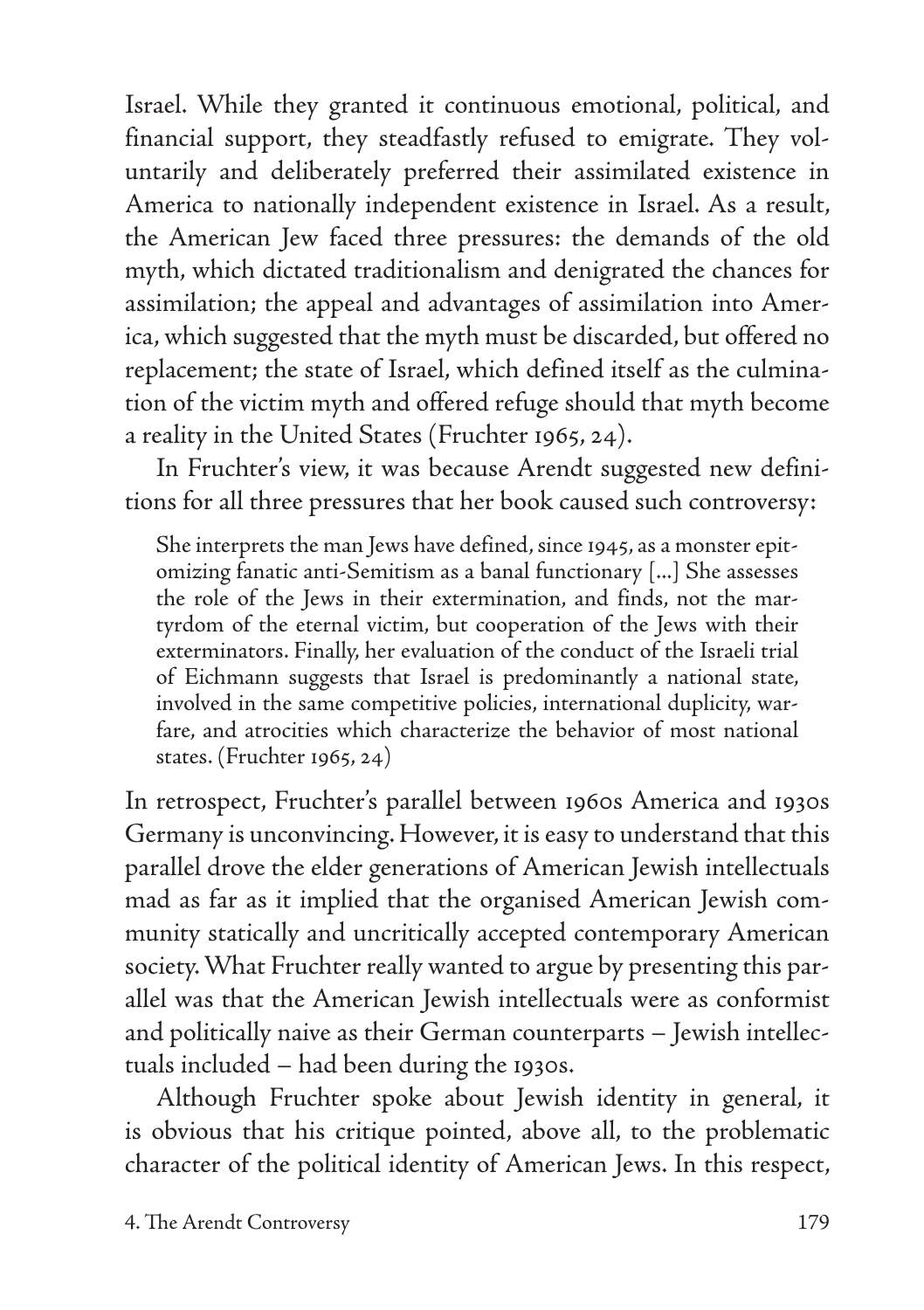assimilation as such was not necessarily a problem, although it became a problem if confronted in the passive and self-deceptive way in which most American Jewish intellectuals viewed it. They defended the Jewish leadership in order to avoid the unpleasant question of their own political passivity. They were bystanders who allowed things to happen without leaving room for active political resistance and citizenship. This choice stemmed from the ancient acceptance of the hierarchical structures within Jewish communities and their antipolitical character, which was shaped by the unquestionable leadership of the rabbis. This attitude was an inevitable contradiction to their outspoken political identity as leftist intellectuals, who were committed to a worldview according to which it was people themselves who decided worldly matters, not religious leaders guided by God. Consequently, Fruchter concluded that American Jewish intellectuals were not really able to face the challenge posed by Arendt (Fruchter 1965, 42).

In sum, Fruchter took his reading between the lines as far as possible, arriving at the conclusion that Arendt's book was almost more about American Jews than it was about the Eichmann trial itself. Although this is a clear-cut exaggeration, he makes an invaluable point understood by few people. Namely, he understood that Arendt's book was a political judgement of the political conduct of both European and American Jews that was based on an empirical analysis of their political choices prior to and during the Second World War.

In this chapter, I have provided a general overview of the controversy over Arendt's report on the Eichmann trial, focusing specifically on its major problematic points. I have illustrated that much of the controversy was caused by an organised campaign based on a systematic misreading of Arendt's text. I have also pointed to the fact that even the majority of those who did read the book under the pressure of Jewish authorities failed to understand what Arendt